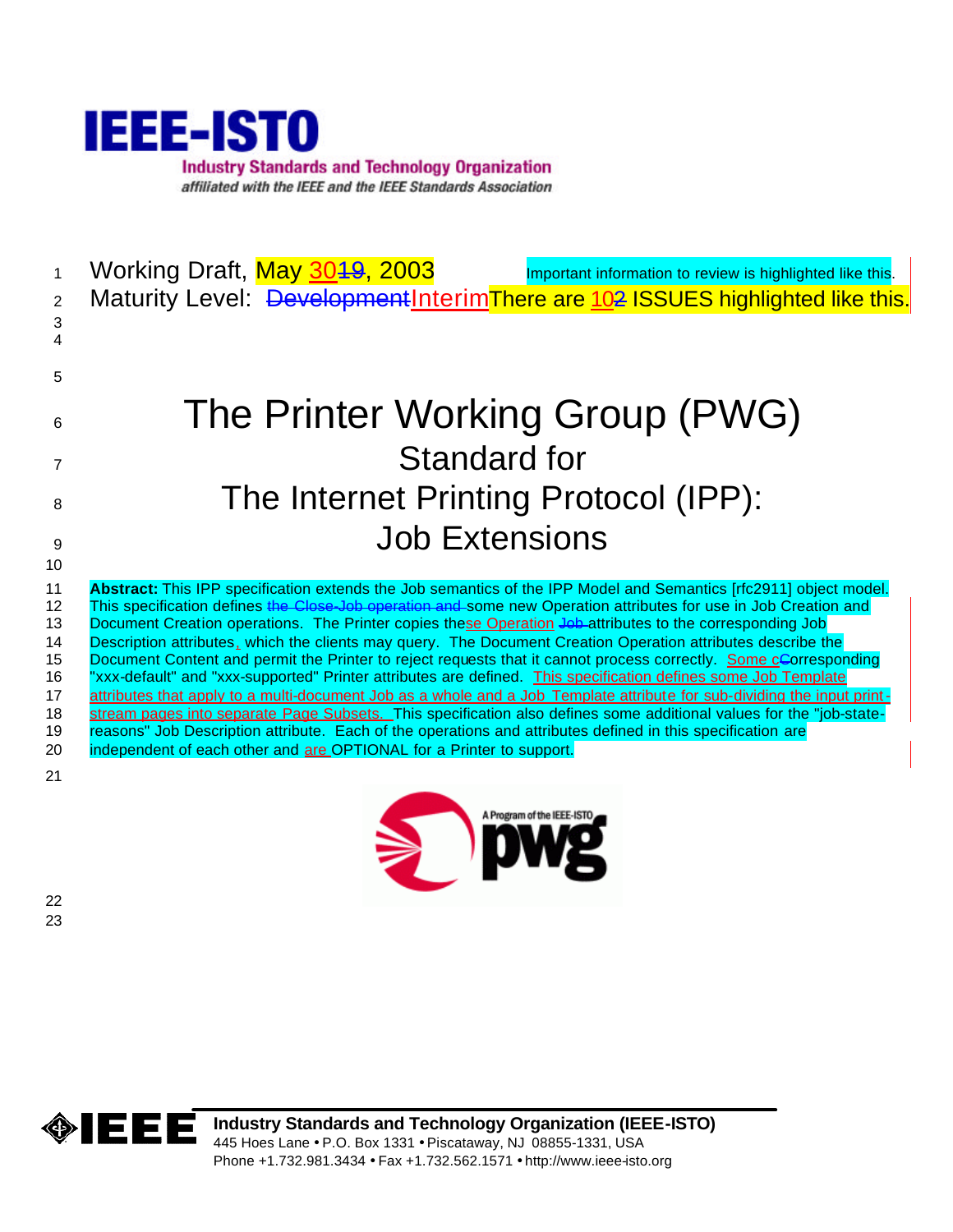| 23       |                                                                                                                                                                                                                                |
|----------|--------------------------------------------------------------------------------------------------------------------------------------------------------------------------------------------------------------------------------|
| 24       | Working Draft, May 3049, 2003                                                                                                                                                                                                  |
| 25       | The Printer Working Group (PWG)                                                                                                                                                                                                |
| 26       | <b>Standard for</b>                                                                                                                                                                                                            |
| 27       | The Internet Printing Protocol (IPP):                                                                                                                                                                                          |
| 28       | <b>Job Extensions</b>                                                                                                                                                                                                          |
| 29       |                                                                                                                                                                                                                                |
| 30       |                                                                                                                                                                                                                                |
| 31<br>32 | This version of the PWG Proposed Standard is available electronically at:                                                                                                                                                      |
| 33       | ftp://ftp.pwg.org/pub/pwg/ipp/new_JOBX/wd-ippjobx10-2003053049.pdf, .doc, .rtf                                                                                                                                                 |
| 34       | This document is a Working Draft for an IEEE-ISTO PWG Candidate Standard. For a definition of a "PWG                                                                                                                           |
| 35       | Candidate Standard" and its transition to a "PWG Standard", see: ftp://ftp.pwq.org/pub/pwg/general/pwg-                                                                                                                        |
| 36       | process.pdf. After approval by the PWG (by a Last Call) to transition a PWG Working Draft to a PWG Candidate                                                                                                                   |
| 37<br>38 | Standard, the resulting PWG Candidate Standard will be available electronically at: ftp://ftp.pwg.org/pub/pwg/cs/.<br>After approval by the PWG (by a Last Call) to transition a PWG Candidate Standard to a PWG Standard, the |
| 39       | resulting PWG Standard will be available electronically at: ftp://ftp.pwg.org/pub/pwg/standards/.                                                                                                                              |
|          |                                                                                                                                                                                                                                |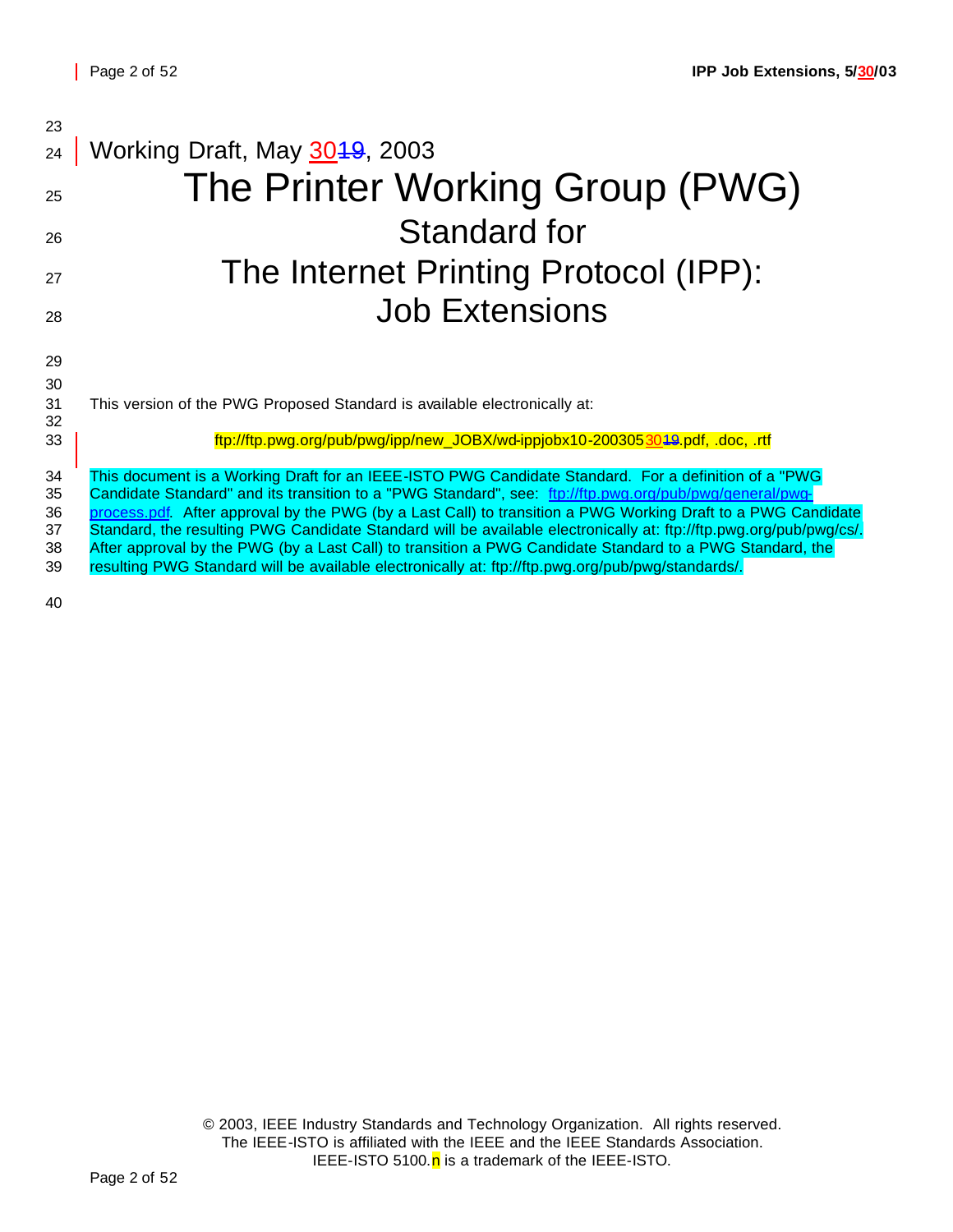#### **Copyright (C) 2003, IEEE ISTO. All rights reserved.**

This document may be copied and furnished to others, and derivative works that comment on, or otherwise explain it

or assist in its implementation may be prepared, copied, published and distributed, in whole or in part, without

restriction of any kind, provided that the above copyright notice, this paragraph and the title of the Document as

referenced below are included on all such copies and derivative works. However, this document itself may not be

modified in any way, such as by removing the copyright notice or references to the IEEE-ISTO and the Printer

Working Group, a program of the IEEE-ISTO.

 Title: The Printer Working Group Standard for the Internet Printing Protocol (IPP): Job and Document Operation extensions

 The IEEE-ISTO and the Printer Working Group DISCLAIM ANY AND ALL WARRANTIES, WHETHER EXPRESS OR IMPLIED INCLUDING (WITHOUT LIMITATION) ANY IMPLIED WARRANTIES OF MERCHANTABILITY OR FITNESS FOR A PARTICULAR PURPOSE.

 The Printer Working Group, a program of the IEEE-ISTO, reserves the right to make changes to the document without further notice. The document may be updated, replaced or made obsolete by other documents at any time.

 The IEEE-ISTO takes no position regarding the validity or scope of any intellectual property or other rights that might be claimed to pertain to the implementation or use of the technology described in this document or the extent to which any license under such rights might or might not be available; neither does it represent that it has made any effort to identify any such rights.

 The IEEE-ISTO invites any interested party to bring to its attention any copyrights, patents, or patent applications, or other proprietary rights which may cover technology that may be required to implement the contents of this document. The IEEE-ISTO and its programs shall not be responsible for identifying patents for which a license may be required by a document and/or IEEE-ISTO Industry Group Standard or for conducting inquiries into the legal validity or scope of those patents that are brought to its attention. Inquiries may be submitted to the IEEE-ISTO by e-mail at:

64 ieee-isto@ieee.org.

 The Printer Working Group acknowledges that the IEEE-ISTO (acting itself or through its designees) is, and shall at all times, be the sole entity that may authorize the use of certification marks, trademarks, or other special designations to indicate compliance with these materials.

 Use of this document is wholly voluntary. The existence of this document does not imply that there are no other ways to produce, test, measure, purchase, market, or provide other goods and services related to its scope.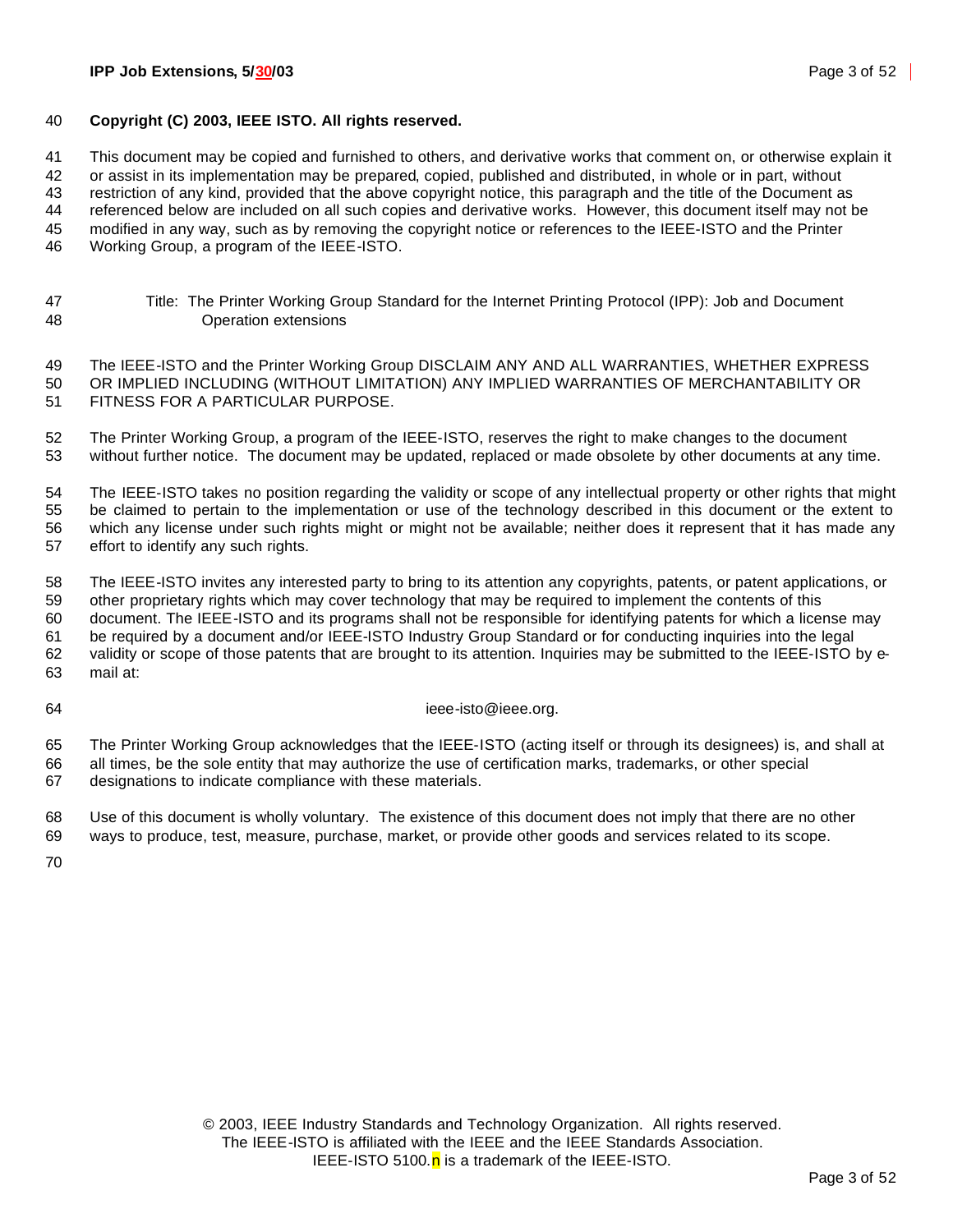#### **About the IEEE-ISTO**

 The IEEE-ISTO is a not-for-profit corporation offering industry groups an innovative and flexible operational forum and support services. The IEEE-ISTO provides a forum not only to develop standards, but also to facilitate activities that support the implementation and acceptance of standards in the marketplace. The organization is affiliated with the IEEE (http://www.ieee.org/) and the IEEE Standards Association (http://standards.ieee.org/). 

For additional information regarding the IEEE-ISTO and its industry programs visit http://www.ieee-isto.org.

 

### **About the IEEE-ISTO PWG**

 The Printer Working Group (or PWG) is a Program of the IEEE Industry Standards and Technology Organization (ISTO) with member organizations including printer manufacturers, print server developers, operating system providers, network operating systems providers, network connectivity vendors, and print management application developers. The group is chartered to make printers and the applications and operating systems supporting them work together better. All references to the PWG in this document implicitly mean "The Printer Working Group, a Program of the IEEE ISTO." In order to meet this objective, the PWG will document the results of their work as open standards that define print related protocols, interfaces, procedures and conventions. Printer manufacturers and vendors of printer related software will benefit from the interoperability provided by voluntary conformance to these standards.

In general, a PWG standard is a specification that is stable, well understood, and is technically competent, has

- multiple, independent and interoperable implementations with substantial operational experience, and enjoys significant public support.
- For additional information regarding the Printer Working Group visit: http://www.pwg.org
- 
- **Contact information:**
- IPP Web Page: http://www.pwg.org/ipp/
- IPP Mailing List: ipp@pwg.org
- To subscribe to the ipp mailing list, send the following email:
- 100 1) send it to majordomo@pwg.org
- 2) leave the subject line blank
- 102 3) put the following two lines in the message body:
- subscribe ipp
- end

 Implementers of this specification are encouraged to join the IPP Mailing List in order to participate in any discussions of clarifications or review of registration proposals for additional names. Requests for additional extensions, for inclusion in this specification, should be sent to the IPP Mailing list for consideration. In order to reduce spam the mailing list rejects mail from non-subscribers, so you must subscribe to the mailing list in order to send a question or comment to the mailing list.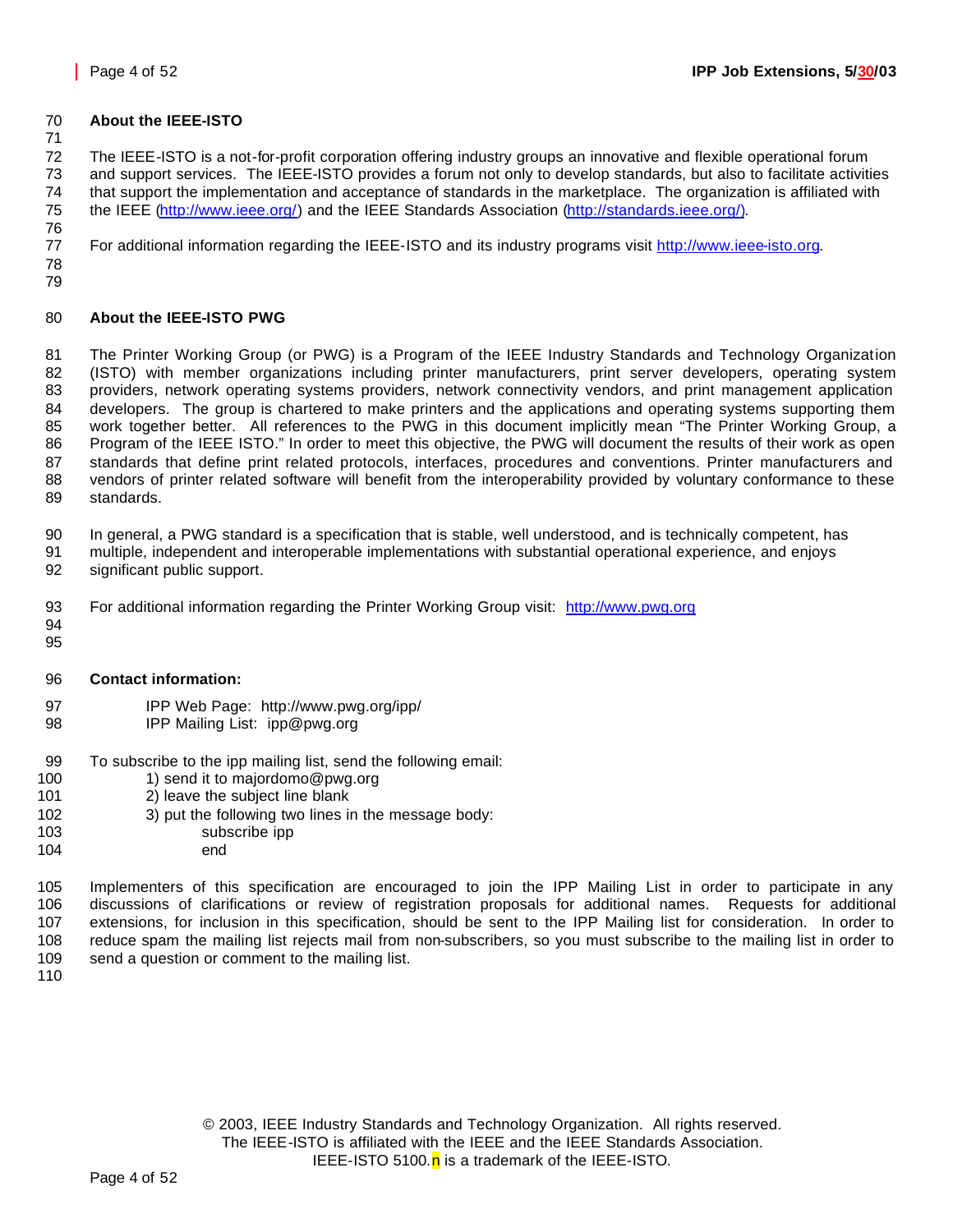| 110        |                | <b>Contents</b>                                                                                              |          |
|------------|----------------|--------------------------------------------------------------------------------------------------------------|----------|
| 111        | 1              | <b>Introduction and Summary</b>                                                                              | 8        |
| 112        |                |                                                                                                              | .8       |
| 113        | $\overline{2}$ | Terminology                                                                                                  | 10       |
| 114        |                |                                                                                                              |          |
| 115        |                |                                                                                                              |          |
| 116        | 3              | Operation Attributes for Job Creation and Document Creation operations                                       | 12       |
| 117        |                |                                                                                                              |          |
| 118        |                |                                                                                                              |          |
| 119        |                | 3.1.1.1 What there are no "ipp-attribute-fidelity-default" and "ipp-attribute-fidelity-supported" attributes | 15       |
| 120        |                |                                                                                                              |          |
| 121        |                | 3.1.2.1 What there are no "job-mandatory-attributes-default" and "job-mandatory-attributes-supported"        |          |
| 122        |                | attributes                                                                                                   | 16       |
| 123<br>124 |                | 3.1.3.1 Why there is no "output-device-requested-default" attribute                                          | 17       |
|            |                |                                                                                                              |          |
| 125        |                |                                                                                                              |          |
| 126        |                |                                                                                                              |          |
| 127<br>128 |                |                                                                                                              |          |
| 129        |                |                                                                                                              |          |
| 130        |                | 3.2.4.1 document-source-application-name (name(MAX))                                                         | 21       |
| 131        |                | 3.2.4.2 document-source-application-version (text(127))                                                      | 21       |
| 132        |                | 3.2.4.3 document-source-os-name (name(40))                                                                   | 22       |
| 133        |                | 3.2.4.4 document-source-os-version (text(40))                                                                | 22       |
| 134        |                | 3.2.4.5 document-format (mimeMediaType)                                                                      | 22       |
| 135<br>136 |                | 3.2.4.6 document-format-device-id (text(127))<br>3.2.4.7 document-format-version (text(127))                 | 22<br>23 |
| 137        |                | 3.2.4.8 document-natural-language (1setOf naturalLanguage)                                                   | 23       |
| 138        |                |                                                                                                              |          |
| 139        |                | 3.2.5.1 Why no "document-format-version-default"                                                             | 24       |
| 140        |                |                                                                                                              |          |
| 141        | 4              | Job Template attributes                                                                                      | 25       |
| 142        |                |                                                                                                              |          |
| 143        |                |                                                                                                              |          |
| 144        |                | 4.1.1.1 job-copies-default (integer(1:MAX))                                                                  | 26       |
| 145        |                | 4.1.1.2 job-copies-supported (rangeOfInteger(1:MAX))                                                         | 26       |
| 146<br>147 |                | 4.1.2.1 job-cover-back-default (collection)                                                                  | 26<br>26 |
| 148        |                | 4.1.2.2 job-cover-back-supported (1setOf type2 keyword)                                                      | 26       |
| 149        |                |                                                                                                              | 26       |
| 150        |                | 4.1.3.1 job-cover-front-default (collection)                                                                 | 27       |
| 151        |                | 4.1.3.2 job-cover-front-supported (1setOf type2 keyword)                                                     | 27       |
| 152        |                |                                                                                                              | 27       |
| 153        |                | 4.1.4.1 job-finishings-default (1setOf type2 enum)                                                           | 27       |
| 154<br>155 |                | 4.1.4.2 job-finishings-ready (1setOf type2 enum)<br>4.1.4.3 job-finishings-supported (1setOf type2 keyword)  | 27<br>27 |
| 156        |                |                                                                                                              | 27       |
| 157        |                | 4.1.5.1 job-finishings-col-default (collection)                                                              | 27       |

4.1.5.2 job-finishings-col-ready (collection) 28

© 2003, IEEE Industry Standards and Technology Organization. All rights reserved.

The IEEE-ISTO is affiliated with the IEEE and the IEEE Standards Association.

IEEE-ISTO 5100. $n$  is a trademark of the IEEE-ISTO.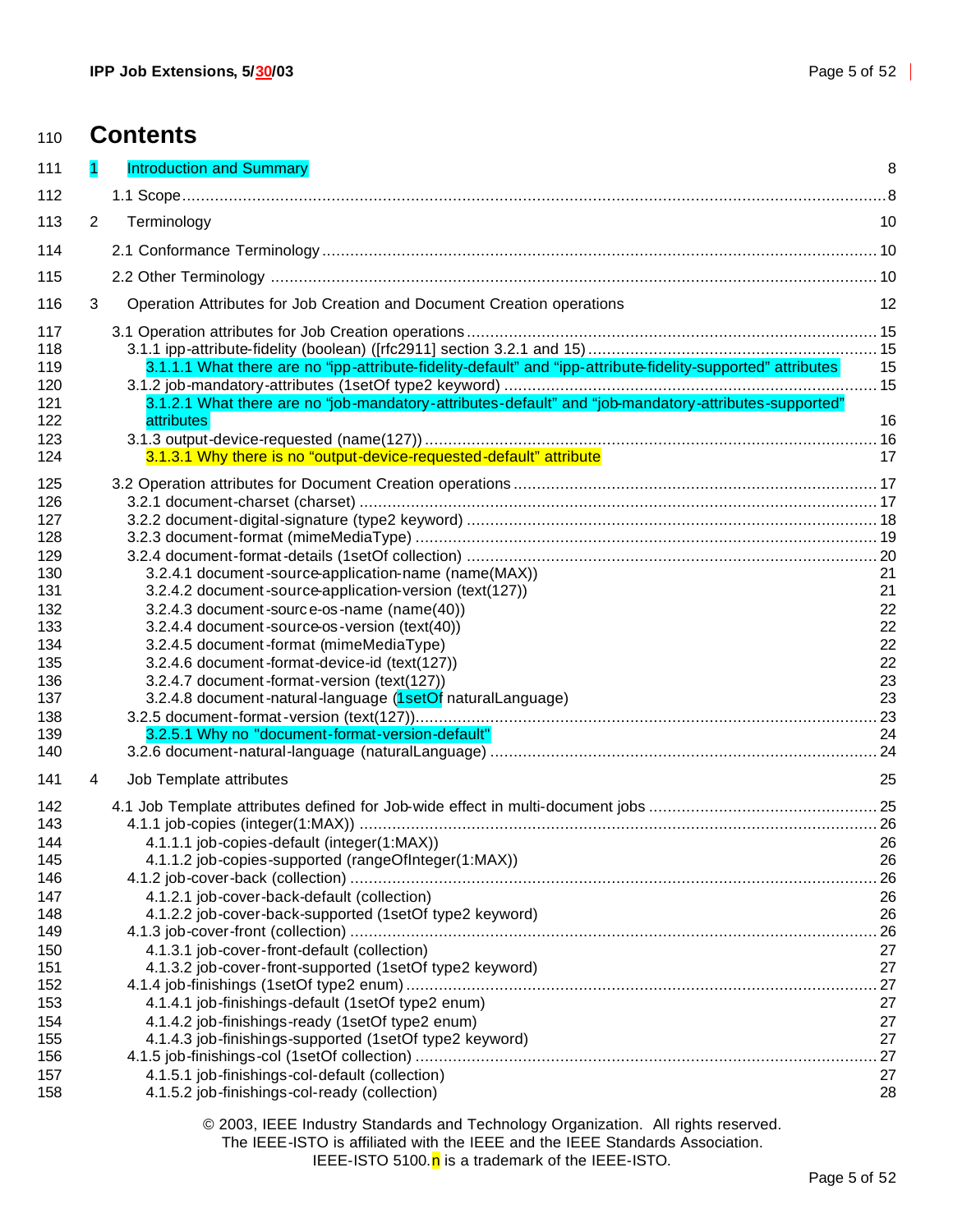| 159                                                                                     |              | 4.1.5.3 job-finishings-col-supported (1setOf type2 keyword)                                                                                                                                                                                                                                                                                                                                                                                                                                                                                                                                                                                                                                                                 | 28                               |
|-----------------------------------------------------------------------------------------|--------------|-----------------------------------------------------------------------------------------------------------------------------------------------------------------------------------------------------------------------------------------------------------------------------------------------------------------------------------------------------------------------------------------------------------------------------------------------------------------------------------------------------------------------------------------------------------------------------------------------------------------------------------------------------------------------------------------------------------------------------|----------------------------------|
| 160<br>161<br>162<br>163<br>164<br>165<br>166<br>167<br>168<br>169<br>170<br>171<br>172 |              | 4.2.2.1 A single 11-page document with a single "pages-per-subset" value: '3'<br>4.2.2.2 A single 11-page document with four "pages-per-subset" values: '3', '2', '4', '2'<br>4.2.2.3 A single 11-page document with two "pages-per-subset" values: '3', '2'<br>4.2.2.4 A two 5-page documents with one "pages-per-subset" value: '3'<br>4.2.2.5 Two 5-page documents with one "pages-per-subset" value: '3', "copies" = '2', "multiple-document-<br>handling" = 'separate-documents-uncollated-copies'<br>4.2.2.6 Two 5-page documents with one "pages-per-subset" value: '3', "copies" = '2', "multiple-document-<br>handling" = 'separate-documents-collated-copies' or 'single-document' or 'single-document-new-sheet' | 29<br>30<br>30<br>31<br>32<br>33 |
| 173                                                                                     | 5            | Job Description attributes                                                                                                                                                                                                                                                                                                                                                                                                                                                                                                                                                                                                                                                                                                  | 35                               |
| 174                                                                                     |              |                                                                                                                                                                                                                                                                                                                                                                                                                                                                                                                                                                                                                                                                                                                             |                                  |
| 175                                                                                     |              |                                                                                                                                                                                                                                                                                                                                                                                                                                                                                                                                                                                                                                                                                                                             |                                  |
| 176                                                                                     |              |                                                                                                                                                                                                                                                                                                                                                                                                                                                                                                                                                                                                                                                                                                                             |                                  |
| 177                                                                                     |              |                                                                                                                                                                                                                                                                                                                                                                                                                                                                                                                                                                                                                                                                                                                             |                                  |
| 178                                                                                     |              |                                                                                                                                                                                                                                                                                                                                                                                                                                                                                                                                                                                                                                                                                                                             |                                  |
| 179                                                                                     | 6            | New values to existing attributes                                                                                                                                                                                                                                                                                                                                                                                                                                                                                                                                                                                                                                                                                           | 36                               |
| 180                                                                                     |              |                                                                                                                                                                                                                                                                                                                                                                                                                                                                                                                                                                                                                                                                                                                             |                                  |
| 181                                                                                     |              |                                                                                                                                                                                                                                                                                                                                                                                                                                                                                                                                                                                                                                                                                                                             |                                  |
| 182                                                                                     | $\mathbf{7}$ | New Printer Description attributes                                                                                                                                                                                                                                                                                                                                                                                                                                                                                                                                                                                                                                                                                          | 38                               |
| 183                                                                                     |              |                                                                                                                                                                                                                                                                                                                                                                                                                                                                                                                                                                                                                                                                                                                             |                                  |
| 184                                                                                     |              |                                                                                                                                                                                                                                                                                                                                                                                                                                                                                                                                                                                                                                                                                                                             |                                  |
| 185                                                                                     |              |                                                                                                                                                                                                                                                                                                                                                                                                                                                                                                                                                                                                                                                                                                                             |                                  |
| 186                                                                                     |              |                                                                                                                                                                                                                                                                                                                                                                                                                                                                                                                                                                                                                                                                                                                             |                                  |
| 187                                                                                     |              |                                                                                                                                                                                                                                                                                                                                                                                                                                                                                                                                                                                                                                                                                                                             |                                  |
| 188                                                                                     |              |                                                                                                                                                                                                                                                                                                                                                                                                                                                                                                                                                                                                                                                                                                                             |                                  |
| 189                                                                                     |              |                                                                                                                                                                                                                                                                                                                                                                                                                                                                                                                                                                                                                                                                                                                             |                                  |
| 190                                                                                     |              |                                                                                                                                                                                                                                                                                                                                                                                                                                                                                                                                                                                                                                                                                                                             |                                  |
| 191                                                                                     |              |                                                                                                                                                                                                                                                                                                                                                                                                                                                                                                                                                                                                                                                                                                                             |                                  |
| 192                                                                                     |              |                                                                                                                                                                                                                                                                                                                                                                                                                                                                                                                                                                                                                                                                                                                             |                                  |
| 193                                                                                     |              |                                                                                                                                                                                                                                                                                                                                                                                                                                                                                                                                                                                                                                                                                                                             |                                  |
| 194                                                                                     |              |                                                                                                                                                                                                                                                                                                                                                                                                                                                                                                                                                                                                                                                                                                                             |                                  |
| 195                                                                                     | 8            | <b>Conformance Requirements</b>                                                                                                                                                                                                                                                                                                                                                                                                                                                                                                                                                                                                                                                                                             | 43                               |
| 196                                                                                     |              |                                                                                                                                                                                                                                                                                                                                                                                                                                                                                                                                                                                                                                                                                                                             |                                  |
|                                                                                         |              |                                                                                                                                                                                                                                                                                                                                                                                                                                                                                                                                                                                                                                                                                                                             |                                  |
| 197                                                                                     |              |                                                                                                                                                                                                                                                                                                                                                                                                                                                                                                                                                                                                                                                                                                                             |                                  |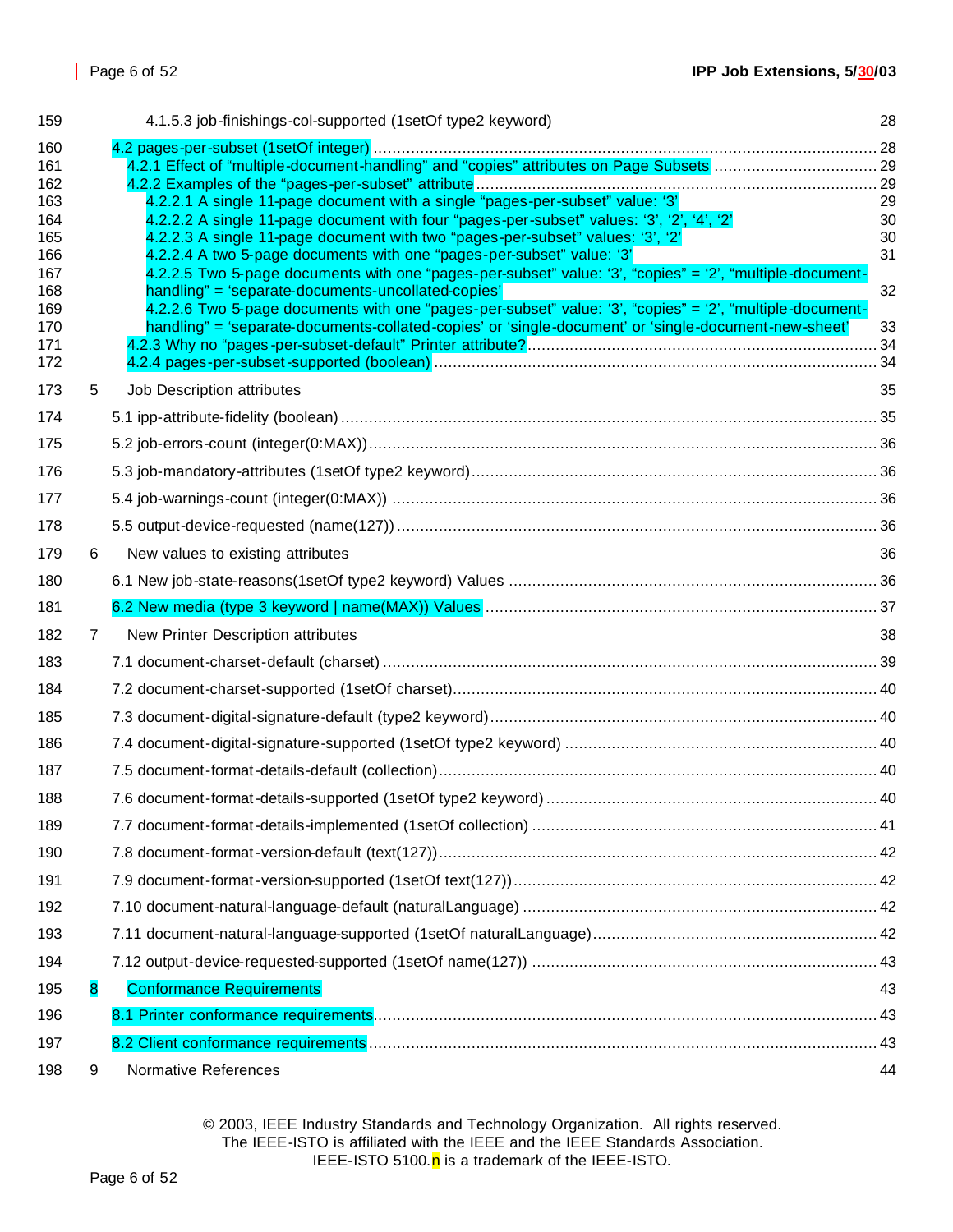| 199 | 10 | Informative References                                                                                      | 46   |
|-----|----|-------------------------------------------------------------------------------------------------------------|------|
| 200 | 11 | <b>IANA Considerations</b>                                                                                  | 47   |
| 201 |    |                                                                                                             | .47  |
| 202 |    |                                                                                                             | . 49 |
| 203 |    |                                                                                                             | . 50 |
| 204 | 12 | Internationalization Considerations                                                                         | 50   |
| 205 | 13 | <b>Security Considerations</b>                                                                              | 51   |
| 206 | 14 | Contributors                                                                                                | 51   |
| 207 | 15 | Acknowledgments                                                                                             | 51   |
| 208 | 16 | Author's Address                                                                                            | 51   |
| 209 | 17 | Annex B: Differences between the "pages-per-subset" defined in [pwg5100.4] and this specification [ippjobx] | -51  |
| 210 | 18 | Annex C: Change Log (informative - to be removed before publication)                                        | 52   |
|     |    |                                                                                                             |      |

# **Table of Tables**

| 213        |                                                                                                 |  |
|------------|-------------------------------------------------------------------------------------------------|--|
| 214        |                                                                                                 |  |
| 215        |                                                                                                 |  |
| 216        |                                                                                                 |  |
| 217        |                                                                                                 |  |
| 218        |                                                                                                 |  |
| 219        |                                                                                                 |  |
| 220        |                                                                                                 |  |
| 221        |                                                                                                 |  |
| 222        |                                                                                                 |  |
| 223        |                                                                                                 |  |
| 224        |                                                                                                 |  |
| 225<br>226 | Table 14 - Member attributes of the "document-format-details-implemented" Printer attribute  41 |  |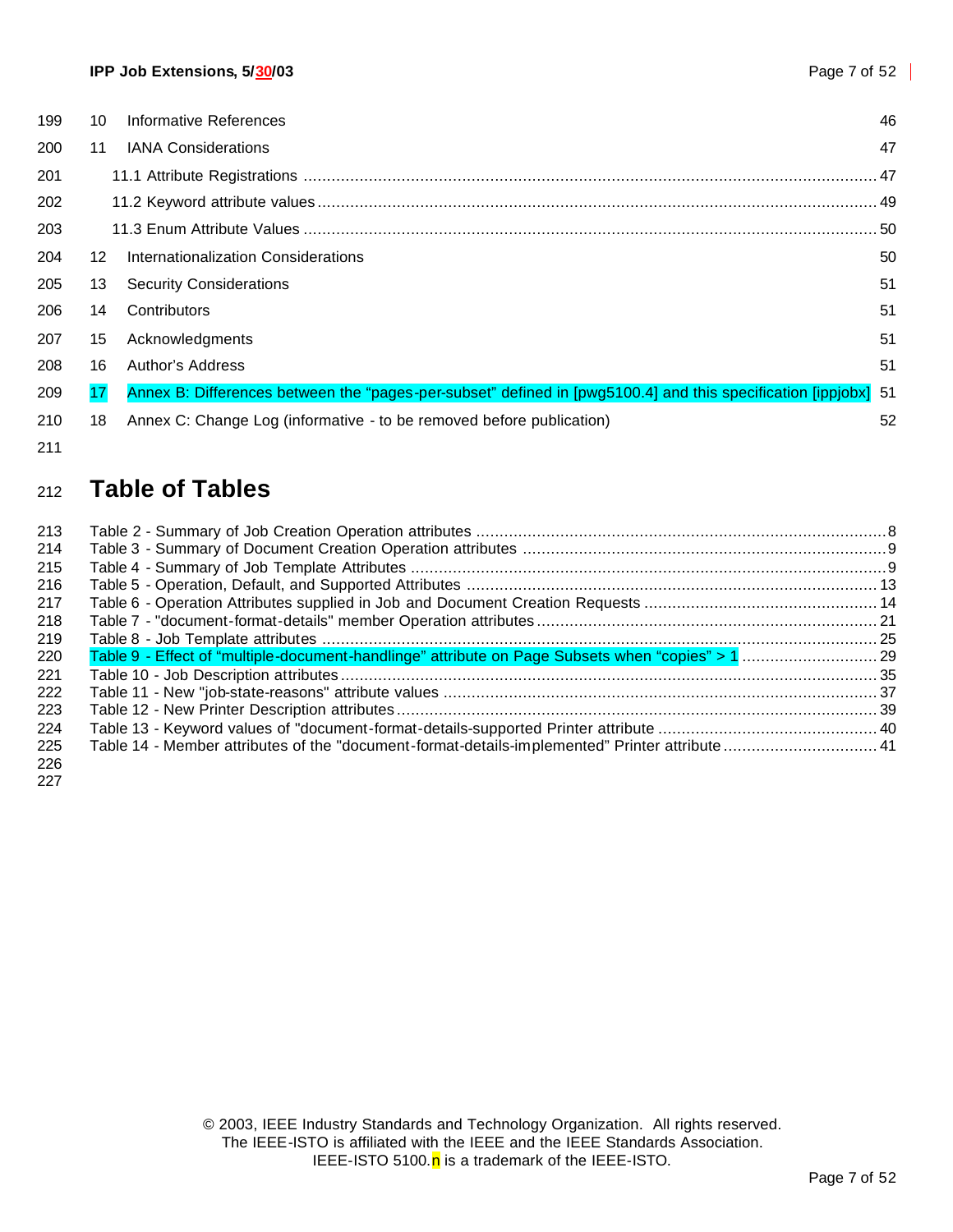### <sup>228</sup> **1 Introduction and Summary**

229 This IPP specification extends the Job semantics of the IPP Model and Semantics [rfc2911] object model. This 230 specification defines the Close-Job operation and some new Operation attributes for use in Job Creation and 231 Document Creation operations. The Printer copies these Operation Job attributes to the corresponding Job 232 **Description attributes, which the clients may query. The Document Creation Operation attributes describe the** 233 Document Content and permit the Printer to reject requests that it cannot process correctly. Some cCorresponding 234 | "xxx-default" and "xxx-supported" Printer attributes are defined. This specification defines some Job Template 235 attributes that apply to a multi-document Job as a whole. This specification also defines the "pages-per-subset" Job 236 Template attribute which partitions the input print-stream pages into separate Page Subsets which are treated as 237 **Finished Documents in order to provide a subset finishing capability<sup>1</sup>. This specification also defines some additional** 238 values for the "job-state-reasons" Job Description attribute. Each of the operations and attributes defined in this 239 specification are independent of each other and are OPTIONAL for a Printer to support.

 The intent is to propose this specification as an IPP extension and which will be referenced as part of the PWG 241 Semantic Model. The purpose for these extensions is so that the print industry can have a common semantic specification for use in IPP, the PWG Semantic Model [pwg-sm], the PWG Print Service Interface (PSI) project [pwg- psi], the PWG IPP Fax (IPPFAX) project [ippfax], and the Free Standards Group Job Ticket API [fsg-jt]. Note: There 244 are a number of footnotes that which relate this IPP specification to the PWG Semantic model and other PWG projects, such as the Print Service Interface (PSI) [pwg-psi].

### 246 **1.1 Scope**

247 **Table 1 summarizes the new operations defined in this specification.** 

#### 248 **Table 1 - Summary of operations**

| <b>Oneration Name</b><br><del>oporation riamo</del> | Printer<br><del>r muor</del><br>support | <b>Rrief Description</b><br><del>DHOL DOOUIDHUH</del> |
|-----------------------------------------------------|-----------------------------------------|-------------------------------------------------------|
| Close-Joh<br><del>01000000</del>                    | <b>OPTIONAL</b>                         | Closes a multi-document Job.                          |

249

250 Table 2 summarizes the Operation attributes defined in this specification for use with Job Creation operations. The

251 Printer copies these Operation attributes to corresponding Job Description attributes defined in this specification.

#### 252 **Table 2 - Summary of Job Creation Operation attributes**

| Operation attribute              | Printer<br>support | Description                                                                                                                                                                                                         |
|----------------------------------|--------------------|---------------------------------------------------------------------------------------------------------------------------------------------------------------------------------------------------------------------|
| ipp-attribute-fidelity (boolean) | MUST               | Allows the client to indicate whether or not the Printer MUST<br>support all Job Template attributes supplied in Job Creation<br>operations or MUST reject the job. Defined in [rfc2911]<br>section 3.2.1.2 and 15. |
| job-mandatory-attributes (1setOf | MAY                | Allows the client to list thewhich Job Template attributes that                                                                                                                                                     |
| type2 keyword)                   |                    | the Printer MUST support when supplied in Job Creation                                                                                                                                                              |

<sup>1</sup> The "pages-per-subset" Job Template attribute was specified in the IEEE-ISTO 5100.4 Trial Use standard [pwg5100.4] approved in February 2001. That specification is being revised to contain only a simplified "overrides" Job Template attribute [ippOverride]. The somewhat simplified "pages-per-subset" Job Template attribute defined in this [ippjobx] specification is intended to obsolete the "pages-per-subset" attribute defined in [pwg5100.4].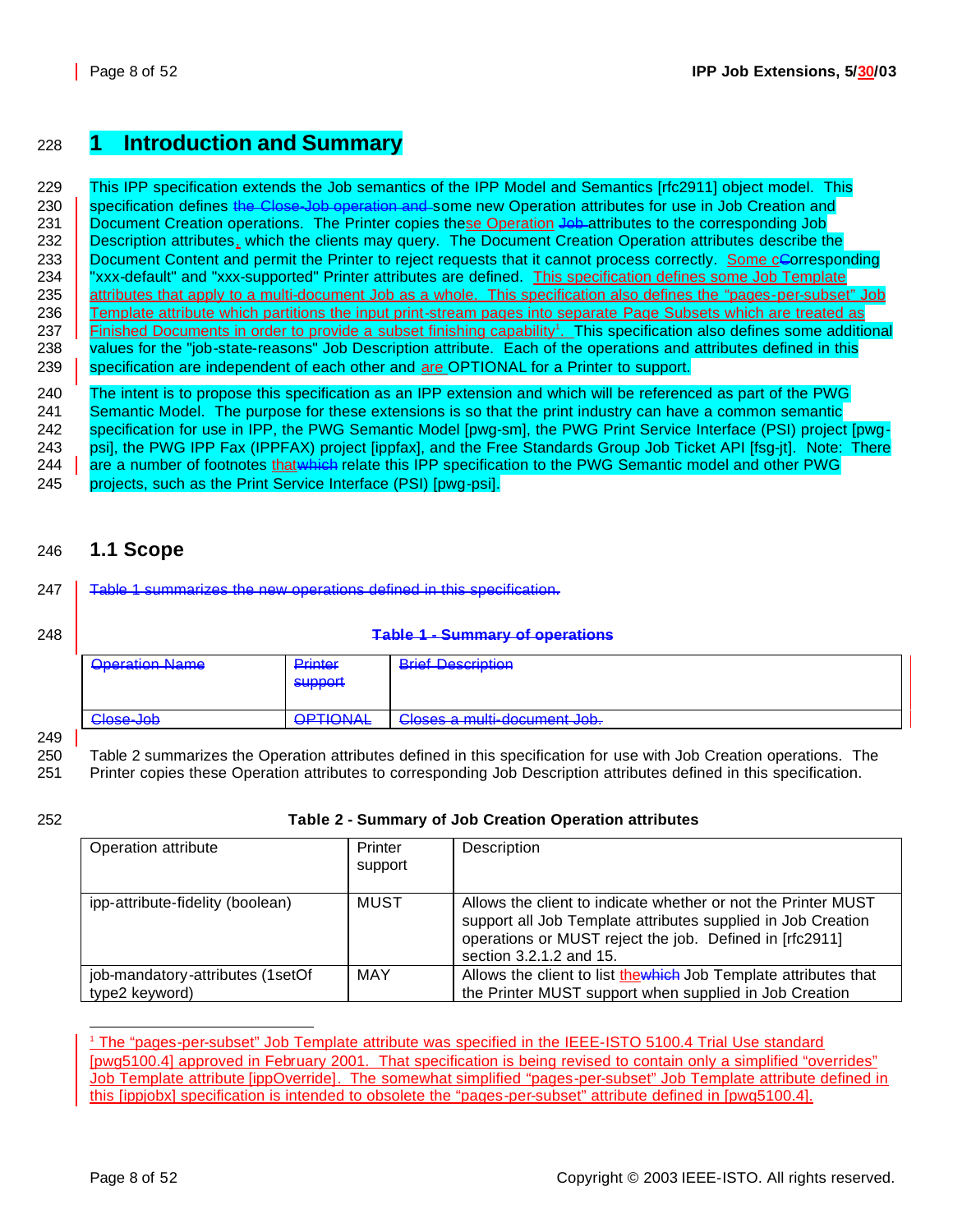|     |  | the iob.<br>reiec<br>≛ MU.<br>or<br>аног |
|-----|--|------------------------------------------|
| 253 |  |                                          |

254 Table 3 summarizes the Operation attributes defined in this specification for use with Document Creation operations.

255 These Operation attributes allow the client to supply descriptions of the Document Content to the Printer about

256 individual Document Contents at request time. This specification does *not* define corresponding Document

 $257$  Description attributes, since this specification does not include or depend on a Document object<sup>2</sup>.

#### 258 **Table 3 - Summary of Document Creation Operation aAttributes**

| Operation attribute                                   | Printer<br>support       | Description                                                                                                                                                                                                                                                                                                                                                                                                                                                           |
|-------------------------------------------------------|--------------------------|-----------------------------------------------------------------------------------------------------------------------------------------------------------------------------------------------------------------------------------------------------------------------------------------------------------------------------------------------------------------------------------------------------------------------------------------------------------------------|
| document-charset (charset)                            | <b>CMUST<sup>3</sup></b> | The charset of the Document content                                                                                                                                                                                                                                                                                                                                                                                                                                   |
| document-digital-signature (type2<br>keyword)         | <b>MAY</b>               | The type of digital signature, if any used in the Document<br>Content.                                                                                                                                                                                                                                                                                                                                                                                                |
| document-format-details (1setOf<br>collection)        | CMUST <sup>4</sup>       | The details of the Document Content, including when its a<br>package of files (e.g., zip, multipart/related). The details<br>include information, such as the application and the operating<br>system that created the document, the intended device type<br>(when the format is device-dependent), and the natural<br>languages of the document. DMC ISSUE for Tom: Please<br>rework this sentence—it doesn't parse, but I'm not sure what it<br>is supposed to say. |
| document-format-version (text(127))                   | MAY                      | The version of the document format.                                                                                                                                                                                                                                                                                                                                                                                                                                   |
| document-format-natural-language<br>(naturalLanguage) | <b>MAY</b>               | The primary natural language of the Document Content.                                                                                                                                                                                                                                                                                                                                                                                                                 |
| job-mandatory-attributes (1setOf<br>type2 keywords)   | <b>MAY</b>               | The Job Template attributes that the client is requesting that<br>the Printer MUST support or reject the Job.                                                                                                                                                                                                                                                                                                                                                         |
| output-device-requested<br>(name(127)                 | <b>MAY</b>               | The output device that the client is requesting for a Printer that<br>represents multiple output devices.                                                                                                                                                                                                                                                                                                                                                             |

260 of section 2.1, which states

261 For example, the term MUST in this document means "MUST if this OPTIONAL operation or attribute is 262 implemented".

263 Table 4 summarizes the Job Template attributes defined in this specification for use with Job Creation operations.

264 These Job Template attributes are defined to apply to the Job as a whole, independent of the value of the "multiple-265 document-handling" Job Template attribute ([rfc2911] section 4.2.4) whose 'separate-documents-collated-copies' and 266 'separate-documents-uncollated-copies' which cause the Printer to produce separate Output Documents.

267

#### 268 **Table 4 - Summary of Job Template Attributes**

| Job Template attribute             | Printer | Description                                |
|------------------------------------|---------|--------------------------------------------|
|                                    | support |                                            |
| job-copies (integer(1:MAX))        | MAY     | The number of copies of the entire Job.    |
| job-cover-back (collection)        | MAY     | The cover for the back of the entire Job.  |
| job-cover-front (collection)       | MAY     | The cover for the front of the entire Job. |
| job-finishings (1setOf type2 enum) | MAY     | The finishing for the entire Job.          |

<sup>&</sup>lt;sup>2</sup> For Document Description attributes that correspond to the Operation attributes defined for Document Creation operations, see the Document object defined in [ippdoc].

<sup>&</sup>lt;sup>3</sup> The Printer MUST support the "document-charset" operation attribute if the Printer supports a document-format in which the charset may be ambiguous in the Document content, such as 'application/vnd.hp-PCL' where the charset escape sequence MAY be omitted from the data (see section 3.2.1).

<sup>&</sup>lt;sup>4</sup> The Printer MUST support the "document-format-details" operation attribute<sub>r</sub> if the Printer supports a packaging document format, such as 'application/zip' or 'multipart/related'.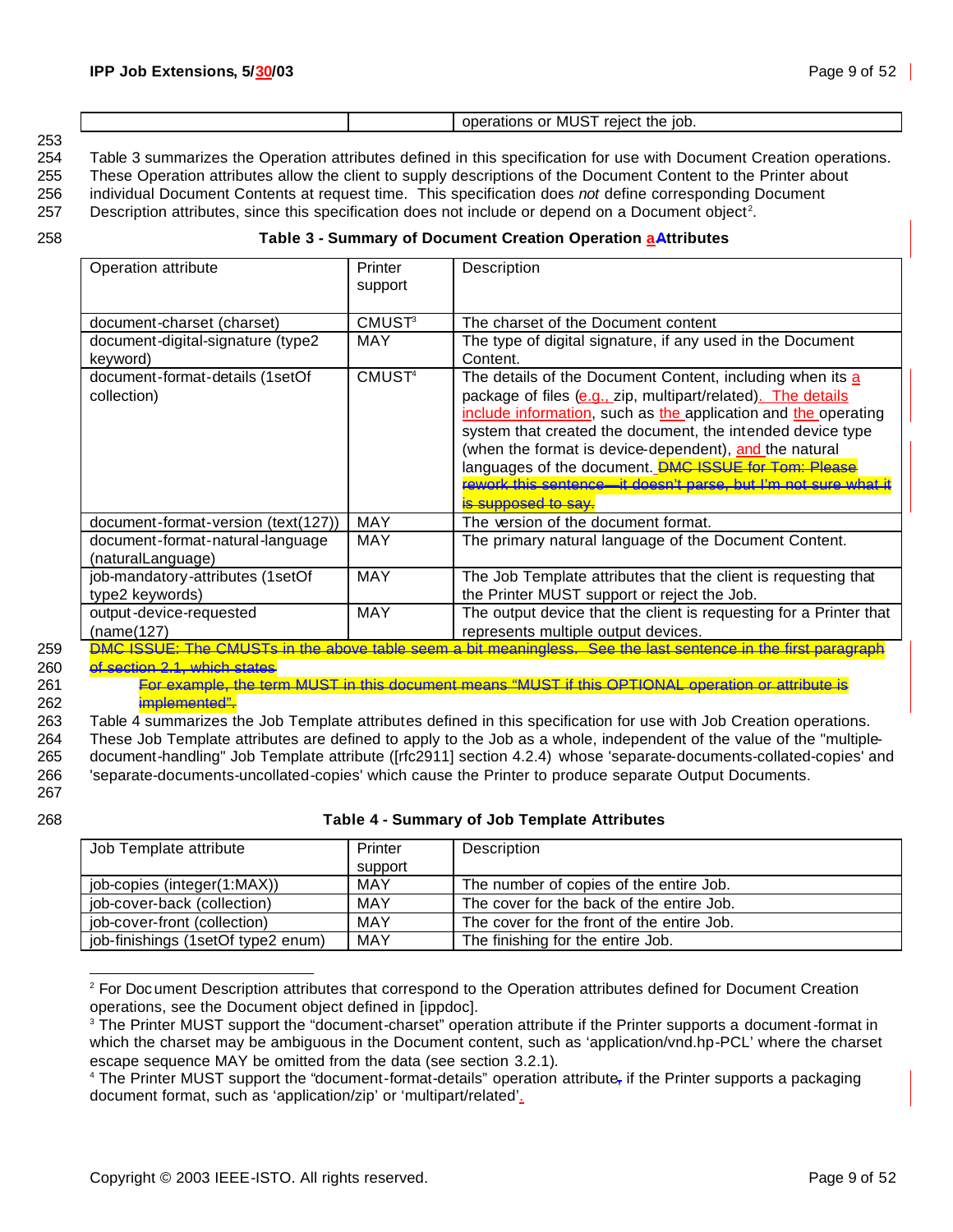| job-finishings-col (1setOf collection) | MAY        | The finishing characteristics for the entire Job.           |
|----------------------------------------|------------|-------------------------------------------------------------|
| pages-per-subset                       | <b>MAY</b> | The Page counts for subsets of the input print-stream Pages |
|                                        |            | ' Page Subsets.<br>called <b>H</b>                          |

# **2 Terminology**

This section defines terminology used throughout this document.

### **2.1 Conformance Terminology**

 Capitalized terms, such as **MUST, MUST NOT, REQUIRED, SHOULD, SHOULD NOT, MAY,** and **OPTIONAL**, have special meaning relating to conformance as defined in RFC 2119 [rfc2119]. All of the operations and attributes defined in the specification are independently OPTIONAL. If an implementation supports an operation or attribute extension described in this specification, then these terms apply to the implementation of that operation or attribute; 277 | otherwise, they do not. For example, the term MUST in this document specification means "MUST if this the **OPTIONAL** operation or attribute **being described** is implemented".

 The term **CONDITIONALLY REQUIRED** means that the Printer **MUST** support the feature, if the specified condition is true. The term **CMUST** means **MUST** if the specified "condition" is true.

### **2.2 Other Terminology**

This document uses the same terminology as [rfc2911], such as "**client**", "**Printer**" <sup>5</sup> , "**attribute**", "**attribute value**", "**keyword**", "**Job Template attribute**", "**Operation attribute**", "**operation**", "**request**", "**response** ", and "**support**" with the same meaning. In addition, the following terms are defined for use in this document:

- **Best Effort**  a Printer is said to perform Best Effort semantics for a supplied attribute if the Printer accepts the 286 attribute and either (1) supports the attribute and its supplied value, (2) supports the attribute and substitutes another 287 value, or (3) ignores the attribute all together. In other words, with Best Effort semantics for an attribute, the Printer 288 mever rejects the job for any value supplied.
- **Document Creation operation**  operations that accept Document Content. Specifically: Print-Job, Print-URI, Send- Document and Send-URI. Note: the Print-Job and Print-URI are both **Job Creation** and **Document Creation** operations.
- **Finished Document -** The result that the Printer produces on **Sheets** after the operations of printing, folding, cutting, 293 finishing, etc. are completed.

 **Job Attribute** - an **Operation attribute** or a **Job Templat**e attribute that applies to the Job (object) as a whole. For example, "job-name" is an **Operation attribute** and "job-priority" is a **Job Template attribute**.

 **Honor** - a Printer is said to **Honor** an attribute supplied by the client, if the Printer **supports** that attribute and the its 295 supplied value and by performings the indicated semantics (see [rfc2911] section 12.2.3 for the definition of **support**). If the client supplies the "ipp-attribute-fidelity" or "job-mandatory-attributes" Operation attribute, the client is indicating which supplied Job Template attributes the Printer MUST **Honor**.

<sup>&</sup>lt;sup>5</sup> [rfc2911] uses the terms "Printer object" and "Printer" interchangeably to mean the same thing. For simplicity, this document uses the term "Printer" exclusively, except for definitions copied directly from [rfc2911]. None-the-less, the intent is as in [rfc2911]: a Printer is an object that MAY be hosted in the device or in a server as in [rfc2911].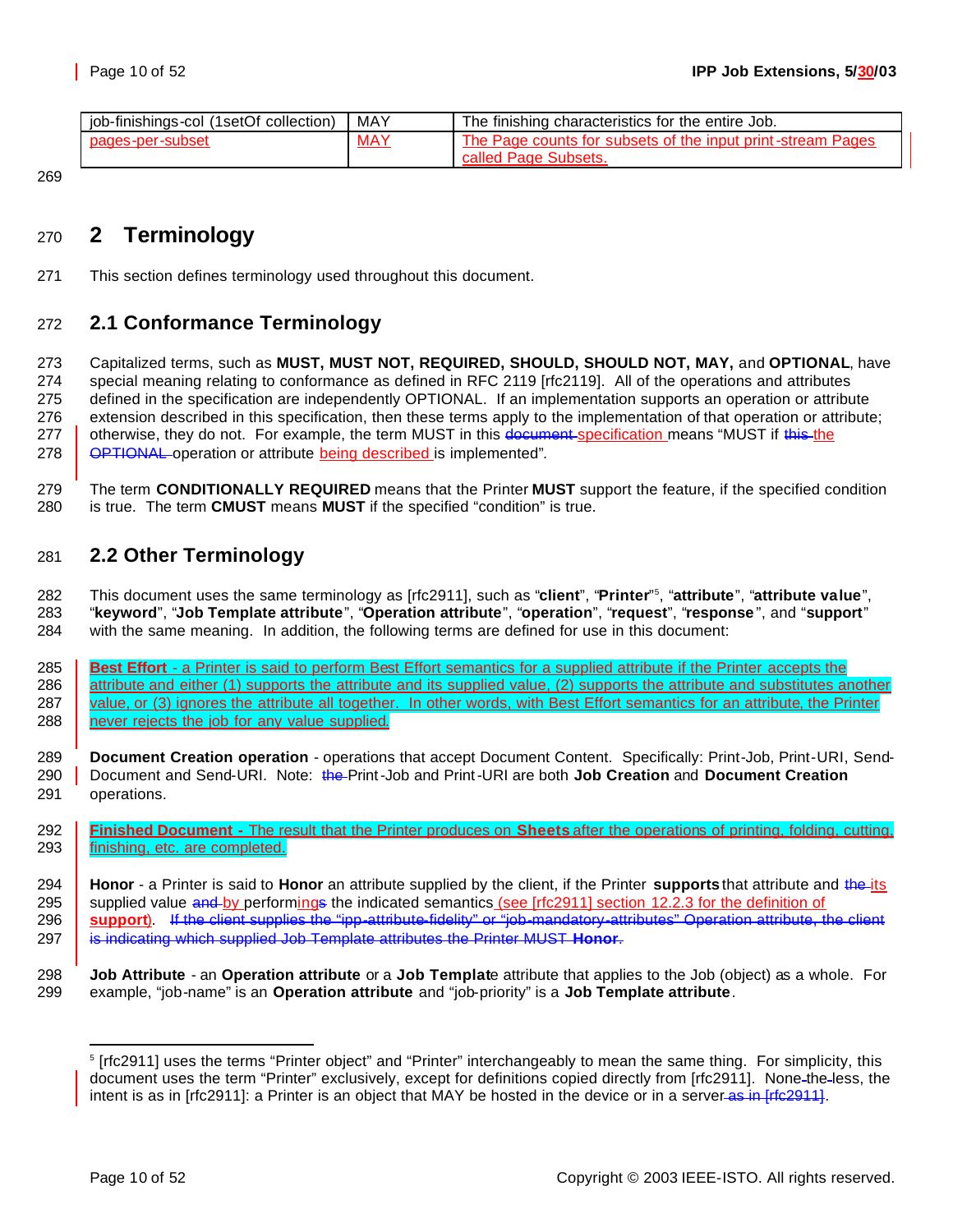**Job Creation operation** - operations that create Job objects, specifically: Print-Job, Print-URI, and Create-Job as defined in [rfc2911].

 **Operation attribute** - an attribute supplied by a client in the Operation Attribute group of a request in order to affect the behavior of the operation or an attributer returned by the Printer in the Operation Attributes group in an operation 304 response in order to report the results of the operation. For some Operation attributes, the Printer copies the values supplied by the client to corresponding Job Description attributes.

**Page -** a synonym for the term "print-stream page" as defined in [rfc2911] section 12.2.4. A **Page** is a page

- according to the definition of a page in the language used to express the document data (PDL). Usually a **Page**
- 308 contains a single page as intended by the author of the source document. However, if the application that generates the PDL places multiple author pages on a single **Page**, they are still considered a single **Page** as far as the Printer
- and this specification is concerned.
	- **Page Subset** a grouping of consecutive **Pages** to which the client can request the Printer to apply Job Template attributes as a whole. For example, the client can request the Printer to divide the **Pages** into **Page Subsets** of 10
	- **Pages** each and request the Printer to staple each **Page Subset** separately.
	- **Sheet** the unit of media that a printer puts marks on. A **Sheet** is the most basic unit of output from a Printer. A
	- printer may mark on one side or on both sides of a **Sheet**.

### **3New Job operations**

This section defines the new Close-Job operation.

### **3.1Close-Job**

This OPTIONAL operation closes the Job. The Printer MUST support this operation. The client SHOULD issue this

operation to close the job, instead of supplying the "last-document" Operation attribute with a 'true' value in a

- Document Creation operation (or a Send-Document operation with no data see [rfc2911] section 3.3.1). The Printer
- MUST support both means of closing jobs for backward compatibility with [rfc2911].
- 323 If the Job has already been closed (either by a Close-Job operation or by the client supplying the "last-document"
- operation attribute with a 'true' value), the Printer MUST reject the request and return the 'client-error-not-possible' (see [rfc2911] section 13.1.4.5) status code.
- *Access Rights:* The authenticated user (see [rfc2911] section 8.3) performing this operation must either be the job
- owner (as determined in the Create-Job operation) or an operator or administrator of the Printer (see [rfc2911]
- sections 1 and 8.5). Otherwise, the Printer MUST reject the operation and return: 'client-error-forbidden', 'client-error-
- not-authenticated', or 'client-error-not-authorized' as appropriate.

### **3.1.1Close-Job Request**

The client supplies the following groups as part of the Close-Job Request:

#### **Group 1: Operation Attributes**

#### **Natural Language and Character Set:**

 First, the client MUST supply the "attributes -charset" and "attributes-natural-language" Operation attributes as described in [rfc2911] section 3.1.4.1. The Printer MUST copy these values to the corresponding Job Description attributes described in [rfc2911] sections 4.3.19 and 4.3.20.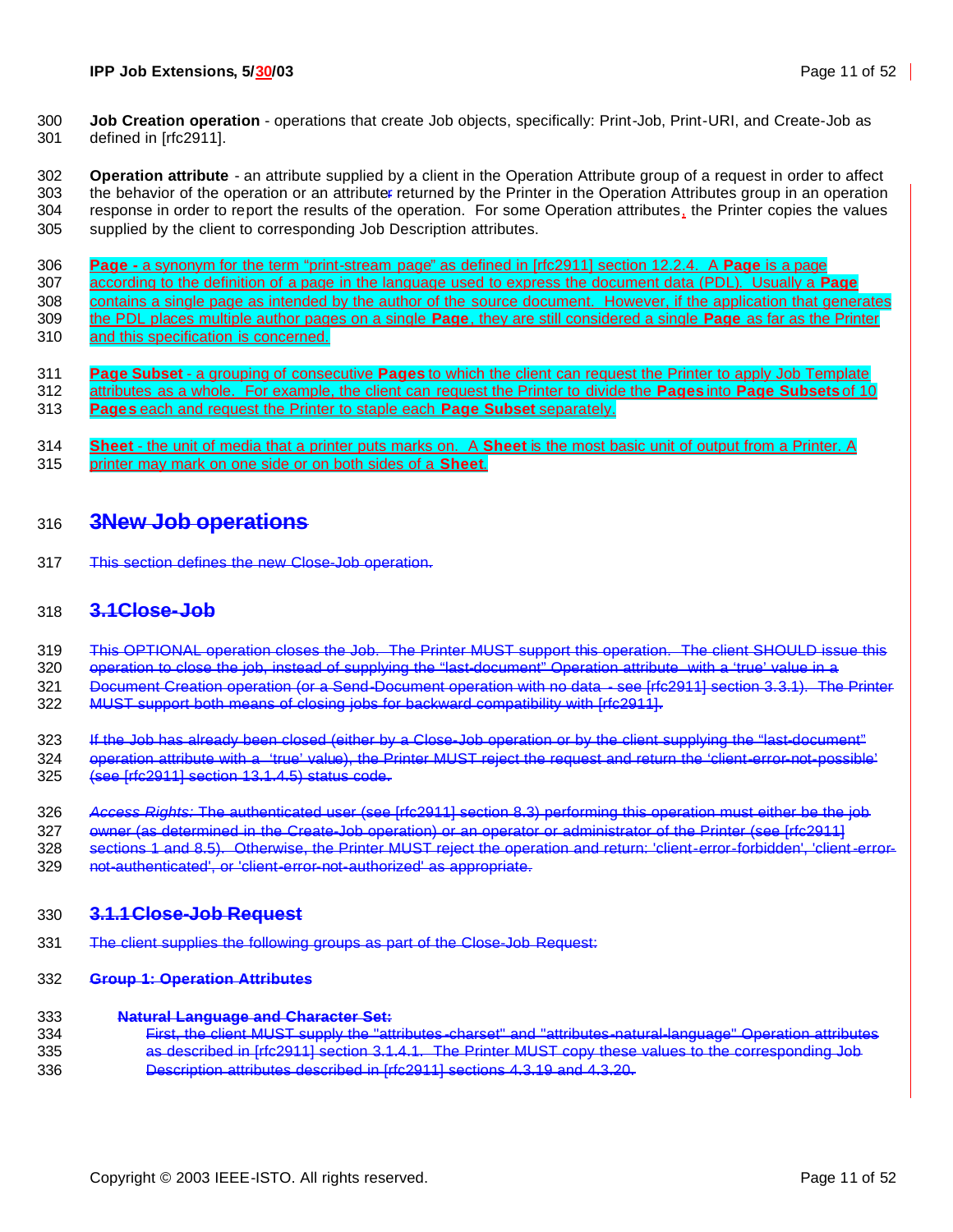| 337 | Target:                                                                                                             |
|-----|---------------------------------------------------------------------------------------------------------------------|
| 338 | Next, the client MUST supply either (1) the "printer-uri" (uri) plus "job-id" (integer(1:MAX)) or (2) the "job-uri" |
| 339 | (uri) Operation attribute(s) which define the target Job object for this operation as described in [rfc2911]        |
| 340 | section 3.1.5. The client MAY supply the remaining Operation attributes in any order following.                     |
| 341 | <b>Requesting User Name:</b>                                                                                        |
| 342 | The "requesting-user-name" (name(MAX)) attribute SHOULD be supplied by the client as described in                   |
| 343 | Frfc2911] section 8.3.                                                                                              |
| 344 | 3.1.2 Close-Job Response                                                                                            |
| 345 | The Printer MUST return the following sets of attributes to the client as part of the Close-Job response:           |
| 346 | <b>Group 1: Operation Attributes</b>                                                                                |
| 347 | <b>Status Message:</b>                                                                                              |
| 348 | In addition to the REQUIRED status code returned in every response, the response OPTIONALLY includes a              |
| 349 | "status-message" (text(255)) and/or a "detailed-status-message" (text(MAX)) Operation attribute as                  |
| 350 | described in Irrc29111 sections 13 and 3.1.6.                                                                       |
| 351 | <b>Natural Language and Character Set:</b>                                                                          |
| 352 | The "attributes-charset" and "attributes-natural-language" attributes as described in [rfc2911] section 3.1.4.2.    |
| 353 | <b>Group 2: Unsupported Attributes</b>                                                                              |
| 354 | See [rfc2911] section 3.1.7 for details on returning Unsupported Attributes.                                        |
| 355 | <b>Group 3: Job Object Attributes</b>                                                                               |
| 356 | In addition, the Printer MUST return the same Job status attributes that [rfc2911] REQUIRES for the Send-           |
| 357 | Document and Send-URI operation responses (which are the same as for the Print-Job response - Irfc29111             |
| 358 | section 3.2.1.2):                                                                                                   |
| 359 | "job-uri" (uri) - see [rfc2911] section 4.3.1                                                                       |
| 360 | "job-id" (integer(1:MAX)) - see [rfc2911] section 4.3.2                                                             |
| 361 | "job-state" (type1 enum) - see [rfc2911] section 4.3.7                                                              |
| 362 | "job-state-reasons" (1setOf type2 keyword) - see [rfc2911] section 4.3.8                                            |
| 363 |                                                                                                                     |
| 364 | The Printer MAY return:                                                                                             |
| 365 | "job-state-message" (text(MAX)) - see [rfc2911] section 4.3.9                                                       |
| 366 | "number-of-intervening-jobs" (integer(0:MAX)) - see [rfc2911] section 4.3.15                                        |
| 367 |                                                                                                                     |
|     |                                                                                                                     |

# **3 Operation Attributes for Job Creation and Document Creation operations**

369 This section defines Operation attributes for use in Job Creation operations and/or Document Creation operations.<br>370 and as such describe characteristics of the Job and Document, rather than instructions to the Printe and as such describe characteristics of the Job and Document, rather than instructions to the Printer. For some of 371 | these Operation attributes there are corresponding "xxx-default" and "xxx-supported" Printer Description attributes 372 | (see section 7). Note: As in [rfc2911] Operation attributes relate to the operation and do not depend on the printing **capabilities of the Printer.**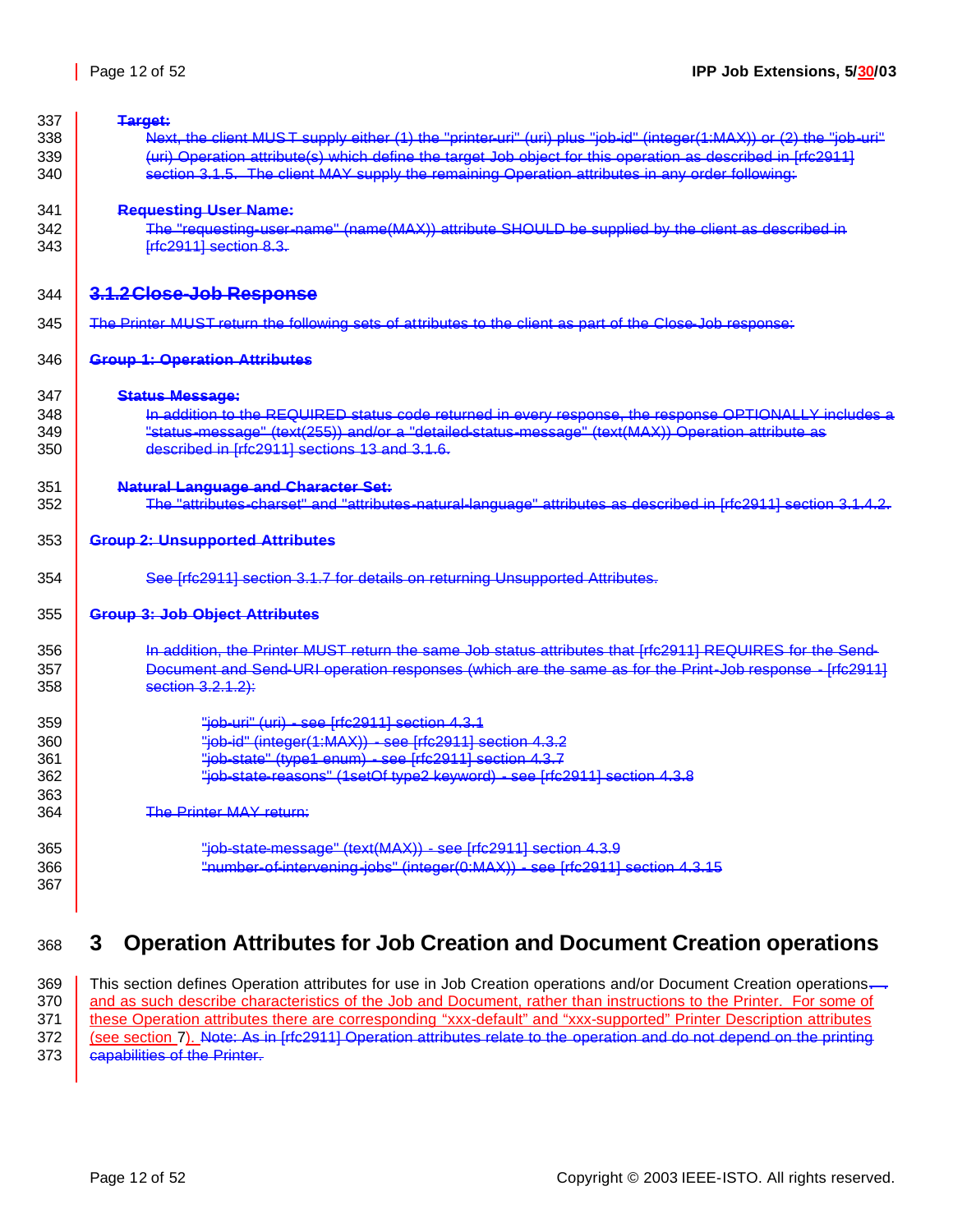- 374 DMC ISSUE: What does the last sentence just above mean? Saying that 'document-format', for example, does not 375 depend on the printing capabilities doesn't seem to be right? Maybe this sentence needs to be reworded to more
- 376 **clearly express its point?**

377 Table 5 lists the Operation attributes and their attributes syntaxes supplied in Job Creation and Document Creation

378 operations and the attribute syntaxes of their corresponding "xxx-default" and "xxx-supported" Printer Description

379 attributes, if any. A "-" indicates that there isn't an "xxx-default" or "xxx-supported" Printer Description attribute.

| I<br><br>. .<br>$\sim$<br>$-$ |  |
|-------------------------------|--|

#### 380 **Table 5 - Operation, Default, and Supported Attributes**

| <b>Operation attribute:</b><br>attribute name "xxx" | Operation<br>attribute syntax                                                                                                                        | <b>Printer: Default</b><br>Value<br>attribute syntax<br>"xxx-default"                                                                    | <b>Printer: Supported Values</b><br>attribute syntax<br>"xxx-supported" |
|-----------------------------------------------------|------------------------------------------------------------------------------------------------------------------------------------------------------|------------------------------------------------------------------------------------------------------------------------------------------|-------------------------------------------------------------------------|
| document-charset                                    | charset                                                                                                                                              | charset                                                                                                                                  | 1setOf charset                                                          |
| document-digital-signature                          | type2 keyword                                                                                                                                        | type2 keyword                                                                                                                            | 1setOf type2 keyword                                                    |
| document-format                                     | mimeMediaType                                                                                                                                        | mimeMediaType                                                                                                                            | 1setOf mimeMediaType                                                    |
| document-format-details                             | 1setOf collection                                                                                                                                    | 1setOf collection                                                                                                                        | 1setOf type2 keyword <sup>6</sup>                                       |
| document-source-application-name                    | name(MAX)                                                                                                                                            | name(MAX)                                                                                                                                |                                                                         |
| document-source-application-version                 | text(127)                                                                                                                                            | text(127)                                                                                                                                |                                                                         |
| document-source-os-name                             | name(40)                                                                                                                                             | name(40)                                                                                                                                 |                                                                         |
| document-source-os-version                          | text(40)                                                                                                                                             | text(40)                                                                                                                                 |                                                                         |
| document-format                                     | mimeMediaType                                                                                                                                        | mimeMediaType                                                                                                                            | $\blacksquare$                                                          |
| document-format-device-id                           | text(127)                                                                                                                                            | text(127)                                                                                                                                |                                                                         |
| document-format-version                             | text(127)                                                                                                                                            | text(127)                                                                                                                                |                                                                         |
| document-natural-language                           | naturalLanguage                                                                                                                                      | naturalLanguage                                                                                                                          |                                                                         |
| document-format-version                             | text(127)                                                                                                                                            | text(127)                                                                                                                                | 1setOf text(127)                                                        |
| document-natural-language                           | naturalLanguage                                                                                                                                      | naturalLanguage                                                                                                                          | 1setOf naturalLanguage                                                  |
| ipp-attribute-fidelity                              | boolean                                                                                                                                              |                                                                                                                                          |                                                                         |
| job-mandatory-attributes                            | 1setOf type2 keyword                                                                                                                                 | $\blacksquare$                                                                                                                           | See <b>ISSUE 01 below</b>                                               |
| output-device-requested                             | name(127)<br>$\sim$ $\sim$ $\sim$<br>the contract of the contract of the contract of the contract of the contract of the contract of the contract of | See ISSUE 02<br>below<br>and the state of the state of the state of the state of the state of the state of the state of the state of the | 1setOf name(127)<br><b>Contract Contract Contract</b>                   |

381 ISSUE 01: From DMC: Might it be useful for a Printer to be able to say which attributes it was able to guarantee? Or 382 would we want to do that through Validate-Job? ISSUE: OK that the "job-mandatory-attributes" Operation attribute

383 has nothing to do with guaranteeing (that the attribute will supersede the PDL), but only with whether the Printer will 384 accept the job with unsupported attributes requested - TNH

385 ISSUE 02: From DMC: It seems like it might be possible, for certain implementations, to have a default output-386 device. The problem is that normally the "xxx-default" is REQUIRED [TH: not for operation attributes, so we say a 387 Printer MAY support the "output-device-default"], whereas my idea would be more to allow a Printer to advertise a 388 default only if it matched its actual implementation.

389 Table 6 lists the Operation attributes that clients supply in Job and Document Creation operations and whether the

390 Printer copies (indicated by "**P**<sup>"</sup>) the supplied value to the corresponding Job Description<sup>7</sup> attribute.

<sup>&</sup>lt;sup>6</sup> There is also a "document-format-details-implemented" (1setOf collection), see section 7.7.

<sup>&</sup>lt;sup>7</sup> The operations defined for Document Creation operations do not have corresponding Document Description attributes defined in this specification, since this specification does not assume that there is a Document object. See [ippdoc] for the corresponding Document Description attributes.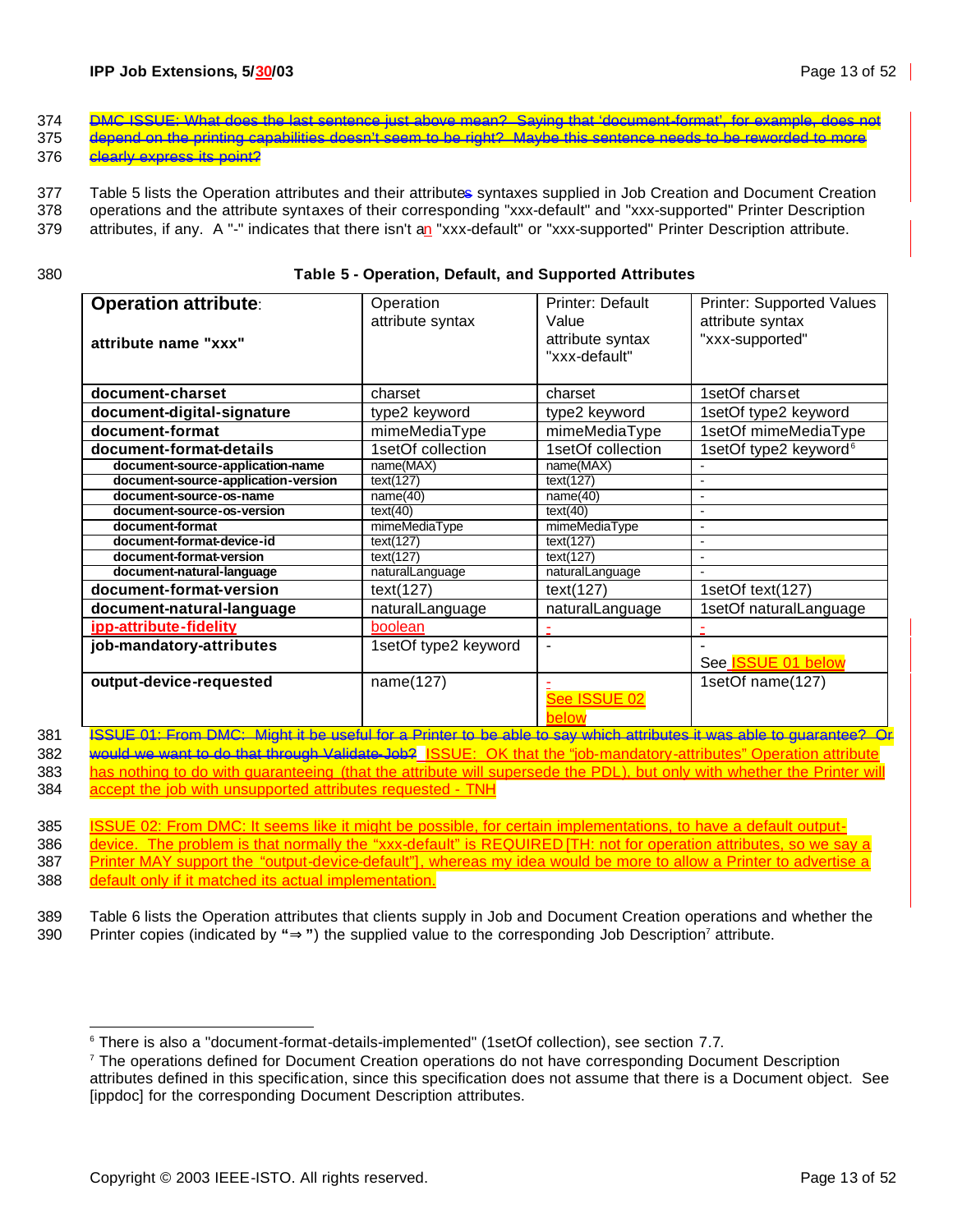| Legend:       |                                                                                         |
|---------------|-----------------------------------------------------------------------------------------|
| "Creation     | column indicates which operations the Operation attribute can be supplied in: PJ=Print- |
| operations"   | Job, PU=Print-URI, CJ=Create-Job, SD=Send-Document, and SU=Send-URI.                    |
| "v"           | the Operation attribute is defined for use with the indicated operations.               |
| " $V$         | the Operation attribute is defined for use with the indicated operations and has a      |
|               | corresponding Job Description attribute (see Table 10) defined to which the Printer     |
|               | MAY MUST support and copy this Operation attribute, if it supports the Operation        |
|               | attribute. See Table 5 for whether there are corresponding "xxx-default" and "xxx-      |
|               | supported" Printer Description attributes defined.                                      |
| $(1 - 1)$     | the Operation attribute is not defined for the indicated operation.                     |
| "Conformance" | column indicates the conformance requirements for what the client supplies in a         |
|               | request and the Printer supports in a request. For (indented) member attributes, a      |
|               | MUST means if the collection attribute is supplied or supported.                        |
| "Section"     | column indicates where the Operation attribute is defined in this spec.                 |

# 391

#### 392 **Table 6 - Operation Attributes supplied in Job and Document Creation Requests**

| <b>Operation</b> attribute name for<br>Job and Document Creation<br>requests | <b>Attribute Syntax</b> | Creation operations |              | Conformance    |                  | Section                   |           |
|------------------------------------------------------------------------------|-------------------------|---------------------|--------------|----------------|------------------|---------------------------|-----------|
|                                                                              |                         | CJ                  | PJ,<br>PU    | SD,<br>SU      | Client<br>supply | Printer<br>support        |           |
| document-charset                                                             | charset                 | $\blacksquare$      | $\mathbf v$  | $\mathbf{V}$   | <b>MAY</b>       | <b>CMUST<sup>8</sup></b>  | §3.2.1    |
| document-digital-signature                                                   | type2 keyword           | $\blacksquare$      | $\mathbf v$  | $\mathbf v$    | <b>MAY</b>       | <b>MAY</b>                | §3.2.2    |
| document-format                                                              | mimeMediaType           | $\blacksquare$      | $\mathbf{v}$ | $\mathbf{V}$   | <b>MAY</b>       | <b>MUST</b>               | §3.2.3    |
| document-format-details                                                      | 1setOf collection       | $\blacksquare$      | $\mathbf v$  | $\mathbf v$    | <b>MAY</b>       | <b>CMUST<sup>9</sup></b>  | §3.2.4    |
| document-source-application-name                                             | name(MAX)               | $\blacksquare$      | y            | y              | <b>MAY</b>       | <b>MAY</b>                | §3.2.4.1  |
| document-source-application-<br>version                                      | text(127)               | $\blacksquare$      | y            | y              | <b>MAY</b>       | <b>MAY</b>                | §3.2.4.2  |
| document-source-os-name                                                      | name(40)                | $\blacksquare$      | y            | $\mathbf{y}$   | <b>MAY</b>       | <b>MAY</b>                | §3.2.4.3  |
| document-source-os-version                                                   | text(40)                | ä,                  | y            | y              | <b>MAY</b>       | <b>MAY</b>                | §3.2.4.4  |
| document-format                                                              | mimeMediaType           | $\blacksquare$      | y            | y              | <b>MUST</b>      | <b>MUST</b>               | \$3.2.4.5 |
| document-format-device-id                                                    | text(127)               | $\blacksquare$      | y            | $\mathbf{v}$   | <b>MAY</b>       | <b>MAY</b>                | \$3.2.4.6 |
| document-format-version                                                      | text(127)               | ä,                  | y            | $\mathbf{y}$   | <b>SHOULD</b>    | <b>MUST</b>               | \$3.2.4.7 |
| document-natural-language                                                    | naturalLanguage         | $\blacksquare$      | y            | $\mathbf{y}$   | <b>MAY</b>       | <b>MAY</b>                | \$3.2.4.8 |
| document-format-version                                                      | text(127)               | $\blacksquare$      | $\mathbf v$  | $\mathbf v$    | <b>MAY</b>       | <b>MAY</b>                | §3.2.5    |
| document-natural-language                                                    | naturalLanguage         | $\blacksquare$      | $\mathbf v$  | $\mathbf{V}$   | <b>MAY</b>       | <b>MAY</b>                | §3.2.6    |
| ipp-attribute-fidelity                                                       | boolean                 | yD <sup>10</sup>    | $yI P^{10}$  | $\blacksquare$ | <b>MAY</b>       | <b>MUST</b>               | §3.1.1,   |
| job-mandatory-attributes                                                     | 1setOf type2<br>keyword | уÞ                  | уÞ           | Ξ              | <b>MAY</b>       | <b>MUSTM</b><br><b>AY</b> | §3.1.2    |
| output-device-requested                                                      | name(127)               | νÞ                  | уÞ           | ž,             | <b>MAY</b>       | MAY                       | §3.1.3    |

393

<sup>&</sup>lt;sup>8</sup> The Printer MUST support the "document-charset" Operation/<del>Document Description</del> attributes, if the Printer supports a charset-ambiguous document format (see section 3.2.1).

<sup>&</sup>lt;sup>9</sup> The Printer MUST support the "document-format-details" Operation/Document Description attributes if the Printer supports a *packaging* MIME type document format, such as 'application/zip' or 'multipart/related'.

<sup>&</sup>lt;sup>10</sup> The Printer MAY copy the "ipp-attribute-fidelity" Operation attribute to the corresponding (new) Job Description attribute defined in this specification, if supported. **DMC ISSUE: What is the need for this footnote?**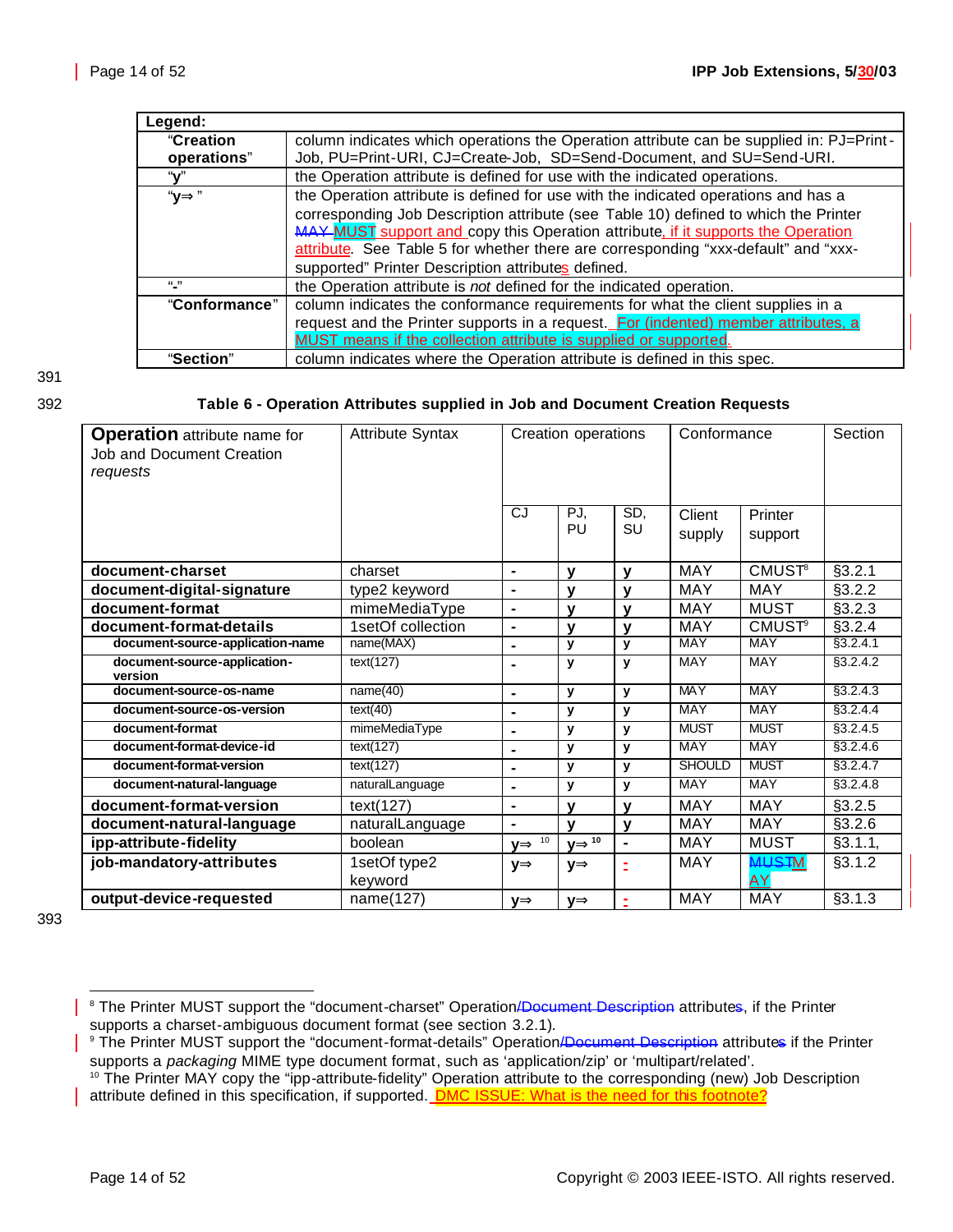### **3.1 Operation attributes for Job Creation operations**

- This section defines additional operation attributes that the client MAY supply in Job Creation operations (Print-Job, Print-URI, and Create-Job).
- The following statements apply to all of these Operation attributes and are *not* repeated in each attribute Description:

 If the Printer doesn't support the "xxx" Operation attribute, the Printer MUST ignore the "xxx" attribute (as with any OPTIONAL Operation attribute) and return the "xxx" attribute with the supplied value as unsupported in the 400 Unsupported Aattributes group as specified in [rfc2911] section 3.1.7.

- If the Printer supports the "xxx" Operation attribute, the Printer MUST also:
- 1. support the corresponding "xxx-default" and "xxx-supported" Printer Description attributes as well, if defined (see Table 5 and section 7). If the Printer supports either of the "xxx-default" or "xxx-supported" Printer 404 Description attributes, then the Printer MUST also support the corresponding Operation attributes. and vice versa. (DMC ISSUE: I'm not in love with the "and vice versa"—what is it supposed to mean?)
- 2. validate the values supplied by the client in the "xxx" Operation attribute against the values indicated in the Printer's corresponding "xxx-supported" Printer Description attribute (see section 7). If the values do not 408 validate, the Printer MUST perform one of the actions indicated for that Operation, unless explicitly specified 409 otherwise in the Description, such as (1) reject the request, (2) accept the request and either (a) hold the job for operator intervention or (b) print the Job ignoring the attribute. In all of these cases, the Printer MUST return the Operation attribute with the unsupported value in the Unsupported Attributes group in the response (see [rfc2911] section 3.1.7).

### **3.1.1 ipp-attribute-fidelity (boolean) ([rfc2911] section 3.2.1 and 15)**

 This REQUIRED Operation attribute specifies the policy for the Printer to use (see [rfc2911] §3.2.1.1)\_ when the 415 client supplies unsupported Job Template attributes <sup>11</sup> or values in a Job Creation operation. The value 'true' indicates that total fidelity to client-supplied Job Template attributes and values is required for this Job Creation operation. If the client supplies the value 'false' or omits the attribute, then the Printer MUST accept the Job Creation operation.

- 419 The Printer MUST copy this attribute to the corresponding (new) Job Description attribute (see section 5.1). DMC ISSUE: In Legend table above in row for "y**Þ**", it says "MAY copy".
- **3.1.1.1 What there are no "ipp-attribute-fidelity-default" and "ipp-attribute-fidelity-supported" attributes**
- 422 Because [rfc2911] defines the default value to be 'false' there is no point to define an "ipp-attribute-fidelity-default"
- 423 Printer Description attribute. Because [rfc2911] REQUIRES a Printer to support the "ipp-attribute-fidelity" Operation 424 attribute there is no need for an "ipp-attribute-fidelity-supported" Printer Description attribute.

### **3.1.2 job-mandatory-attributes (1setOf type2 keyword) Operation attribute**

This OPTIONAL Operation attribute identifies which Job Template attributes the Printer MUST Honor in this Job

- 427 Creation request. The Printer MUST reject this Job Creation operation, if the client supplies an unsupported Job
- 428 Template attribute or value in the request that is also identified in this list. The client MAY supply this the "job-
- mandatory-attributes" Operation attribute in a Job Creation operation or Validate-Job operation and MUST NOT
- supply this attribute in any other operation. If the Printer supports the "job-mandatory-attributes" Operation attribute,

 The value of the "ipp-attribute-fidelity" Operation attribute has no effect on other O*peration* attributes supplied by the client, only on Job Template attributes supplied by the client.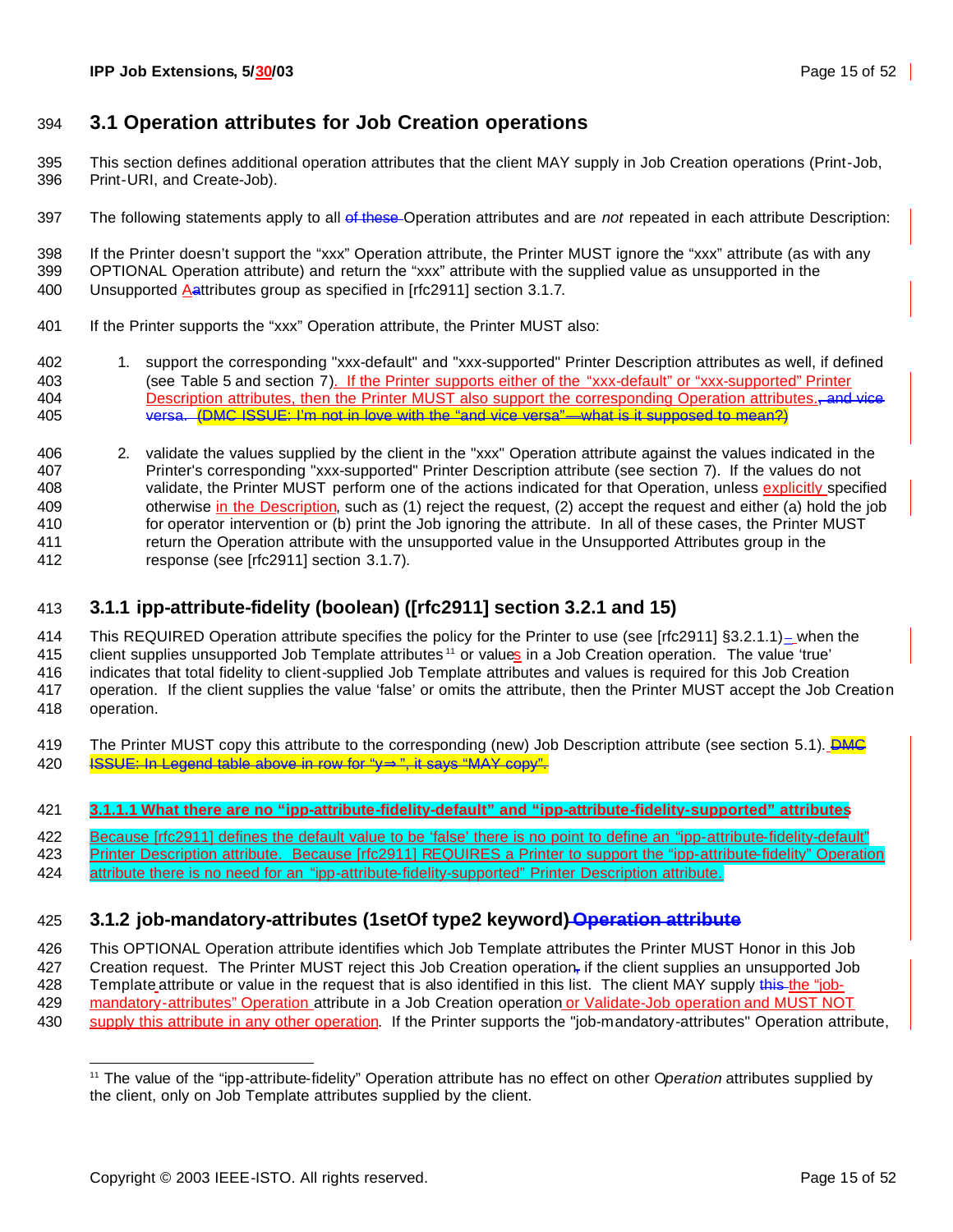431 the Printer MUST support this attribute in all Job Creation operations that it supports and in the Validate-Job operation.

 The Printer MUST copy this attribute to the corresponding "job-mandatory-attributes" Job Description attribute (see 434 **Section 5.3)** for auditing and trouble-shooting purposes<sup>12</sup>.

 The values of the "job-mandatory-attributes" attribute are the keyword attribute names that identify Job Template 436 attributes<sub>is</sub> for example, 'job-hold-until', 'job-finishings' (see section 4.1.4), 'copies' and 'media'. In order to identify a member attribute of a collection attribute, the keyword names of both the collection attribute and the member attribute are given separated by a period (.) character. For example, to make the "media" attribute of the "cover-front" collection attribute mandatory, supply the keyword value: 'cover-front.media'.

 The Printer MUST accept *any* keyword values whether or not the corresponding Job Template attributes are supported by the Printer and MUST NOT return those unsupported keywords in the Unsupported Attributes Group in the response. If the client supplies this "job-mandatory-attributes" Operation attribute in a Job Creation operation with values that represent Job Template attributes that the Printer doesn't support, the Printer MUST otherwise accept the attribute anyway. The Printer MUST reject this Job Creation only if the client *actually supplies* any of the identified Job Template attributes that the Printer doesn't support. Because the Printer doesn't reject when the "job-446 mandatory-attributes" Operation attribute has the unsupported attribute keyword names, the client MAY supply all of 447 the attribute keyword names that the client supports without having to tailor the list to the particular Printer to 448 whichthat the client is submitting the Job Creation operation, thereby, simplifying client use of this attribute.

 **3.1.2.1 What there are no "job-mandatory-attributes-default" and "job-mandatory-attributes-supported" attributes**

451 By definition, omission of the "job-mandatory-attributes" Operation attribute means that the client is requesting that all 452 attributes be Best Effort, i.e., the Printer MUST NOT reject the job because of any unsupported Job Template 453 attributes. So the default is an empty list, so there is no point to have a "job-mandatory-attributes-default" Printer 454 | attribute.

455 By definition, the client can supply any Job Template attribute in the value list of the "job-mandatory-attributes" **Operation attribute, whether or not the Printer actually supports that Job Template attribute. Therefore, it is not** possible to have a "job-mandatory-attributes-supported" list, since all possible keywords would have to be expressed.

458 Note: the client MAY query the Printer's "job-creation-attributes-supported" (see [ippsave] section 7.1) and **Consument-creation-attributes-supported"** (see [ippdoc] section 10.1) to see which Job Template and Document 460 Template attributes the Printer actually supports.

### **3.1.3 output-device-requested (name(127))**

 This OPTIONAL Operation attribute specifies the name of the target output device for a Printer that fans-out to multiple devices (see [rfc2911] section 2.1). This allows the client to control which output device the Printer selects. If this attribute is omitted, the Printer selects whichever output device seems best for the job in an implementation dependent manner. The client can discover which output devices the Printer supports by querying the Printer's "output-device-requested-supported" Printer attribute (see section 7.12).

- If the Printer supports this Operation attribute, the Printer MUST support it only on Job Creation operations, not subsequent Document Creation operations for this Job.
- If the Printer supports this Operation attribute, the Printer MUST support the "output-device-assigned" Job
- Description attribute with the same values (see [rfc2911] section 4.3.13).

 The Printer uses the "job-mandatory-attributes" Job Description attribute for validating subsequent Document Creation operations for this job when also supporting [ippdoc]. **DMC ISSUE: Why only when supporting [ippdoc]?**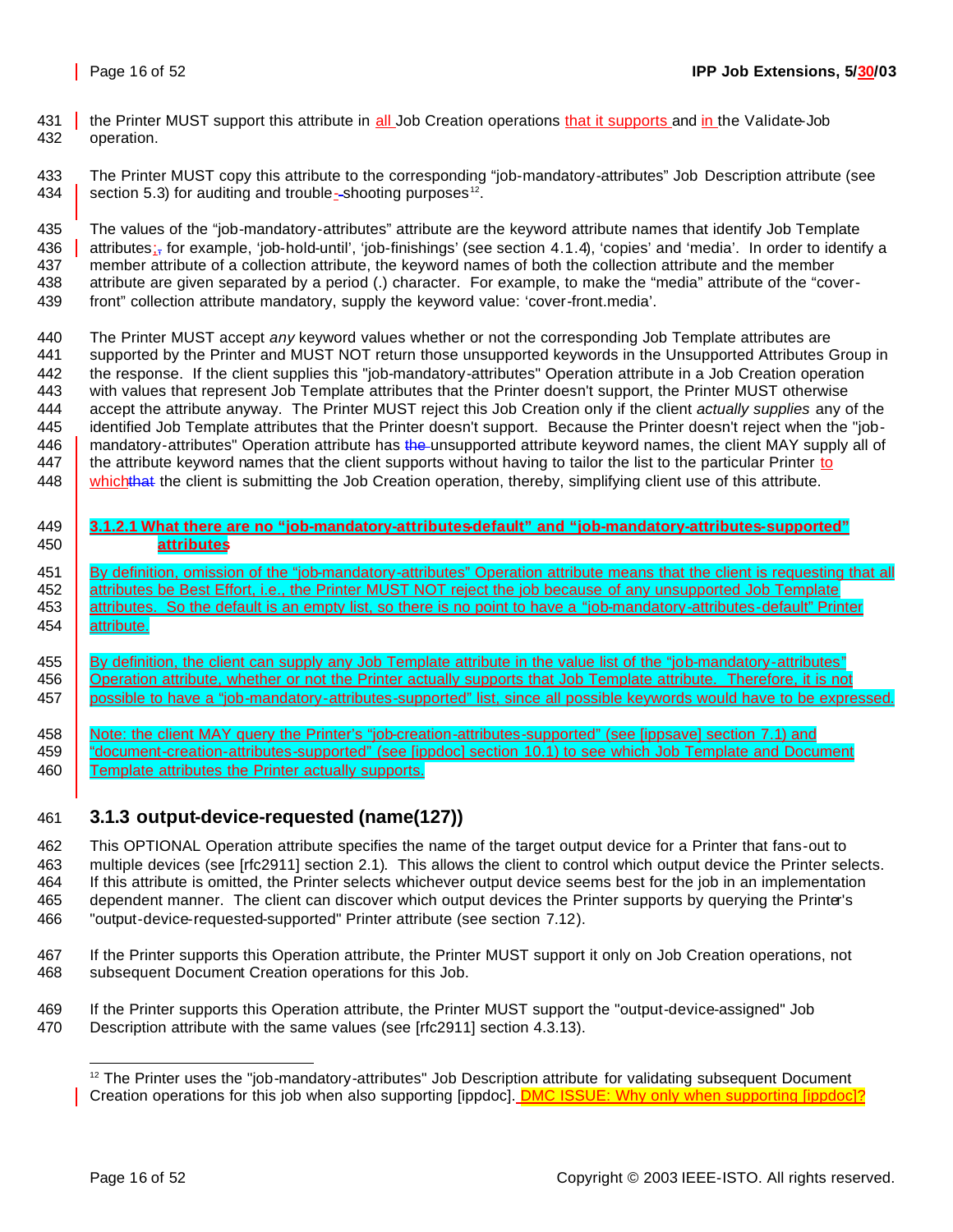- If a client supplies this "output-device-requested" Operation attribute with a value that the Printer doesn't support, the
- Printer MUST perform one of the following actions depending on implementation: (1) reject the request OR (2)
- accept the request and either (a) put the Job in the 'pending-held' state or (b) process the job ignoring the attribute.
- 474 See section 3 above<sup>3.2</sup> below for more details.
- **3.1.3.1 Why there is no "output-device-requested-default" attribute**
- 476 ISSUE 02 (repeat): From DMC: Should we add an "output-device-requested-default" Printer Description attribute that
- 477 a Printer MAY support when it supports the "output-device-requested" Operation attribute?

#### **3.2 Operation attributes for Document Creation operations**

- This section defines the semantics for the Operation attributes that a client MAY supply in a Document Creation operation (Print-Job, Print-URI, Send-Document and Send-URI). Note: Print-Job and Print-URI are both Job Creation and Document Creation operations.
- The following statements apply to all of these Operation attributes and are *not* repeated in each attribute Description:
- 483 If the Printer doesn't support the "xxx" Operation attribute, the Printer MUST ignore the "xxx" attribute (as with any

OPTIONAL Operation attribute) and return the "xxx" attribute with the supplied value as unsupported in the

Unsupported Aattributes group as specified in [rfc2911] section 3.1.7.

- If the Printer supports the "xxx" Operation attribut e, the Printer MUST also:
- 1.support the corresponding "xxx-default" and "xxx-supported" Printer Description attributes as well, if defined (see Table 5 and section 7), and vice versa. (DMC ISSUE: I'm not in love with the "and vice versa"—what is it supposed to mean?)
- 2.validate the values supplied by the client in the "xxx" Operation attribute against the values indicated in the Printer's corresponding "xxx-supported" Printer Description attribute (see section 7). If the values do not validate, the Printer MUST perform one of the actions indicated for that Operation, unless specified 493 otherwise, such as (1) reject the request, (2) accept the request and either (a) hold the job for operator intervention or (b) print the Job ignoring the attribute. In all of these cases, the Printer MUST return the Operation attribute with the unsupported value in the Unsupported Attributes group in the response (see [rfc2911] section 3.1.7).

 DMC ISSUE: I think the above comments (all but the first paragraph of this section) should be moved up to section 3—that is, these comments about support of "xxx-default" and "xxx-supported" should be at the Operation attributes level, not the *Document Creation* Operation attributes level. I realize that the Document Creation ones all have default and supported attributes (but didn't we get rid of 'document-format-version-default' in the telecon today?) and the Job Creation ones mostly don't have default and supported attributes, but I think it is cleaner to put the general **rules at the top. Note that rule #1 above has the words "if defined".** 

DMC COMMENT—This is as far as I got in my review.

#### **3.2.1 document-charset (charset)**

This CONDITIONALLY REQUIRED Operation attribute identifies the charset of the Document Content.

If a client supplies the "document-charset" Operation attribute in a Document Creation operation with a value that the

Printer doesn't support, the Printer MUST reject the job and return the status code: 'client-error-charset-not-

 supported' (see [rfc2911] section 3.1.4.14), since the interpretation of the content will be mis-understood by the Printer..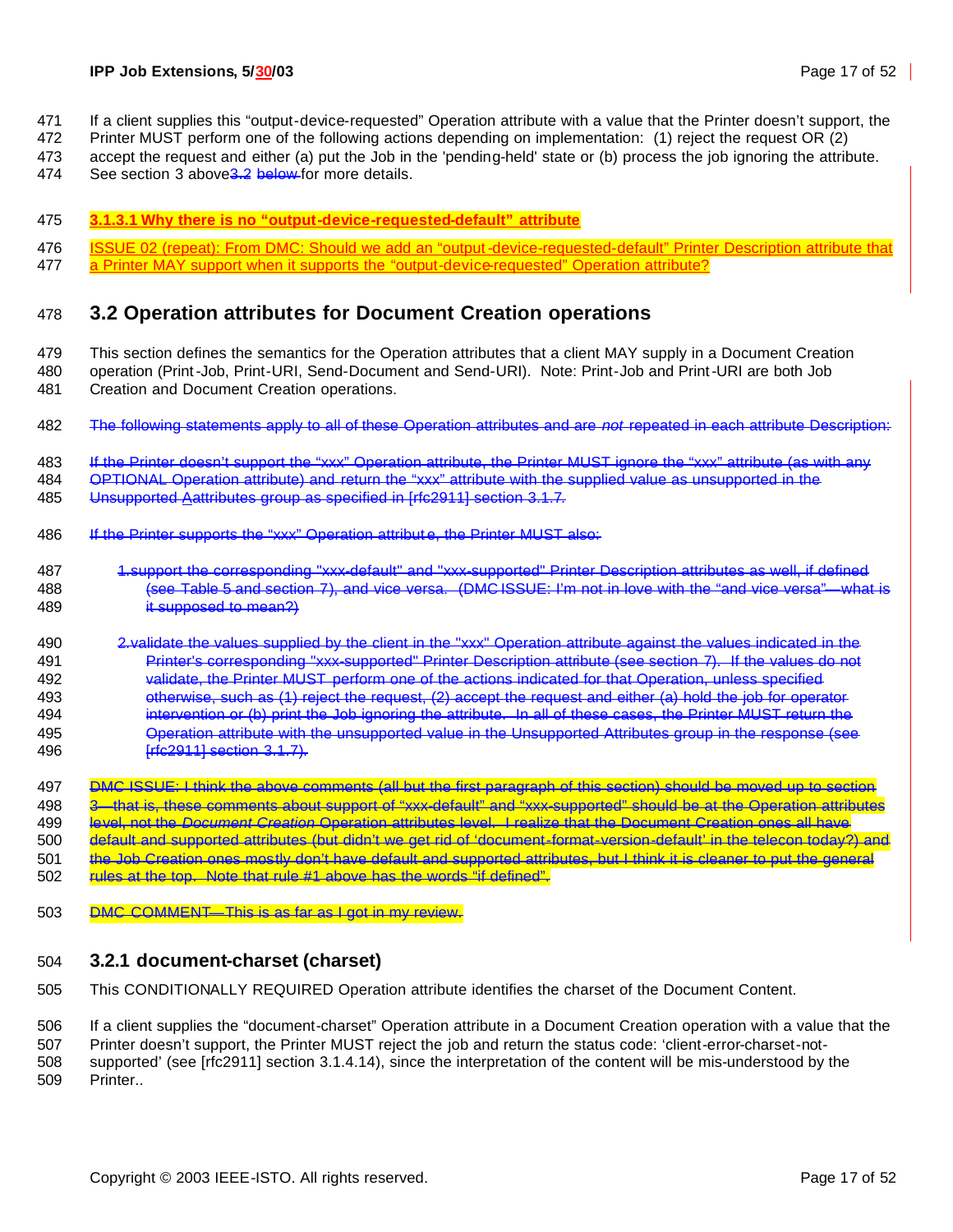The standard values for these attributes are Internet Media types (sometimes called MIME types). For further details see the description of the 'mimeMediaType' attribute syntax in [rfc2911] section 4.1.9.

 The Printer MUST support this attribute if it supports a document format for which the Document Content can be ambiguous with respect to the charset being used to encode the data. For example, the 'application/vnd.hp-PCL' MAY omit the charset escape sequence. Although [rfc2854] strongly RECOMMENDS that 'text/html', include a "; charset=charset' parameter in the MIME type itself (that is, explicitly in the value of the "document-format" attribute), often the charset= parameter is not present in the MIME type and the Printer MUST assume a charset. Thus a Printer that supports the text/html MIME type MUST support the "document-charset" operation attributes. Also many text files use the various 8-bit ISO 8859 charsets in which the lower half is US-ASCII and the upper half is various Latin sets (about 8 or 9), Greek, Cyrillic, Hebrew, and Arabic. Shift JIS is another example where the left half is US- ASCII, but the right half can be one of a number of things. But if the data doesn't contain the charset escape sequences, this attribute can help the Printer know what the charset is in the Document. Such document formats are 522 called "charset-ambiguous" document formats. Finally, even though [rfc2046] REQUIRES the "; charset=" MIME 523 type parameter if the file contains other than US-ASCII, in practice, the "; charset=" MIME type parameter is often omitted, thus making 'text/plain' a charset-ambiguous document format. See the discussion in [rfc2911] section 4.1.9 and [rfc2046].

 Printer MAY also check the Document content while processing to see that the document data meets the coding requirements for the supplied charset. If the data contains something that is outside the charset encoding, the Printer MUST either (1) hold the job or (2) abort, and SHOULD NOT continue printing square boxes for encoded characters that are outside the charset supplied by the client.

 Many other document formats, such as 'application/postscript' and 'application/pdf', are *not* charset-ambiguous, so that Printers that support only such formats MAY omit support of the "charset" Operation/ Description attributes.

 If the Printer supports the "document-charset" Operation attribute, it MUST also support the corresponding "document-charset-default" and "document-charset-supported" Printer Description attributes as well and vice versa (see sections 7.1 and 7.2).

### **3.2.2 document-digital-signature (type2 keyword)**

This OPTIONAL Operation attribute identifies the technology of digital signature in the Document content.

 If a client supplies this "document-digital-signature" Operation attribute in a Document Creation operation with a value that the Printer doesn't support, the Printer MUST perform one of the following actions depending on implementation: (1) reject the request OR (2) accept the request, set the Job's "job-state-reasons" attribute to 'digital-signature-type-not-supported' (see section 6.1), and either (a) put the Job in the 'pending-held' state or (b) process the job ignoring the attribute. See section 3.2 above for more details.

 If the Printer supports this attribute and the value supplied by the client, the Printer MAY verify the signature according to the rule for that signature format and "document-format". If the signature does not verify, then the Printer MUST perform one of the following actions depending on implementation (which MAY depend on the "document-format" and a site-established policy):

- 1. ignore the signature (and MAY indicate on the printed output some how) and MUST set the Job's "job-state-reasons" Job Description attribute to the 'digital-signature-did-not-verify' value (see section 6.1).
- 2. put the job on hold and wait for human intervention and MUST set the Job's "job-state-reasons" Job Description attribute to the 'job-digital-signature-wait' and 'digital-signature-did-not-verify' values (see section 6.1), OR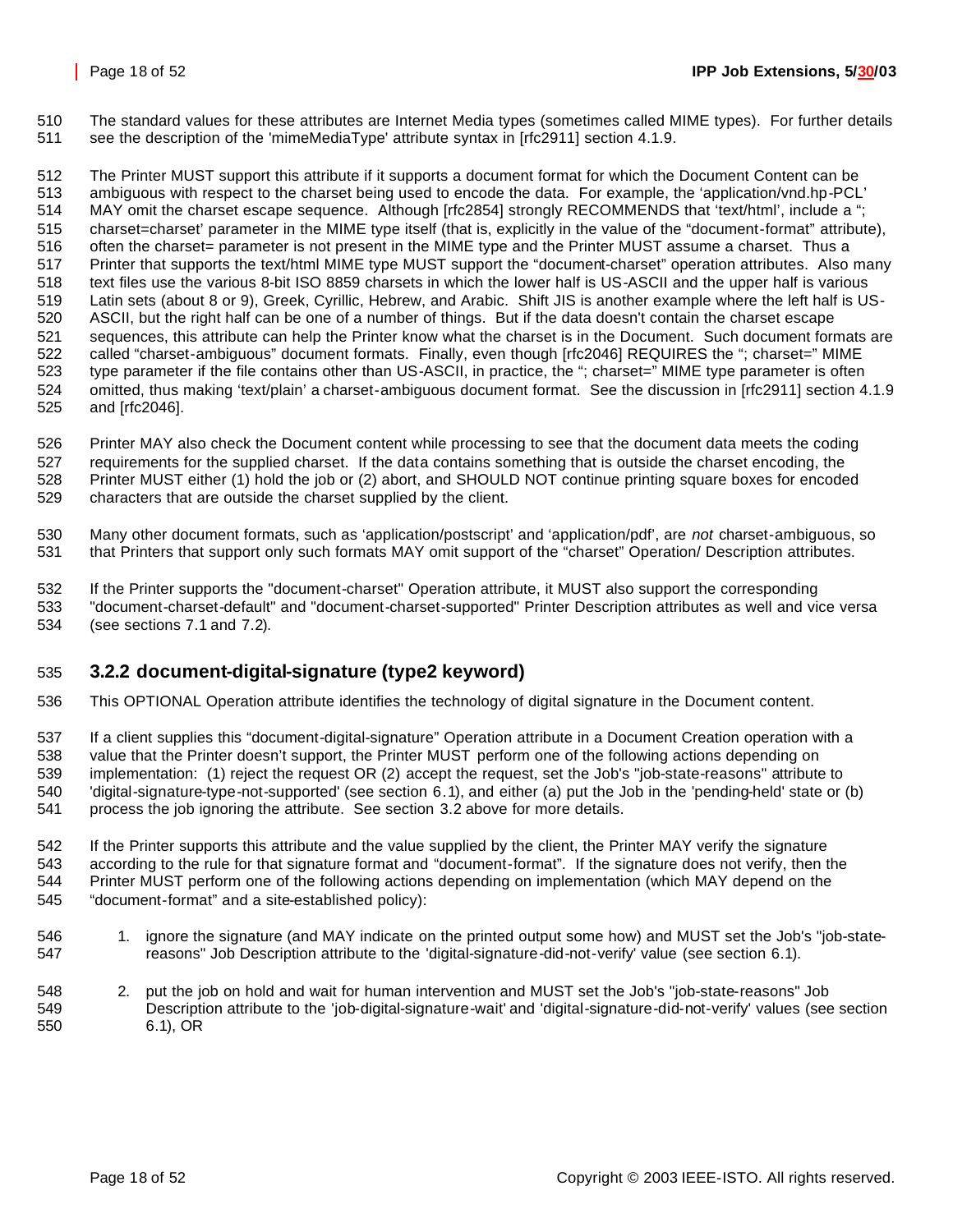3. abort the job depending on implementation and/or site configuration and MUST set the Job's "job-state- reasons" Job Description attribute to the 'job-aborted-by -system' and 'digital-signature-did-not-verify' values (see section 6.1).

 Different PDLs have different techniques of embedding the signature. If the Printer supports the "document-digital- signature" attribute and the supplied "document-format", the Printer MUST accept the document. However, if the Printer either doesn't support the value of the "document-digital-signature' Operation attribute or doesn't support the technique used by the supplied "document-format" attribute, the Printer MUST either (1) ignore the signature or (2) put the job on hold and wait for human intervention, depending on implementation. If the Printer doesn't support the supplied value, the Printer MUST return the "document-digital-signature" attribute with its value as unsupported in the Unsupported attributes group as specified in [rfc2911] section 3.1.7.

- The following standard keyword values are defined:
- 'dss': Digital Signature Standard (DDS) [dss].
- 'none': There is not a digital signature in the Document content. If this attribute is supported, the 'none' value MUST be supported.
- 'pgp': PGP Message Exchange Formats [rfc1991].
- 'smime': Enhanced Security Services for S/MIME [rfc2634].
- 'xmldsig' XML Digital Signature [xmldsig].

### **3.2.3 document-format (mimeMediaType)**

This REQUIRED Operation attribute (see [rfc2911] section 3.2.1.1) indicates the document format of the supplied

 Document Content. If a client supplies the "document-format" Operation attribute with a value that the Printer doesn't support, the Printer MUST reject the job and return the status code: 'client-error-document-format-not-supported' (see [rfc2911] section 3.1.4.11), since the Printer cannot process the data.

 The standard values for this attribute are Internet Media types (sometimes called MIME types). For some MIME 574 types, such as 'text/plain' [rfc2046], the "; charset=" parameter is defined which specifies the charset of the Document content. The Printer MUST support the charset MIME parameter as well as the "document-charset" Operation attribute (section 3.2.1) if the Printer supports any text MIME type, such as 'text/plain' or 'text/html'. For further details see the description of the 'mimeMediaType' attribute syntax in [rfc2911] section 4.1.9 and [rfc2046] and the

"document-charset" Operation attribute (section 3.2.1).

579 Many printer languages in the Printer MIB do not have a MIME type registered with IANA.<sup>13</sup> It is the intent of the 580 PWG to registers all of the Printer MIB v2 XXX Printer Languages as 'application/vnd.PWG-XXX'. If a Printer Language already has a registered MIME Media type or gets a registration in the future, then that MIME Type MUST 582 be used in preference to the 'application/vnd.PWG-XXX' MIME Type. For example, PostScript ® has the MIME Media type: 'application/postscript' and PCL has the MIME Media Type: 'application/vnd.HP-PCL, so those MIME Media types MUST be used instead of 'application/vnd.PWG-PS' and 'application/vnd.PWG-PCL'. For example, the NEC NPDL printer language from the Printer MIB does not have a MIME type registered with IANA. Therefore, the

- "document-format" = 'application/vnd.PWG-NPDL' MUST be used.
- 587 Note: CIP4 did not agree to register MIME types for other organizations and standards. Instead, CIP4 will just add 588 values to the flat file that aren't MIME types. The values will not start with any of the MIME type roots: application/, 589 audio/, image/, message/, model/, multipart/, test/, or video. It is proposed that CIP4 [cip4] register the YYY document formats with IANA as 'application/vnd.CIP4-YYY' that CIP4 is using that don't have a registered MIME Media type. For example, TIFF/IT [iso12639] would be registered as: 'application/vnd.CIP4-TIFF-IT'. Then CIP4

 <sup>13</sup> Companies are urged to register there Printer languages with IANA using the 'application/vnd.XX-yyy vendor tree. There has also been a long standing PWG proposal to register all of these as 'application/vnd.pwg-yyy.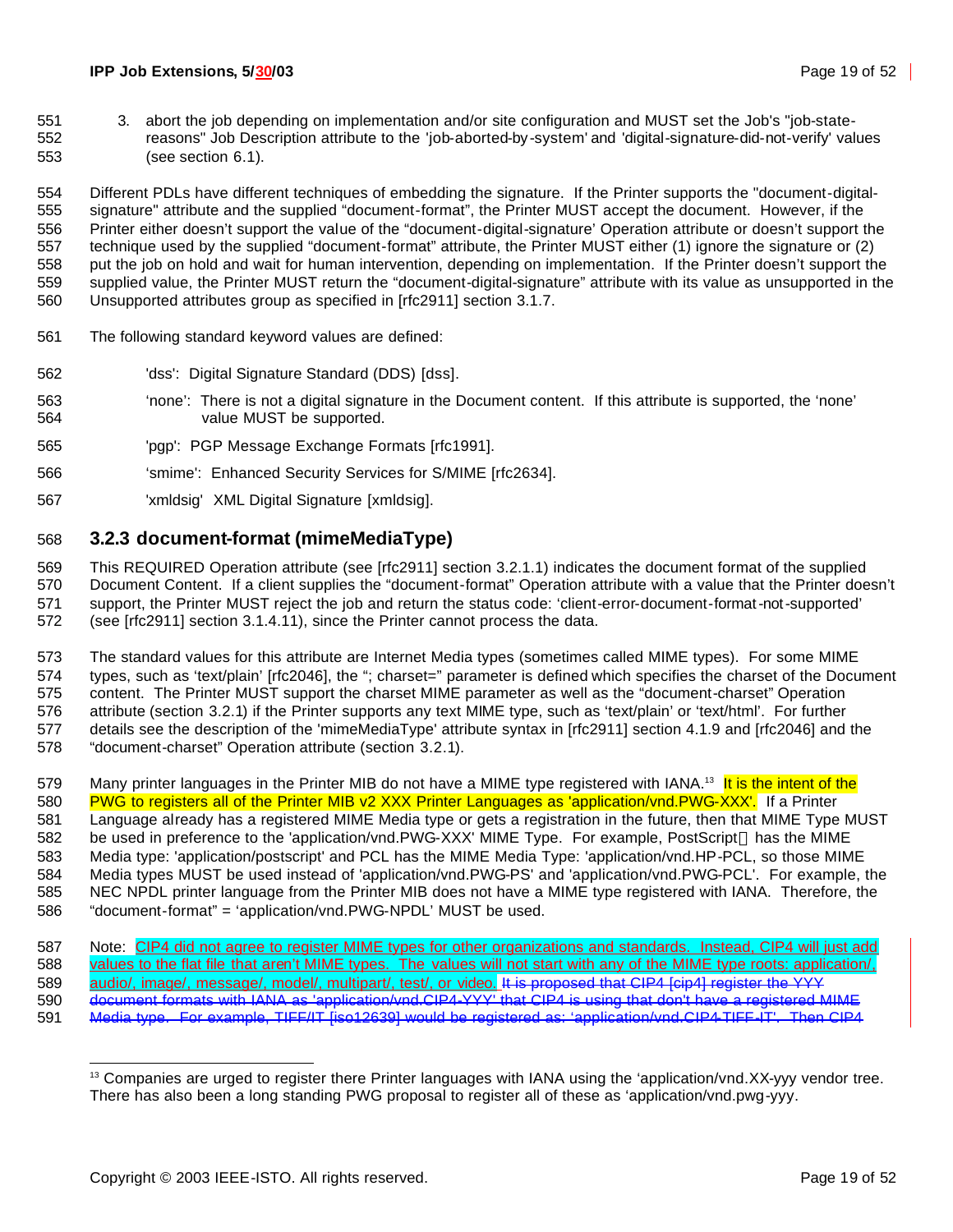would keep a list of TIFF/IT versions. For example: 'TIFF/IT-CT/P1:1998' to use with the "document-format-version" 593 attribute (and the CIP4 JDF equivalent MimeTypeVersion attribute).

ACTION ITEM (Tom): Get CIP4 buy-in to use the same flat file (which will require an additional field for the

**JULF File Type attribute. ACTION ITEM (Tom and Ira): Propose a format for the file.** 

 See also the "document-format-version" Operation attribute in section 3.2.5 and the "document-format-details" Operation attribute in section 3.2.4.

### **3.2.4 document-format-details (1setOf collection)**

 This CONDITIONALLY REQUIRED Operation attribute supplied in Document Creation operations summarizes the details of the Document content, including any files contained in the Document. See Table 7 for a list of the member attributes along with the client and Printer conformance requirements.

 If a Printer supports a *packaging* MIME type, such as 'multipart/related' or 'application/zip', the Printer MUST support this "document-format-details" Operation attribute. If a Printer does not support a packaging MIME type, it MAY omit support of the "document-format-details" Operation attribute and Description attribute. The purpose of the "document-format-details" Operation attribute is to describe the details of the document format or formats in the supplied Document, including the packaging format itself, so that the Printer knows what to expect.

 If a client supplies the "document-format-details" Operation attribute in a Document Creation request with member attributes and/or values that the Printer doesn't support, the Printer MUST perform one of the following actions depending on implementation: (1) reject the request OR (2) accept the request and either (a) put the Job in the 'pending-held' state or (b) process the job ignoring the attribute. See section 3.2 above for more details. However, if the "document-charset" or the "document-format" member attributes are the ones in question, the Printer MUST reject the request, same as for the "document-charset" and "document-format" Operation attributes (see sections 3.2.1 and 3.2.3) and return the 'client-error-charset-not-supported' (see [rfc2911] section 13.1.4.16) or the 'client-error-document-format-not-supported' (see [rfc2911] section 13.1.4.11), respectively.

 For a packaging format, the "document-format-details" attribute does not provide means to associate each collection 616 value with particular document in the archive file, so it does not provide a "manifest"<sup>4</sup> of the packaging. One of the packaging collection values MAY describe the packaging format itself, in which case that collection value MUST be the first collection value. The remaining collection values provides the summary of the details of the contained files in any order.

- There MUST NOT be any duplicate collection values, that is, no collection values with all the same member attribute values; it's a set, not a sequence. So 100 PostScript files with the same details in a .zip file:
- (1) MAY have one collection value with the "document-format" member attribute = 'application/zip' MIME type value and MAY have additional member attributes that give details about the .zip file itself and
- (2) MUST have one collection value containing a "document-format" member attribute =
- 'application/postscript' and MAY have additional member attributes that give the details about the PostScript files.
- If a file in a packaging file is itself a packaging file, the single "document-format-details" (1setOf collection) Operation attribute SHOULD contain the flattened distinct collection values for all files at all nested levels. Therefore, the "document-format-details" collection attribute is not recursively defined and MUST NOT contain the "document-
- format-details" attribute as a member attribute.

<sup>&</sup>lt;sup>14</sup> If the client wants to achieve a "manifest", that is a complete list of each file in a packaging, then the client needs to extract each file from the package and submit each one in a separate Document Creation operation. Note: the client can re-compress each file before sending, so the compression isn't lost when sending each document separately.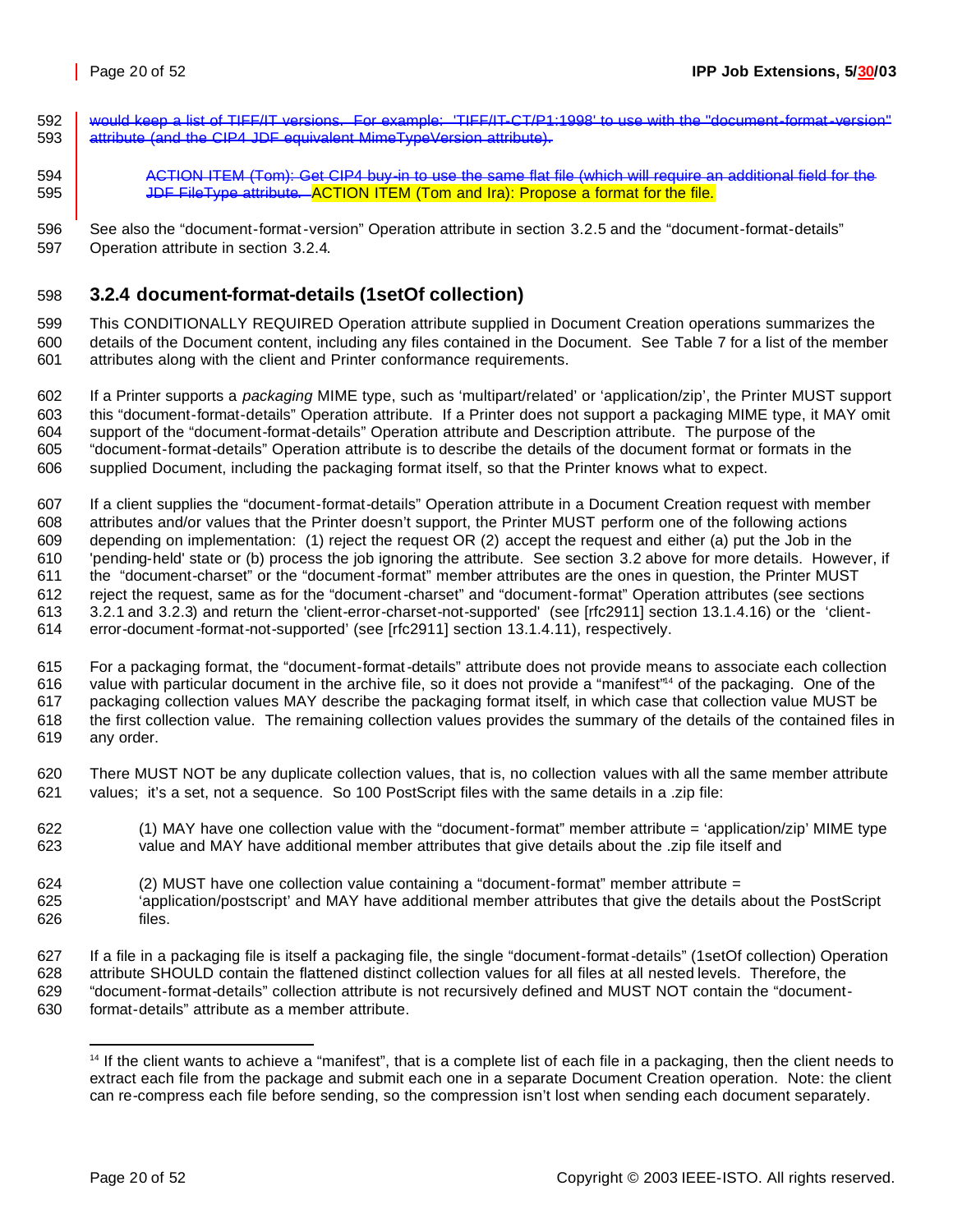| <b>Member Attribute Name</b>        | <b>Attribute Syntax</b>   | <b>Client</b><br>supplies | <b>Printer</b><br><b>Support</b> | Member<br><b>Attribute</b><br><b>Section</b> | <b>Top Level</b><br><b>Attribute</b><br><b>Section</b> |
|-------------------------------------|---------------------------|---------------------------|----------------------------------|----------------------------------------------|--------------------------------------------------------|
| document-source-application-name    | name(MAX)                 | MAY                       | MAY                              | 3.2.4.1                                      | N/A                                                    |
| document-source-application-version | text(127)                 | MAY                       | <b>MAY</b>                       | 3.2.4.2                                      | N/A                                                    |
| document-source-os-name             | name(40)                  | MAY                       | MAY                              | 3.2.4.3                                      | N/A                                                    |
| document-source-os-version          | text(40)                  | MAY                       | <b>MAY</b>                       | 3.2.4.4                                      | N/A                                                    |
| document-format                     | mimeMediaType             | <b>MUST</b>               | <b>MUST</b>                      | 3.2.4.5                                      | 3.2.3                                                  |
| document-format-device-id           | text(127)                 | MAY                       | <b>MAY</b>                       | 3.2.4.6                                      | N/A                                                    |
| document-format-version             | text(127)                 | <b>SHOULD</b>             | <b>MUST</b>                      | 3.2.4.7                                      | 3.2.5                                                  |
| document-natural-language           | 1setOf<br>naturalLanguage | MAY                       | MAY                              | 3.2.4.8                                      | 3.2.6                                                  |

#### 631 **Table 7 - "document-format-details" member Operation attributes**

632

633 The client can determine which member attributes of the "document-format-details" are supporter by querying the

634 Printer's "document-format-details-supported" (1setOf type2 keyword) Printer Description attribute (see section 7.6).

635 The client can determine a supported set of document details by querying the Printer's "document-format-details-636 implemented" (1setOf collection) Printer Description attribute (see section 7.7).

 Table 7 shows that three of the member attributes also have comparable top level Operation attributes defined with the same names. See the sections listed in the rightmost column. These three high level attributes have corresponding "xxx-default" and "xxx-supported" Printer Description attributes. These values are also for use with the corresponding three member attributes. The remaining member attributes do not have any corresponding "xxx- default" and "xxx-supported" Printer Description attribute. The client MAY query the Printer's "document-format- details-implemented" Printer Description attribute to determine what values the Printer has implemented. However, the Printer MAY accept other values, such as later or earlier versions.

 If a client supplies this "document-format-details" Operation attribute with a member attribute with a value that the Printer doesn't support, the Printer MUST perform one of the following actions: (1) reject the request OR (2) accept the request and either (a) put the Job in the 'pending-held' state or (b) process the job ignoring the attribute. See section 3.2 above for more details.

- 648 **3.2.4.1 document-source-application-name (name(MAX))**
- 649 This OPTIONAL member Operation attribute identifies the application that generated the document. The 650 version number MUST NOT be included (see the "document-source-application-version" attribute). 651 Examples: "Photoshop", "Microsoft Word".
- 652 **3.2.4.2 document-source-application-version (text(127))**
- 653 This OPTIONAL member Operation attribute identifies the version number of the application that created the 654 document. The intent of this attribute is for purposes of affecting the interpreting by the Printer for any 655 formats for which the source application version might have different semantics. Examples:
- 656 "8.1 (4331)" for Winzip®, "5.0.5 10/26/2001" for Acrobat®, "2000 (9.0.4119 SR-1)" for Microsoft® Word

 When populating the "document-source-application-version-implemented" member attribute of the "document-format-details-implemented" Printer Description attribute, some of the trailing information MAY be omitted, so that a substring match of the Printer's value with the value supplied by the client is sufficient for a match. For example, the Printer's value MAY be "8.1", "5.0", and "2000", respectively, as compared to the corresponding example values above that MAY be supplied by the client.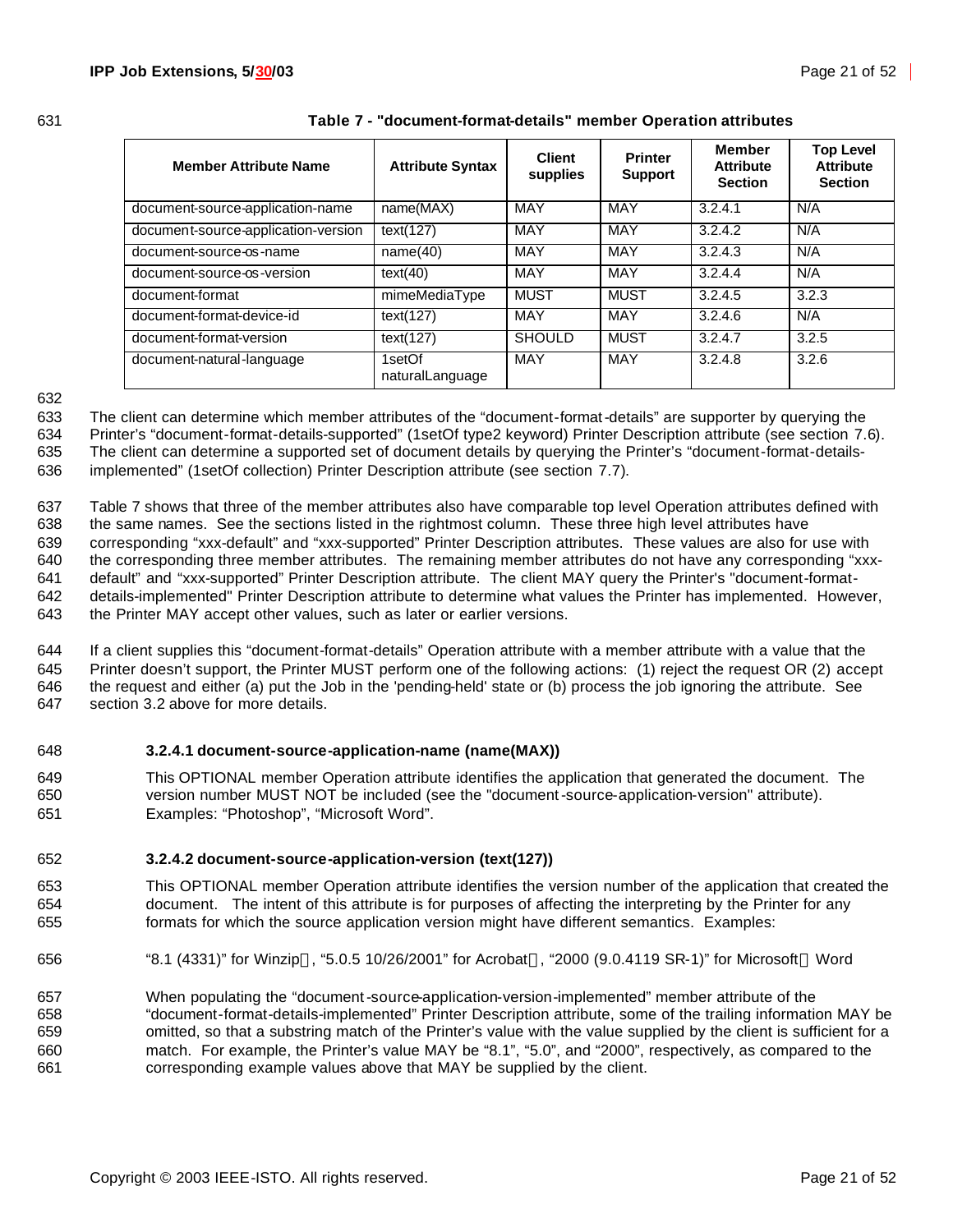If the client omits this member attribute or supplies a zero length string, that matches with any version. Similarly, the Printer's member attribute MAY be omitted or be a zero length string to indicate any.

#### **3.2.4.3 document-source-os-name (name(40))**

 This OPTIONAL member Operation attribute identifies the name of the operating system on which the document was generated. Valid values are the operating system names defined in the IANA Operating System name registry [os-names] with the version number portion removed (see the "document-source-os- version" attribute). IANA Operating System Names are consist of up to 40 *uppercase* US-ASCII letters, hyphen ("-"), period ("."), and slash ("/") characters. The zero length string represents unknown<sup>15</sup>.

 Example IANA OS Registry values: 'AIX, 'DOS', 'LINUX', 'MACOS', 'MSDOS', 'MVS', 'NETWARE', 'OS/2', 'SUN', 'SUN-OS', 'UNIX', 'VMS', 'WINDOWS'.

#### **3.2.4.4 document-source-os-version (text(40))**

 This OPTIONAL member Operation attribute identifies the version of the operating system on which the document was generated. Valid values include the version portion of any of the operating system names defined in the IANA Registry [os-names]. The value MUST NOT include the name portion of the registered **OS name (see "document-source-os-name" attribute).** The zero length string represents unknown<sup>15</sup>.

 Example values for the indicated "document-source-os-name" value are: For 'AIX': '370', 'PS/2' For 'LINUX': '1.0', '1.2', '2,0', '2.2', '2.4' For 'MVS': 'SP' For 'NETWARE': '3', '3.11', '4.0', '4.1', '5.0' For 'SUN-OS': '3.5', '4.0' For 'UNIX': 'BSD', 'V', 'V.1', 'V.2', 'V.3', 'PC' For 'WINDOWS': '95', '98', 'CE', 'NT', 'NT-2', 'NT-3', 'NT-3.5', 'NT-3.51', 'NT-4', 'NT-5', '2000', 'XP' **Inot registered yet** 

#### **3.2.4.5 document-format (mimeMediaType)**

 This REQUIRED member Operation attribute identifies the document format (see [rfc2911] §3.2.1.1) of the collection value of which it is a member. The client MUST supply and the Printer MUST support this member attribute in each collection value. The values for this member attribute are Internet Media types (sometimes called MIME types) and have the same values and semantics as for the top level "document-format" Operation attribute with the same name (see section 3.2.3 for the semantics).

#### **3.2.4.6 document-format-device-id (text(127))**

 This OPTIONAL member Operation attribute identifies the type of device for which the document was formatted, including manufacturer and model. This attribute is intended to identify document formats that are not portable, e.g., PDLs that are device dependent. The value of this variable MUST exactly match the IEEE 1284-2000 Device ID string (see [IEEE1284] clause 6), except the length field MUST NOT be specified. See the Microsoft Universal Plug and Play [upnp] section 2.2.6 DeviceId parameter for details and examples. Here is an example showing only the required fields for a PostScript document: 700 MANUFACTURER:ACME Co.; COMMAND SET:PS; MODEL: LaserBeam 9;

<sup>&</sup>lt;sup>15</sup> The IANA Registry of OS Names does have an "UNKNOWN" value. However, that value is not being used for the "document-creator-os-name" and "document-creator-os-version" attributes. Instead, a zero length string indicates unknown, so that clients don't have to make a special case check for the UNKNOWN token and localize UNKNOWN to the language of the user while the client is not localizing any other OS name or version values.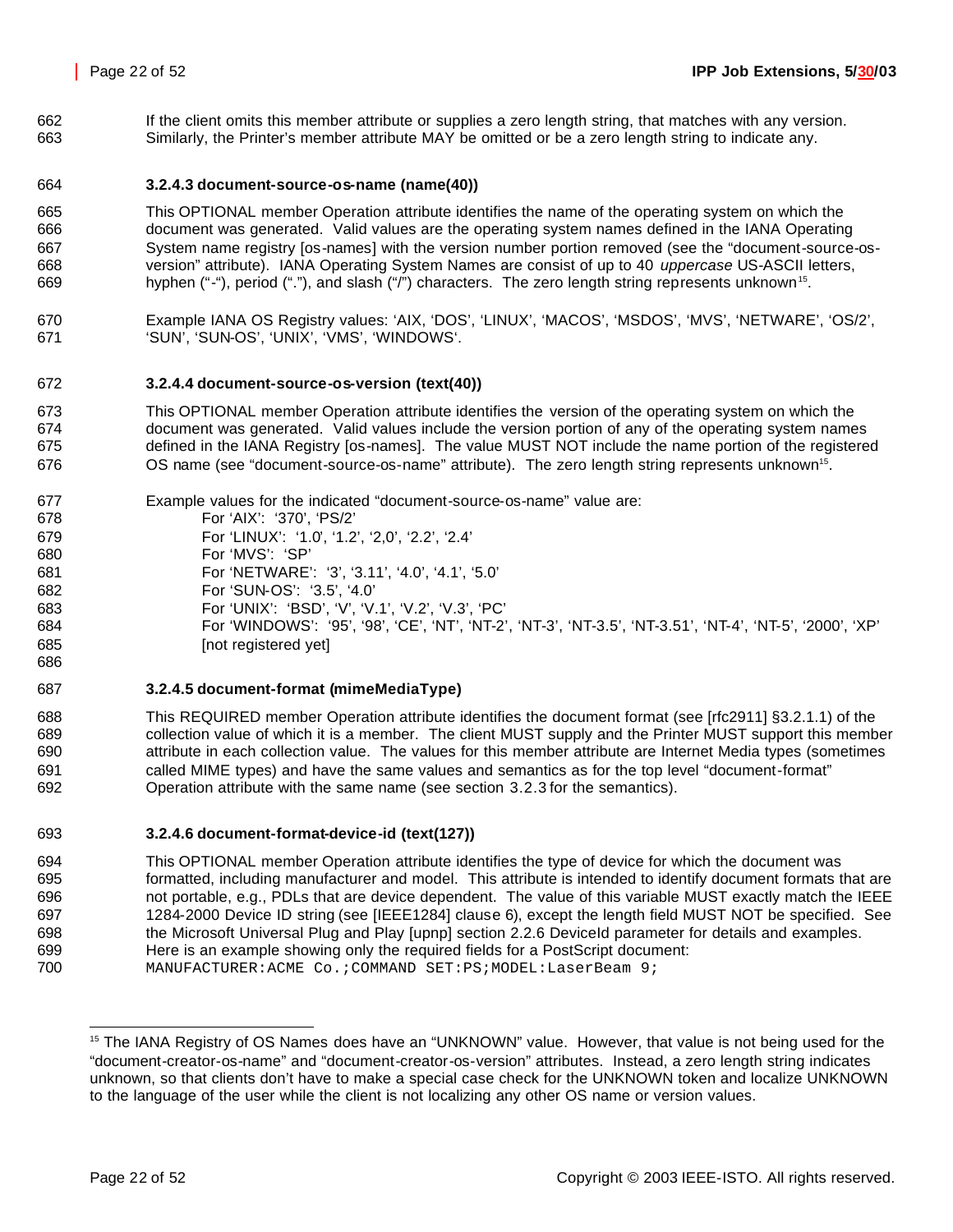#### **3.2.4.7 document-format-version (text(127))**

 This REQUIRED member Operation attribute identifies the level or version of the document format identified by the "document-format" member attribute. The client MAY supply and the Printer MUST support this member attribute if the Printer supports the "document-format-details" Operationattribute. The semantics and supported values of this "document-format-version" member attribute MUST be the same as for the top level "document-format-version" Operation attribute with the same name (see section 3.2.5 for the semantics).

#### **3.2.4.8 document-natural-language (1setOf naturalLanguage)**

 This OPTIONAL member Operation attribute specifies the natural language(s) of the collection value of which it is a member. The values for this attribute are natural language codes (with optional country codes) and have the same values and semantics as for the top level "document-natural-language" (naturalLanguage) operation attribute with the same name (see section 3.2.6 for the semantics). If the document contains multiple natural languages, then the first value MUST be the primary language of the document.

#### **3.2.5 document-format-version (text(127))**

 This OPTIONAL Operation attribute identifies the level or version of the document format of the Document content identified by the "document-format" Operation attribute (section 3.2.3).

 If the client supplies this "document-format-version" Operation attribute, the client MUST also supply the "document- format" Operation attribute (section 3.2.3), so that the Printer does not need to parse the "document-format-version" string in order to determine the document format and version.

 If a client supplies this "document-format-version" Operation attribute with a value that the Printer doesn't support as indicated by the Printer's "document-format-version-supported" attribute (see section 7.9), the Printer MUST perform one of the following actions, depending on implementation: (1) reject the request OR (2) accept the request and either (a) put the Job in the 'pending-held' state or (b) process the job ignoring the attribute. See section 3.2 above for more details.

 The defined values are taken from the Printer MIB [rfc1759] langTC values (after removing the "lang") used in the prtInterpreterLangFamily and the prtInterpreterLangLevel attributes (SNMP calls them "objects") separated by the "/" character. If there is no version, just the langTC prefix without the "/" is used. Note: the Printer MIB prtInterpreterLangVersion attribute is not used, since no standard values are given in the Printer MIB.

 The short first field before the "/" character are unique, so that the version values are self-identifying so that all the versions for all document formats can be combined into a single list for the Printer's "document-format-version- supported" Printer attribute. The first field also tends to be the acronym for the document format and often is also the file name extension registered with IANA. The Printer MIB shows the first field in uppercase for readability. 734 However, the Printer MUST perform case-insensitive matching of supplied values with supported values. If the common acronym includes a "/", such as TIFF/IT, the "/" is changed to "-" so that the first field ends with the first "/."

- Example values:
- 737 'PS/3': For Postscript level 3 [rfc1759].
- 'PCL/5e': For PCL 5e [rfc1759].
- 'PDF/1.4': For PDF version 1.4 [pdf]
- 'PDF/X-1a:2001': For PDF/X-1a [iso15930]
- 741 'DCS/2.0' For Document Color Separation (DCS), version 2.0. [dcs2.0]
- 'TIFF-/IT/-FP:1998': TIFF/IT [iso12639] Full Page baseline.
- 'TIFF-/IT/-CT:1998': TIFF/IT [iso12639] Continuous Tone picture data baseline
- 'TIFF-/IT/-FP/P1:1998': TIFF/IT [iso12639] Full Page profile 1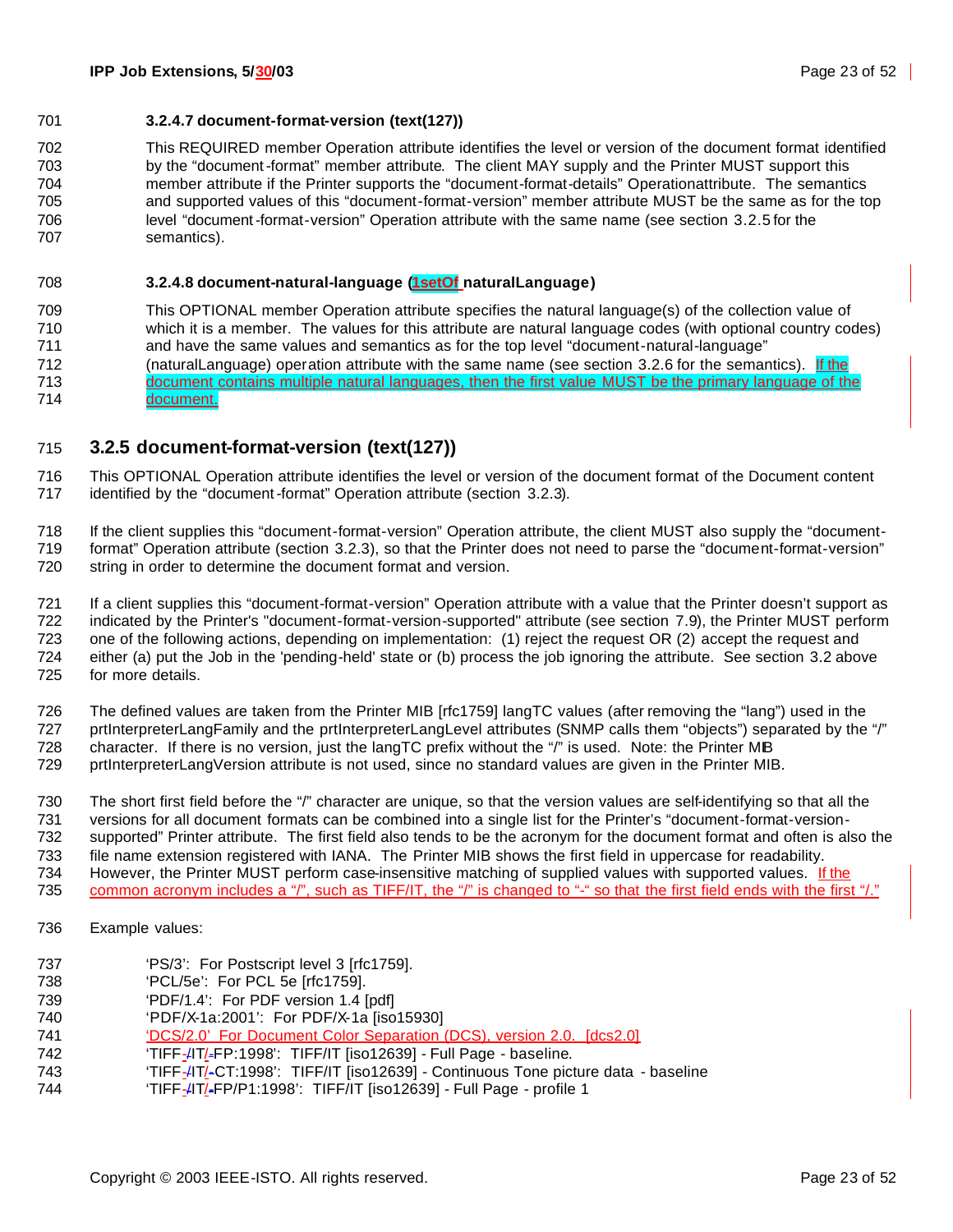'TIFF-/IT/-CT/P1:1998': TIFF/IT [iso12639] - Continuous Tone picture data - profile 1

 'Automatic': auto sense the format [rfc1759]. Is use in combination with the 'application/octet-stream' (see **IFFC2911** section 4.1.9.1) value of the "document-format" attribute (section 3.2.3).

 If a client supplies this "document-format-version" Operation attribute with a value that the Printer doesn't support as indicated by the Printer's "document-format-version-supported" attribute (see section 7.9), the Printer MUST perform one of the following actions, depending on implementation: (1) reject the request OR (2) accept the request and either (a) put the Job in the 'pending-held' state or (b) process the job ignoring the attribute. See section 3.2 above 753 for more details.

- **3.2.5.1 Why no "document-format-version-default"**
- 755 There is no "document-format-version-default" since to meaningful, the default would have to depend on the 756 | "document-format". Currently, there are no "xxx-default" attributes whose values depend on the value of other 757 attributes. Thus an implementation is free to supply its own defaults the depend on the "document-format".
- ISSUE 03: (Thought up while writing up the reason for no default): [rfc2911] does have the concept of attribute 759 coloring that causes the values of Printer attributes to depend on the "document-format". Thus, we could have 760 <u>"document-format-version-default" whose value depends on the value of the "document-format". Do we want to have</u> 761 | "document-format-version-default", which, if supported, the Printer MUST color the value depending on the
- 762 | "document-format" Operation attribute supplied in the Get-Printer-Attributes request?
- The Printer produces the value indicated by its "document-format-version-default" Printer attribute only if the client does not supply the "document-format-version" Operation attribute and the "document-format" Operation attribute. If
- the client supplies the "document-format" Operation attribute, but not the "document-format-version" Operation
- attribute, the Printer applies an appropriate default version for the supplied document format.
- ISSUE 01: Or should the "document-format-version-default" be a 1setOf since the version string is self-identifying with the PDL? Then the different defaults could be indicated for each document format?

### **3.2.6 document-natural-language (naturalLanguage)**

- This OPTIONAL Operation attribute specifies the natural language of the Document content (see [rfc2911] section 3.2.1.1 and section 4.1.8).
- If the client supplies this "document-natural-language" Operation attribute with a value that the Printer doesn't support, the Printer MUST perform one of the following actions: (1) reject the request OR (2) accept the request and either (a) put the Job in the 'pending-held' state or (b) process the job ignoring the attribute. See section 3.2 above for more details.
- The values MAY include region as well as the language according to [rfc2911 section 4.1.8. If the document contains more than one language, the value is the first or primary language of the document. The Printer MAY use this value to select fonts or other Globalization processing. As indicated in [rfc2911] section 4.1.8, example include:
- 779 'en': for English 'en-us': for US English 'fr': for French
- 'de': for German
-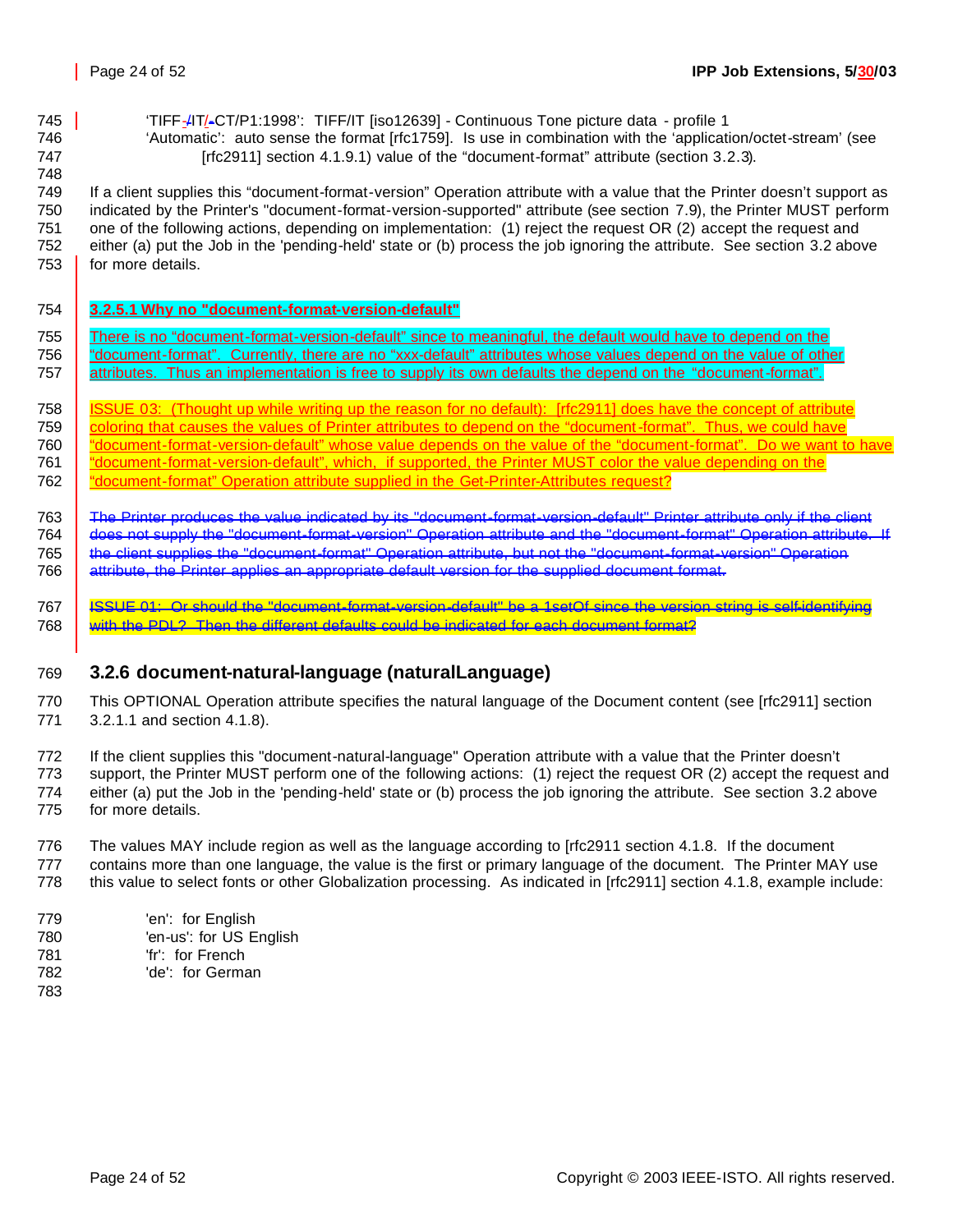## <sup>784</sup> **4 Job Template attributes**

785 Table 8 lists the new Job Template attributes defined in this specification. These Job Template attributes can be 786 supplied in the Job Creation operations: Print-Job, Print-URI, and Create-Job operations and the Validate-Job 787 operation.

 Job Template attributes are OPTIONAL for a Printer to support and for a client to supply in a Job Creation request. If a Printer supports a Job Template attribute, then it MUST copy the supplied attribute to the Job object, respectively 790 so that a client MAY query the attributes in subsequent Get-Job-Attributes/Get-Jobs operations-(see [rfc2911] section 4.2).

- 792 If a Job Template collection attribute is supported (see [rfc3382]), then there are conformance requirements for which
- 793 member attributes MUST be supported and which member attributes a client MUST supply as indicated in the
- 794 Conformance column for each collection member attribute in Table 8.
- 

#### 795 **Table 8 - Job Template attributes**

| <b>Job Template</b>                           | <b>Attribute Syntax</b>   | <b>Printer: Default Value</b>   | <b>Printer: Supported Values</b>                 |
|-----------------------------------------------|---------------------------|---------------------------------|--------------------------------------------------|
| attribute name "xxx"                          |                           | attribute syntax                | attribute syntax                                 |
|                                               |                           | "xxx-default"                   | "xxx-supported"                                  |
| job-copies                                    | integer(1:MAX)            | integer(1:MAX)                  | rangeOfInteger(1:MAX)                            |
| job-cover-back                                | collection                | collection                      | 1setOf type2 keyword                             |
| cover-type                                    | type2 keyword             |                                 | 1setOf type2 keyword                             |
| media                                         | type3 keyword   name(MAX) |                                 | 1setOf (type3 keyword  <br>name(MAX))            |
| media-col                                     | collection                | $\blacksquare$                  | 1setOf type2 keyword                             |
| member attributes<br>[pwg5100.3]              | See [pwg5100.3]           |                                 |                                                  |
| job-cover-front                               | collection                | collection                      | 1setOf type2 keyword                             |
| member attributes -<br>same as job-cover-back | see job-cover-back        |                                 |                                                  |
| job-finishings                                | 1setOf type2 enum         | 1setOf type2 enum <sup>16</sup> | 1setOf type2 enum                                |
| job-finishings-col                            | collection                | collection <sup>16</sup>        | 1setOf type2 keyword                             |
| finishing-template                            | name(MAX)                 |                                 | 1setOf name(MAX)                                 |
| stitching                                     | collection                |                                 | 1setOf type2 keyword                             |
| stitching-reference -<br>edge                 | type2 keyword             | $\blacksquare$                  | 1setOf type2 keyword                             |
| stitching-offset                              | integer (0:MAX)           | $\overline{\phantom{a}}$        | 1setOf (integer(0:MAX)<br>rangeOfInteger(0:MAX)) |
| stitching-locations                           | 1setOf integer(0:MAX)     | $\blacksquare$                  | 1setOf (integer(0:MAX)<br>rangeOfInteger(0:MAX)) |
| pages-per-subset                              | 1setOf integer(1:MAX)     |                                 | boolean                                          |

### 796 **4.1 Job Template attributes defined for Job-wide effect in use with multi-document**  797 **jobs**

798 This section defines additional Job Template attributes that have Job-wide effect and so are intended for use in the 799 creation of with multi-document Jobs. These Job Template attributes have the "job-" prefix to indicate this their Job 800 wide scope. When Clients supply these job-wide Job Template attributes, Client MUST supply Tthese Job Templat 801 attributes MUST be supplied in Job Creation and Validate Job operations only. Clients MUST NOT supply these Job 802 Template attributes as Document Template attributes in the Send-Document and Send-URI operations ([ippdoc]) or 803 in any other operations. Clients MUST NOT supply these This Job Template attributes MUST NOT be supplied as 804 member attributes of in the "page-overrides" Job Template attribute [ippoOverride]. Unless specified otherwise,

 <sup>16</sup> The "job-finishings" and "job-finishings-col" Job Template attributes also include corresponding "job-finishingsready" (1setOf enum) and "job-finishings-col-ready" (1setOf collection).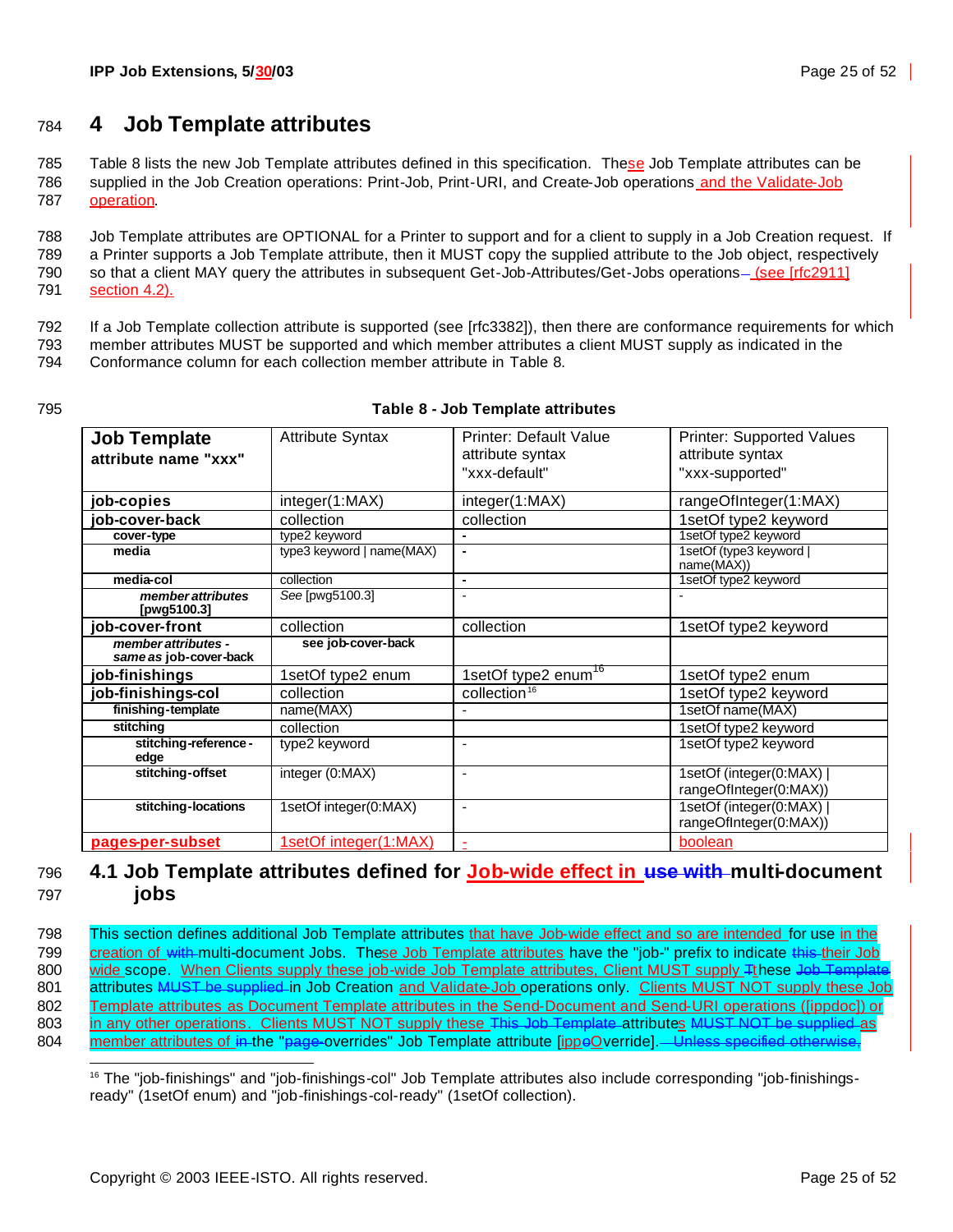$\,$  each Job Template attribute has a corresponding "xxx-default" and "xxx-supported Job Template Printer attribute. 806 See Table 11 for the attribute syntax.

### **4.1.1 job-copies (integer(1:MAX))**

 This OPTIONAL Job Template attribute specifies the number of job copies, i.e., with all of the Documents taken together. Its interpretation is independent of the value of the "multiple-document-handling" Job Template attribute. See the "copies" Job Template attribute defined in [rfc2911] section 4.2.5 which switches between job copies and document copies depending on the value of the "multiple-document-handling" Job Template attribute ([rfc2911] section 4.2.4). The "job-copies" Job Template attribute is equivalent to "copies" with "multiple-document-handling" = 'single-document-new-sheet'.

#### **4.1.1.1 job-copies-default (integer(1:MAX))**

 This OPTIONAL Job Template Printer attribute specifies the default number of copies for the job as a whole. The Printer MUST support this attribute if it supports the "job-copies" Job Template attribute.

#### **4.1.1.2 job-copies-supported (rangeOfInteger(1:MAX))**

 This OPTIONAL Job Template Printer attribute specified the supported range of the number of copies for the job as a whole. The Printer MUST support this attribute if it supports the "job-copies" Job Template attribute.

### **4.1.2 job-cover-back (collection)**

821 This OPTIONAL Job Template attribute specifies the cover for the back of the job, i.e., with all of the Documents taken together and is independent of the value of the "multiple-document-handling" Job Template attribute. The member attributes are the same as "cover-back" (see [pwg5100.3] section 3.1). However, the "cover-back" Job Template attribute switches between a job back cover and a document back cover depending on the value of the "multiple-document-handling" Job Template attribute ([rfc2911] section 4.2.4). The "job-cover-back" Job Template attribute is equivalent to "cover-back" with "multiple-document-handling" = 'single-document-new-sheet'.

#### **4.1.2.1 job-cover-back-default (collection)**

 This OPTIONAL Job Template Printer attribute specifies the default the cover for the back of the job. The Printer MUST support this attribute if it supports the "job-cover-back" Job Template attribute.

#### **4.1.2.2 job-cover-back-supported (1se tOf type2 keyword)**

 This OPTIONAL Job Template Printer attribute specified the supported member attributes of the "job-cover-back" Job Template collection attributes. The Printer MUST support this attribute if it supports the "job-cover-back" Job Template attribute.

### **4.1.3 job-cover-front (collection)**

 This OPTIONAL Job Template attribute specifies the cover for the front of the job, i.e., with all of the Documents taken together and is independent of the value of the "multiple-document-handling" Job Template attribute. The member attributes are the same as the "cover-front" Job Template attribute (see [pwg5100.3] section 3.2). However, the "cover-front" Job Template attribute switches between a job front cover and a document front cover depending on the value of the "multiple-document-handling" Job Template attribute ([rfc2911] section 4.2.4). The "job-cover-front" Job Template attribute is equivalent to "cover-front" with "multiple-document-handling" = 'single-document-new-sheet'.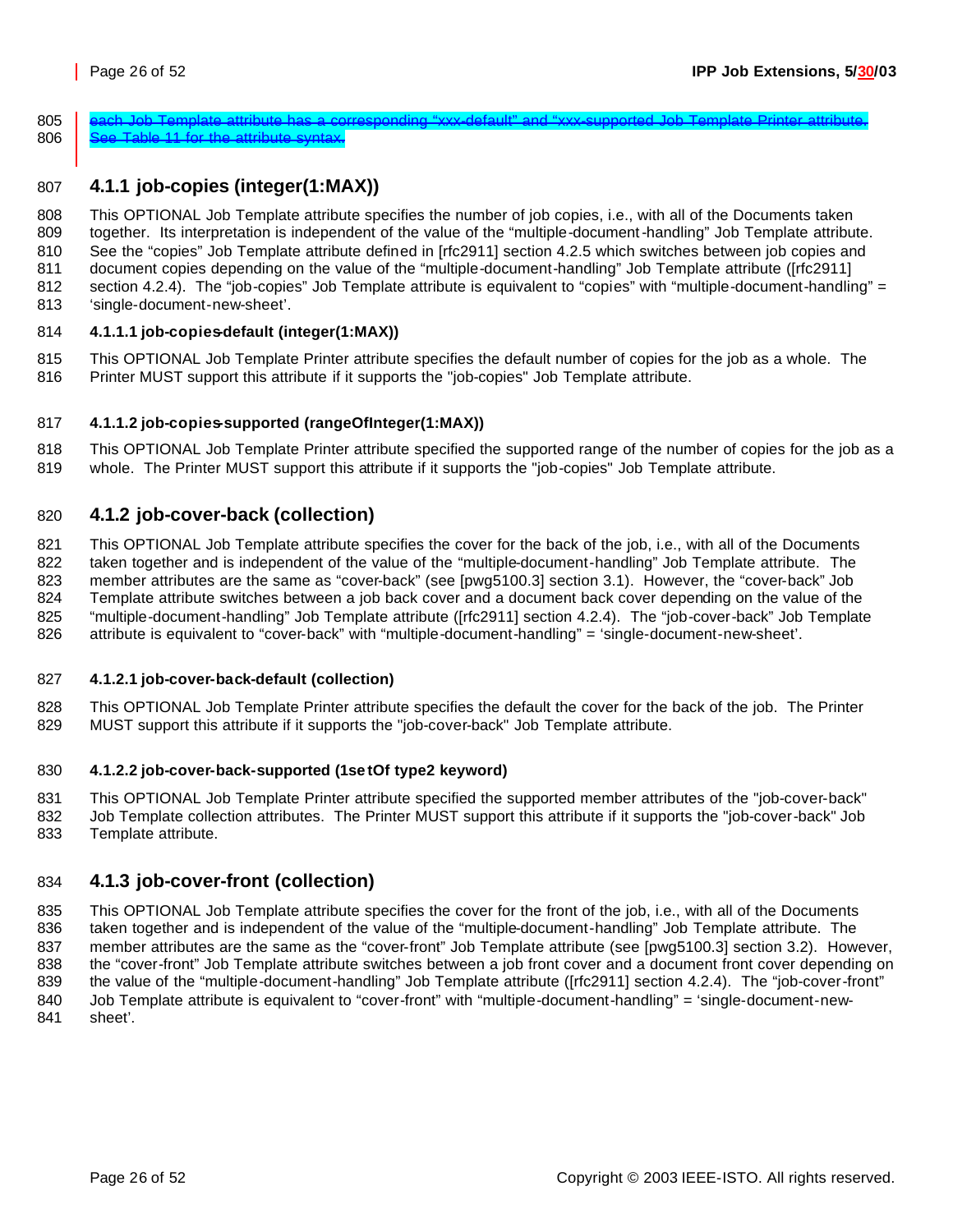#### **4.1.3.1 job-cover-front-default (collection)**

 This OPTIONAL Job Template Printer attribute specifies the default the cover for the front of the job. The Printer MUST support this attribute if it supports the "job-cover-front" Job Template attribute.

#### **4.1.3.2 job-cover-front-supported (1setOf type2 keyword)**

 This OPTIONAL Job Template Printer attribute specified the supported member attributes of the "job-cover-front" Job Template attributes. The Printer MUST support this attribute if it supports the "job-cover-front" Job Template collection attribute.

#### **4.1.4 job-finishings (1setOf type2 enum)**

 This OPTIONAL Job Template attribute specifies the job finishings, i.e., with all of the Documents taken together. Its interpretation is independent of the value of the "multiple-document-handling" Job Template attribute. See the "finishings" Job Template attribute defined in [rfc2911] section 4.2.6 which switches between job finishings and document finishings depending on the value of the "multiple-document-handling" Job Template attribute ([rfc2911] section 4.2.4). The "job-finishings" Job Template attribute is equivalent to "finishings" with "multiple-document-handling" = 'single-document-new-sheet'.

#### **4.1.4.1 job-finishings-default (1setOf type2 enum)**

 This OPTIONAL Job Template Printer attribute specifies the default job finishings. The Printer MUST support this attribute if it supports the "job-finishings" Job Template attribute.

#### **4.1.4.2 job-finishings-ready (1setOf type2 enum)**

 This OPTIONAL Job Template Printer attribute specifies the ready job finishings, that is, the job finishings that maybe used without operation intervention. The Printer MUST support this attribute if it supports the "job-finishings" Job Template attribute.

#### **4.1.4.3 job-finishings-supported (1setOf type2 keyword)**

 This OPTIONAL Job Template Printer attribute specified the supported job finishings values. The Printer MUST support this attribute if it supports the "job-finishings" Job Template attribute.

#### **4.1.5 job-finishings-col (1setOf collection)**

 This OPTIONAL Job Template attribute specifies the job finishings collection, i.e., with all of the Documents taken together. Its interpretation is independent of the value of the "multiple-document-handling" Job Template attribute. See the "finishings-col" Job Template attribute defined in [pwg5100.3] section 3.2 which switches between job finishings collection and document finishings collection depending on the value of the "multiple-document-handling" 871 Job Template attribute ([rfc2911] section 4.2.4). The "job-finishings-col" Job Template attribute is equivalent to "finishings-col" with "multiple-document-handling" = 'single-document-new-sheet'.

#### **4.1.5.1 job-finishings-col-default (collection)**

 This OPTIONAL Job Template Printer attribute specifies the default job finishings collection. The Printer MUST support this attribute if it supports the "job-finishings-col" Job Template attribute.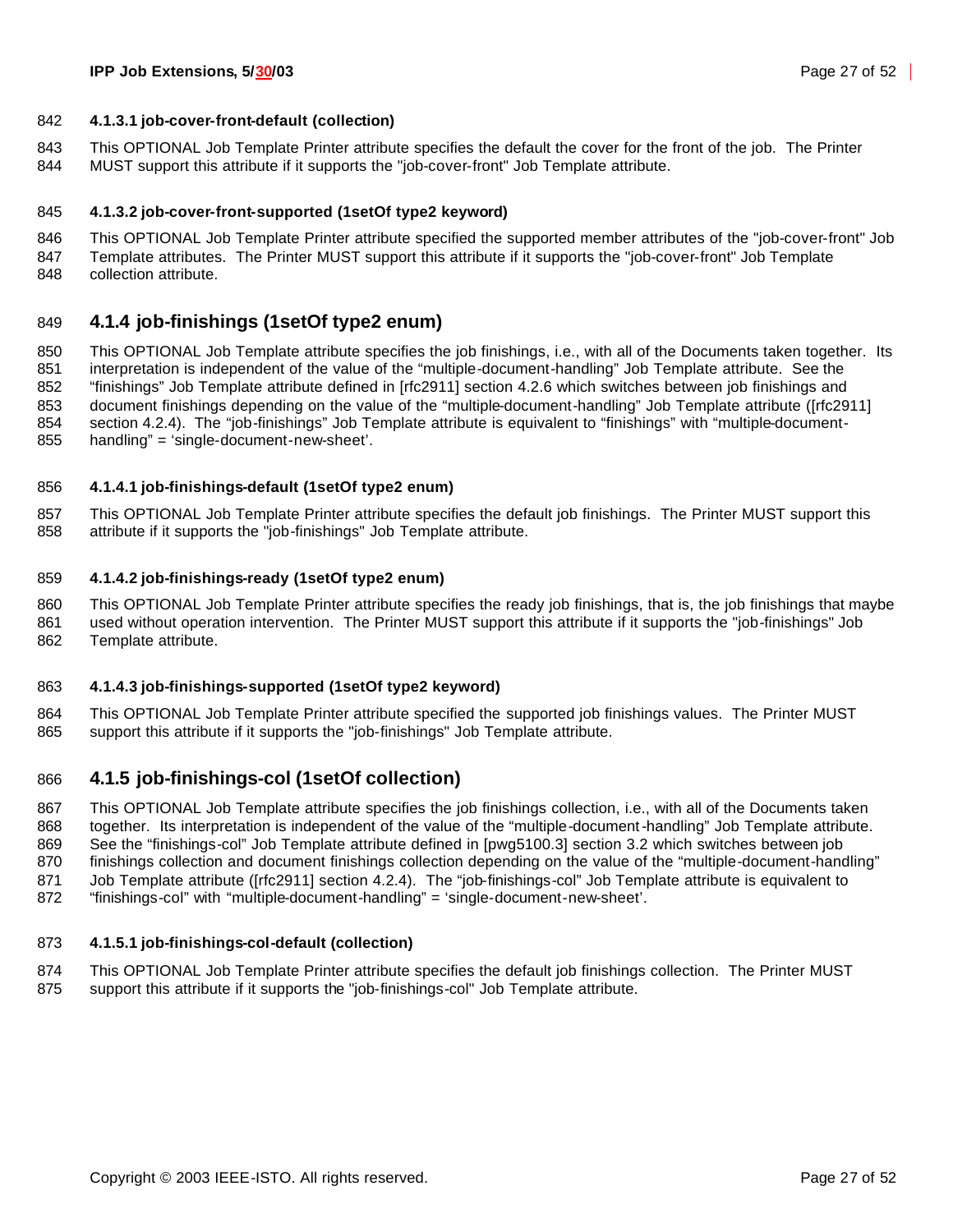#### 876 **4.1.5.2 job-finishings-col-ready (collection)**

877 This OPTIONAL Job Template Printer attribute specifies the ready job finishings collection, that is, the job finishings

878 collection that maybe used without operation intervention. The Printer MUST support this attribute if it supports the 879 "job-finishings-col" Job Template attribute.

#### 880 **4.1.5.3 job-finishings-col-supported (1setOf type2 keyword)**

881 This OPTIONAL Job Template Printer attribute specified the supported member attributes of the "job-finishings-col" 882 Job Template collection attribute. The Printer MUST support this attribute if it supports the "job-finishings-col" Job 883 | Template attribute.

884 **4.2 pages-per-subset (1setOf integer)**

885 This OPTIONAL Job Template attribute partitions all of the input Pages of the Job into separate Page Subsets. The 886 **Printer MUST apply all other supplied Job Template attributes that separately affect Documents to each of the Page** 887 Subsets instead to Documents. So the Printer produces each Page Subset and Page Subset copy as a separate 888 Finished Document. As a consequence, the Printer MUST start each Page Subset on a new Sheet. For example, if 889 the "finishings" Job Template attribute is also supplied with a value of 'staple', the Printer MUST staple each Page 890 | Subset separately. 891 If the Printer supports an 'xxx' Job Template attribute that affects Documents, such as "finishings" or "media" (as 892 opposed to affecting Jobs as a whole, such as "job-priority" or "job-finishings") and supports the "pages-per-subset" 893 attribute, the Printer MUST support that 'xxx' Job Template attribute in combination with the "pages-per-subset" Job 894 Template attribute as well. For example, if the Printer supports the "finishings" = 'staple' Job Template attribute and 895 the "pages-per-subset" Job Template attribute, the Printer MUST support "finishings" = 'staple' in combination with 896 | "pages-per-subset" attribute as well. 897 | For Job Template attributes that affect the Job as a whole, such as "job-priority", "job-hold", and "job-finishings" (see 898 section 4.1.4), the Printer MUST affect the Job as a whole even when "pages-per-subset" is supplied. 899 The value of the "pages-per-subset" attribute specifies the number of Pages that the Printer MUST produce in each 900 **Page Subset and Page Subset copy.** When the number of integers in this attribute is 1, the Printer divides the Pages 901 into separate Page Subsets containing that number of Pages. When the number of integers in this attribute exceeds 902 1, the first integer specifies the number of Pages in the first Page Subset; the second integer specifies the number of 903 **Pages in the second Page Subset and so on.** 904 If the integer sequence of values of the "pages-per-subset" Job Template attribute are exhausted before partitioning 905 all of the Pages of the Job, the Printer MUST start over at the beginning of the sequence and continue until all Pages 906 are partitioned. The last Page Subset does not have to coincide with the last value in this attribute. Furthermore, the 907 **last Page Subset does not have to have a full number of Pages. Neither condition is considered a warning or an** 908 | error. 909 | If the client supplies more integer values for the "pages-per-subset" attribute than the Printer supports, the Printer 910 MUST treat the remaining values as Unsupported Attribute values as follows (see [rfc2911] section 3.1.7): 911 **If the client supplies the "attribute-fidelity" Operation attribute with a 'false' value (see section 3.1.1) or omits** 912 **the attribute altogether, the Printer MUST** (1) otherwise accept the Job, (2) return the 'successful-ok-913 **attributes-ignored-or-substituted' status code, and (3) return in the Unsupported Attribute Group the** 914 **additional values not supported.** 915 **If the client supplies either the "attribute-fidelity" Operation attribute with a 'true' value or the "job-mandatory-**916 **attributes**" Operation attribute with the 'pages-per-subset' keyword value (see section 3.1.2), the Printer 917 | MUST reject the job.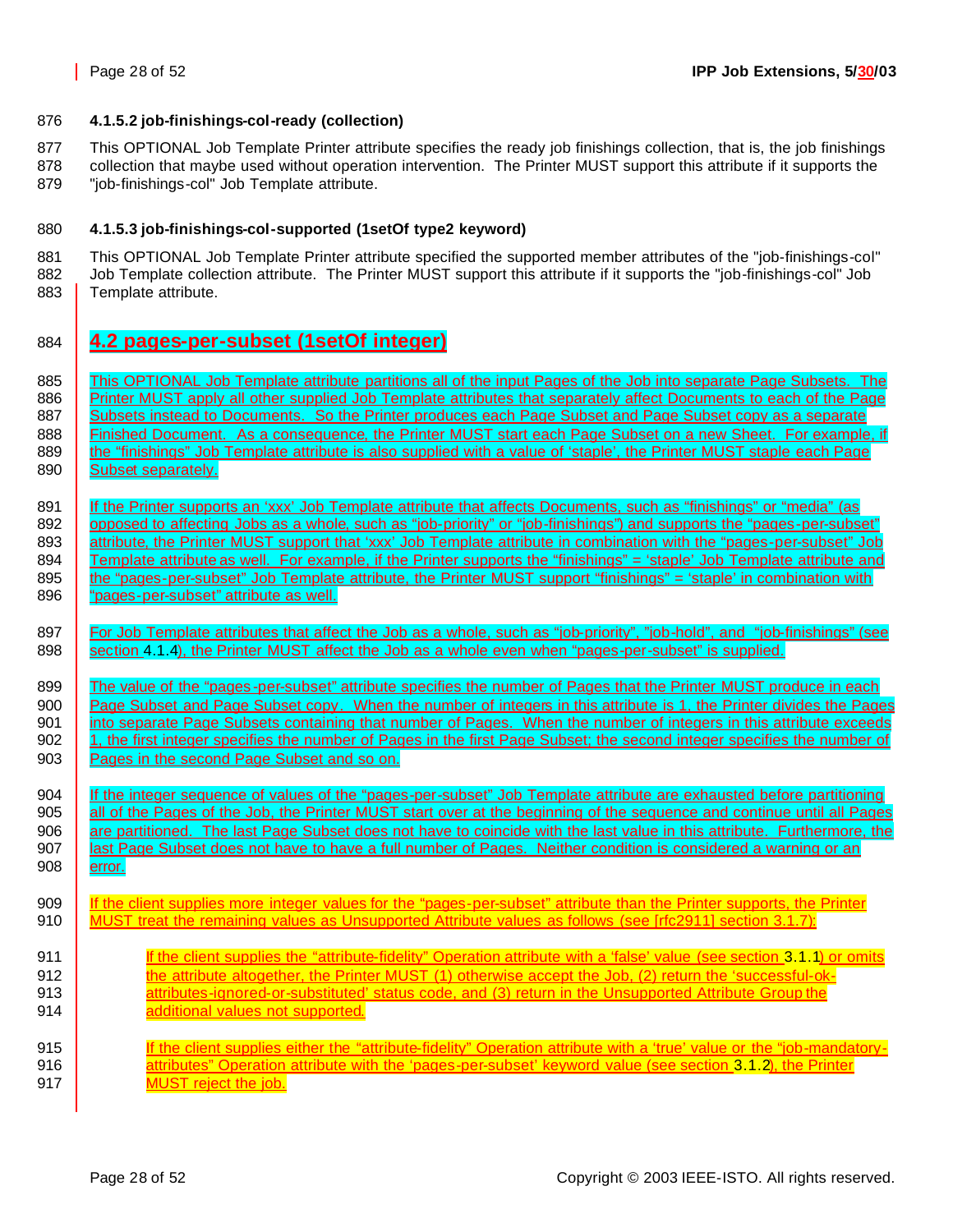- 918 **ISSUE 04: PWG 5100.4 was silent on whether a Printer MUST support any number of integer values for "pages-per-**
- 919 subset" or whether the number was implementation dependent. Is supporting only a single value considered a
- 920 conforming implementation so that the above error handling is sufficient?

#### 921 **4.2.1 Effect of "multiple-document-handling" and "copies" attributes on Page Subsets**

- 922 The Printer MUST treat the sequence of input Pages from all of the Documents in the Job as a single sequence of
- 923 consecutive Pages, independent of the value of the "multiple-document-handling" Job Template attribute (see
- 924 **[rfc2911] section 4.2.4).** In other words, when partitioning the input Pages of the Job, the Printer MUST NOT
- 925 observe Document boundaries. So some Page Subsets may have Pages belonging to more than one Document.
- 926 If the "copies" Job Template attribute is '1', the resulting Page Subsets are the same for all values of the "multiple-927 document-handling" Job Template attribute. When the "copies" Job Template attribute is greater than '1', Table 9 928 show the effect on the Page Subsets of the "multiple-document-handling" Job Template (if supplied or defaulted).
- 929 Assume that the partitioning of the Pages into Page Subsets 1, 2, 3 and that "copies" = '4'.

#### 930 **Table 9 - Effect of "multiple-document-handlinge" attribute on Page Subsets when "copies" > 1**

| "multiple-document-handling" value     | <u>Effect on Page Subsets 1,2,3 when "copies" = '4'</u> |
|----------------------------------------|---------------------------------------------------------|
| 'separate-documents-uncollated-copies' | $1,1,1,1$ $2,2,2,2$ $3,3,3,3$                           |
| 'separate-documents-collated-copies'   | <u>1, 2, 3 1, 2, 3 1, 2, 3 1, 2, 3</u>                  |
| 'single-document'                      | <u>1, 2, 3 1, 2, 3 1, 2, 3 1, 2, 3</u>                  |
| 'single-document-new-sheet'            | $1, 2, 3$ 1, 2, 3 1, 2, 3 1, 2, 3                       |

931

### 932 **4.2.2 Examples of the "pages-per-subset" attribute**

- 933 This subsection gives various examples to show normal and corner cases involving the "pages-per-subset" attribute 934 in order of increasing complexity.
- 935 **4.2.2.1 A single 11-page document with a single "pages-per-subset" value: '3'**
- 936 A single document consisting of 11 Pages: 1, 2, 3, 4, 5, 6, 7, 8, 9, 10, 11 is partitioned into Page Subsets consisting 937 of 3 Pages each which are stapled:

| 938 | Print-Job                                                                                          |
|-----|----------------------------------------------------------------------------------------------------|
| 939 | job attribute group:                                                                               |
| 940 | "finishings" = 'staple'                                                                            |
| 941 | "sides' = 'two-sided-long'                                                                         |
| 942 | "pages-per-subset" = $'3'$                                                                         |
| 943 |                                                                                                    |
| 944 | The result is 4 separately stapled Page Subsets (subsets with only 1 sheet SHOULD NOT be stapled): |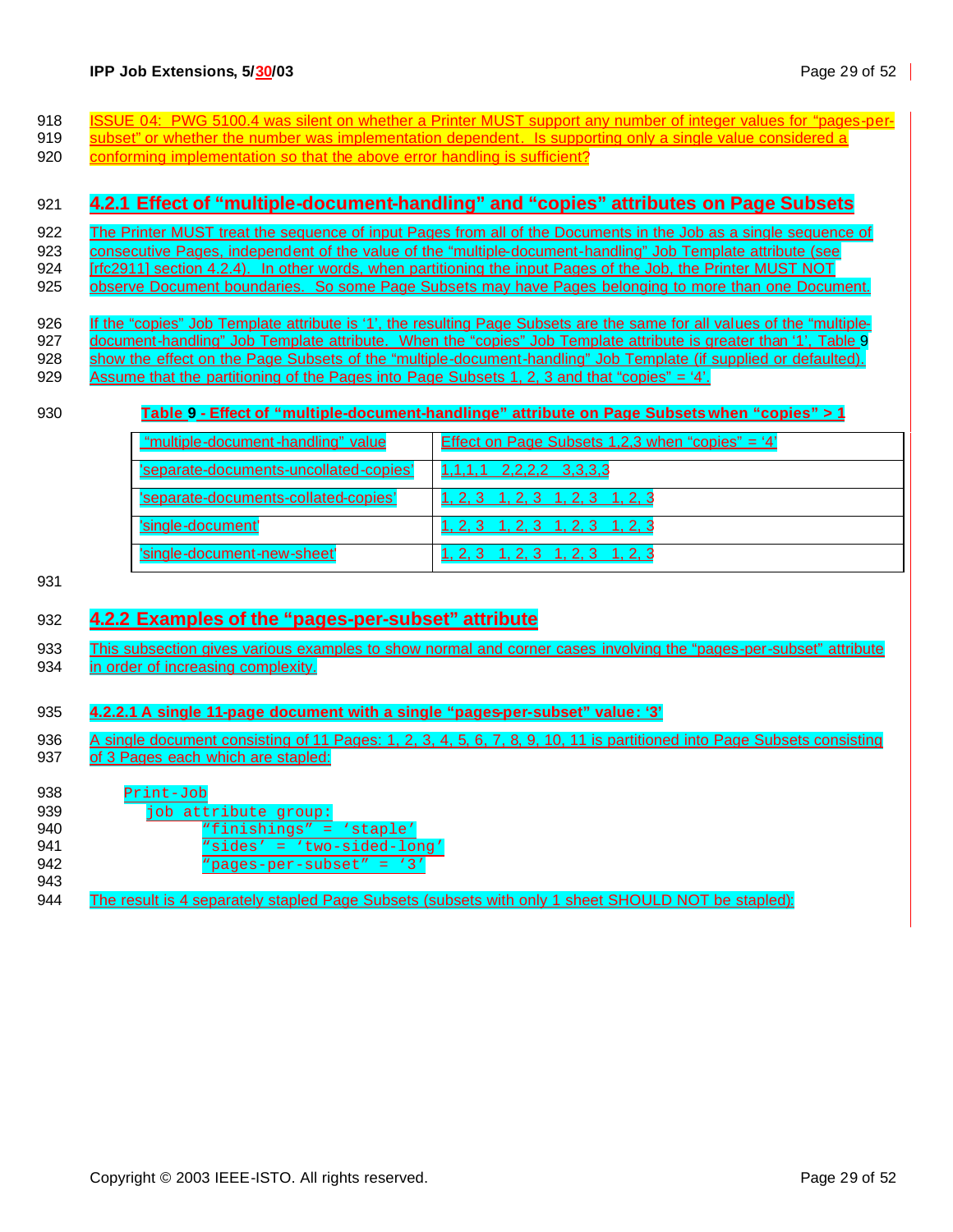| 945 | Page Subset 1:                                                                                                            |
|-----|---------------------------------------------------------------------------------------------------------------------------|
| 946 | Page 1 on the front side of the first Sheet                                                                               |
| 947 | Page 2 on the back side of the first Sheet                                                                                |
| 948 | Page 3 on the front side of the second Sheet                                                                              |
| 949 | Page Subset 2:                                                                                                            |
| 950 | Page 4 on the front side of the first Sheet                                                                               |
| 951 | Page 5 on the back side of the first Sheet                                                                                |
| 952 | Page 6 on the front side of the second Sheet                                                                              |
| 953 | Page Subset 3:                                                                                                            |
| 954 | Page 7 on the front side of the first Sheet                                                                               |
| 955 | Page 8 on the back side of the first Sheet                                                                                |
| 956 | Page 9 on the front side of the second Sheet                                                                              |
| 957 | Page Subset 4:                                                                                                            |
| 958 | Page 10 on the front side of the first Sheet                                                                              |
| 959 | Page 11 on the back side of the first Sheet                                                                               |
| 960 |                                                                                                                           |
|     |                                                                                                                           |
| 961 | 4.2.2.2 A single 11-page document with four "pages-per-subset" values: '3', '2', '4', '2'                                 |
| 962 | A single document consisting of 11 Pages: 1, 2, 3, 4, 5, 6, 7, 8, 9, 10, 11 is partitioned into 4 Page Subsets consisting |
| 963 | of 3, 2, 4, and 2 Pages each which are stapled:                                                                           |
|     |                                                                                                                           |
| 964 | Print-Job                                                                                                                 |
| 965 | job attribute group:                                                                                                      |
| 966 | "finishings" = 'staple'                                                                                                   |
| 967 | "sides' = 'two-sided-long'                                                                                                |
| 968 | "pages-per-subset" = '3', '2', '4', '2'                                                                                   |
| 969 |                                                                                                                           |
| 970 | The result is 4 separately stapled Page Subsets (subsets with only 1 sheet SHOULD NOT be stapled):                        |
|     |                                                                                                                           |
| 971 | Page Subset 1:                                                                                                            |
| 972 | Page 1 on the front side of the first Sheet                                                                               |
| 973 | Page 2 on the back side of the first Sheet                                                                                |
| 974 | Page 3 on the front side of the second Sheet                                                                              |
| 975 | Page Subset 2:                                                                                                            |
| 976 | Page 4 on the front side of the first Sheet                                                                               |
| 977 | Page 5 on the back side of the first Sheet                                                                                |
| 978 | Page Subset 3:                                                                                                            |
| 979 | Page 6 on the front side of the first Sheet                                                                               |
| 980 | Page 7 on the back side of the first Sheet                                                                                |
| 981 | Page 8 on the front side of the second Sheet                                                                              |
| 982 | Page 9 on the front side of the first Sheet                                                                               |
| 983 | Page Subset 4:                                                                                                            |
|     |                                                                                                                           |
| 984 | Page 10 on the front side of the first Sheet                                                                              |
| 985 | Page 11 on the back side of the first Sheet                                                                               |
| 986 |                                                                                                                           |
| 987 | 4.2.2.3 A single 11-page document with two "pages-per-subset" values: '3', '2'                                            |
|     |                                                                                                                           |
| 988 | A single document consisting of 11 Pages: 1, 2, 3, 4, 5, 6, 7, 8, 9, 10, 11 is partitioned into Page Subsets consisting   |
| 989 | of 3 and 2 Pages each which are stapled.                                                                                  |
|     |                                                                                                                           |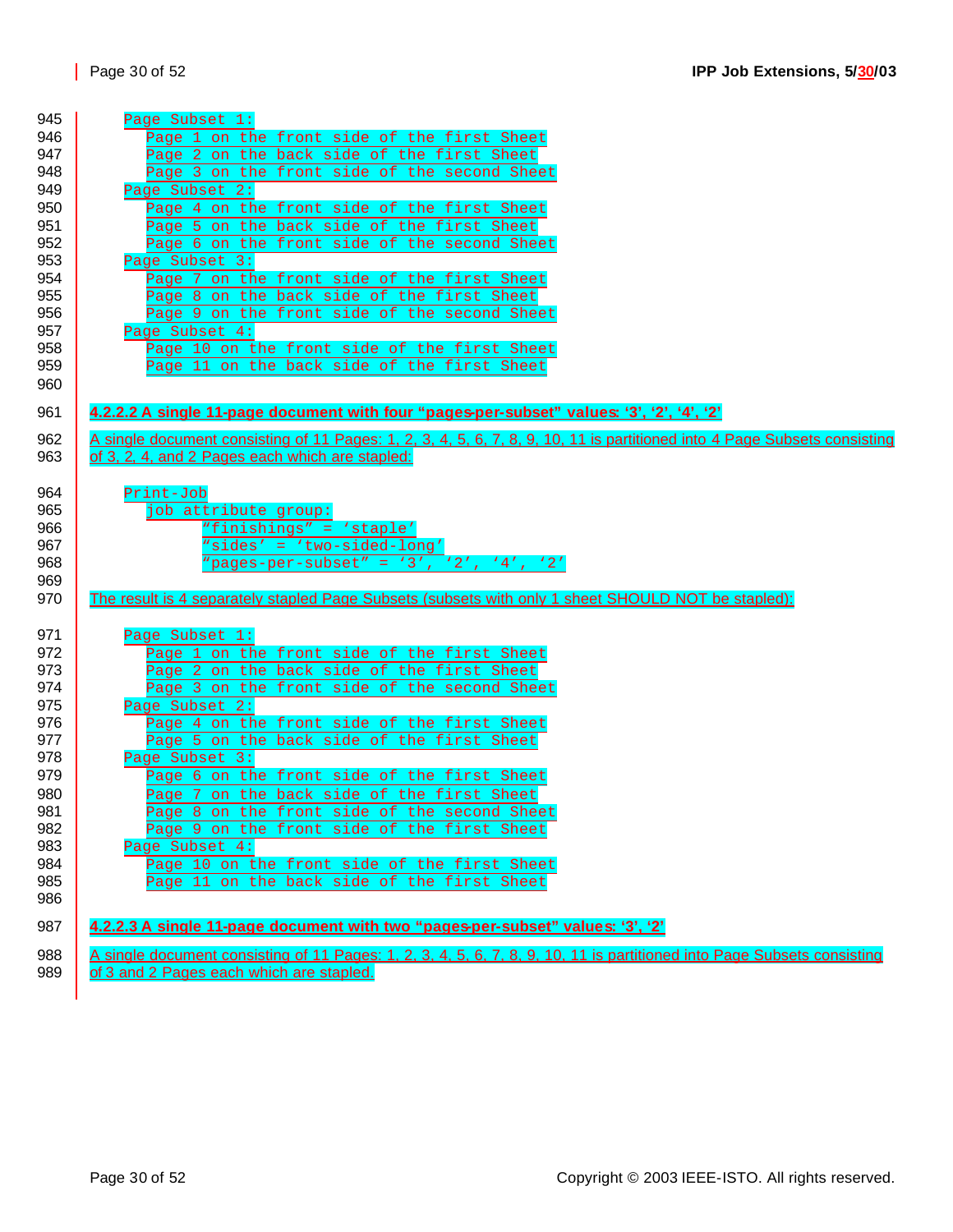| 990  | Print-Job                                                                                                    |
|------|--------------------------------------------------------------------------------------------------------------|
| 991  | job attribute group:                                                                                         |
| 992  | "finishings" = 'staple'                                                                                      |
| 993  | "sides' = 'two-sided-long'                                                                                   |
| 994  | "pages-per-subset" = '3', '2'                                                                                |
| 995  |                                                                                                              |
| 996  | The result is 5 separately stapled Page Subsets (subsets with only 1 sheet SHOULD NOT be stapled):           |
|      |                                                                                                              |
| 997  | Page Subset 1:                                                                                               |
| 998  | Page 1 on the front side of the first Sheet                                                                  |
| 999  | Page 2 on the back side of the first Sheet                                                                   |
| 1000 | Page 3 on the front side of the second Sheet                                                                 |
| 1001 | Page Subset 2:                                                                                               |
| 1002 | Page 4 on the front side of the first Sheet                                                                  |
| 1003 | Page 5 on the back side of the first Sheet                                                                   |
| 1004 | Page Subset 3:                                                                                               |
| 1005 | Page 6 on the front side of the first Sheet                                                                  |
| 1006 | Page 7 on the back side of the first Sheet                                                                   |
| 1007 | Page 8 on the front side of the second Sheet                                                                 |
| 1008 | Page Subset 4:                                                                                               |
| 1009 | Page 9 on the front side of the first Sheet                                                                  |
| 1010 | Page 10 on the back side of the first Sheet                                                                  |
| 1011 | Page Subset 5:                                                                                               |
| 1012 | Page 11 on the front side of the first Sheet                                                                 |
| 1013 |                                                                                                              |
| 1014 | 4.2.2.4 A two 5-page documents with one "pages-per-subset" value: '3'                                        |
|      |                                                                                                              |
| 1015 | A two document consisting of 5 Pages eachwhere Document 1 has Pages: 1, 2, 3, 4, 5 and Document 2 has Pages: |
| 1016 | 6, 7, 8, 9, 10 is partitioned into Page Subsets consisting of 3 Pages each which are stapled:                |
|      |                                                                                                              |
| 1017 | Create-Job                                                                                                   |
| 1018 | job attribute group:                                                                                         |
| 1019 | "finishings" = 'staple'                                                                                      |
| 1020 | "sides' = 'two-sided-long'                                                                                   |
| 1021 | "pages-per-subset" = '3'                                                                                     |
| 1022 | Send-Document                                                                                                |
| 1023 | Send-Document                                                                                                |
| 1024 |                                                                                                              |
| 1025 | The result is 4 separately stapled Page Subsets (subsets with only 1 sheet SHOULD NOT be stapled):           |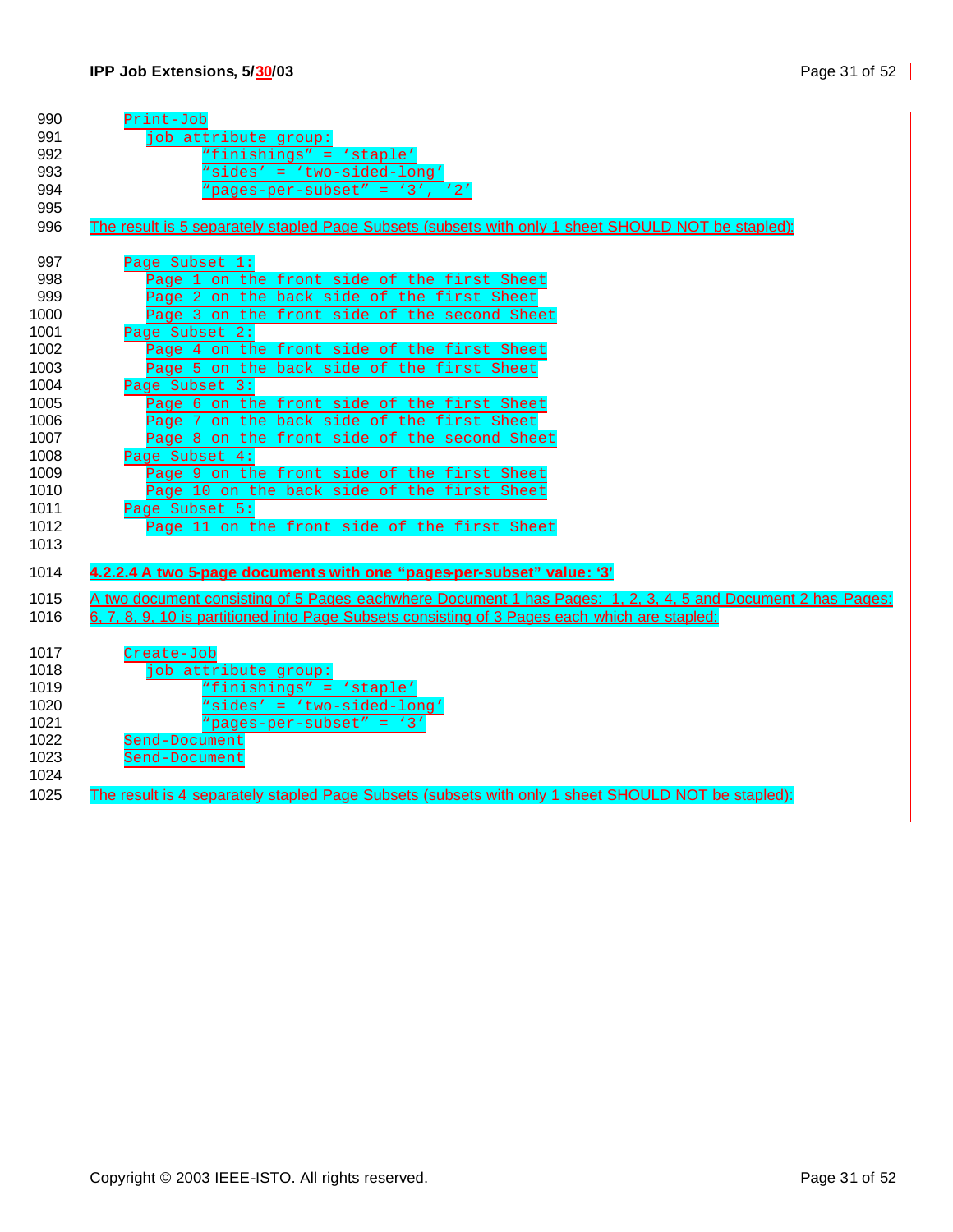| 1026 | Page Subset 1:                                                                                                        |
|------|-----------------------------------------------------------------------------------------------------------------------|
| 1027 | Page 1 (1st Page of Document 1) on the front side of the first Sheet                                                  |
| 1028 | Page 2 on the back side of the first Sheet                                                                            |
| 1029 | Page 3 on the front side of the second Sheet                                                                          |
| 1030 | Page Subset 2:                                                                                                        |
| 1031 | Page 4 on the front side of the first Sheet                                                                           |
| 1032 | Page 5 on the back side of the first Sheet                                                                            |
| 1033 | Page 6 (1st Page of Document 2) on the front side of the second Sheet                                                 |
| 1034 | Page Subset 3:                                                                                                        |
| 1035 | Page 7 on the front side of the first Sheet                                                                           |
| 1036 | Page 8 on the back side of the first Sheet                                                                            |
| 1037 | Page 9 on the front side of the second Sheet                                                                          |
| 1038 | Page Subset 4:                                                                                                        |
| 1039 | Page 10 on the front side of the first Sheet                                                                          |
| 1040 |                                                                                                                       |
| 1041 | 4.2.2.5 Two 5-page documents with one "pages-per-subset" value: '3', "copies" = '2', "multiple-document-              |
| 1042 | handling" = 'separate-documents-uncollated-copies'                                                                    |
|      |                                                                                                                       |
| 1043 | A two document consisting of 5 Pages each where Document 1 has Pages: 1, 2, 3, 4, 5 and Document 2 has Pages:         |
|      |                                                                                                                       |
| 1044 | 6, 7, 8, 9, 10 is partitioned into Page Subsets consisting of 3 Pages each which are stapled. In addition, "copies" = |
| 1045 | '2' and "multiple-document-handling" = 'separate-documents-uncollated-copies':                                        |
|      |                                                                                                                       |
| 1046 | Create-Job                                                                                                            |
| 1047 | job attribute group:                                                                                                  |
| 1048 | "copies" = $'2'$                                                                                                      |
| 1049 | "multiple-document-handling" = 'separate-documents-uncollated-copies'                                                 |
| 1050 | "finishings" = 'staple'                                                                                               |
| 1051 | "sides' = 'two-sided-long'                                                                                            |
| 1052 | "pages-per-subset" = '3'                                                                                              |
| 1053 | Send-Document                                                                                                         |
| 1054 | Send-Document                                                                                                         |
| 1055 |                                                                                                                       |
| 1056 | The result is 8 separately stapled Page Subsets (subsets with only 1 sheet SHOULD NOT be stapled):                    |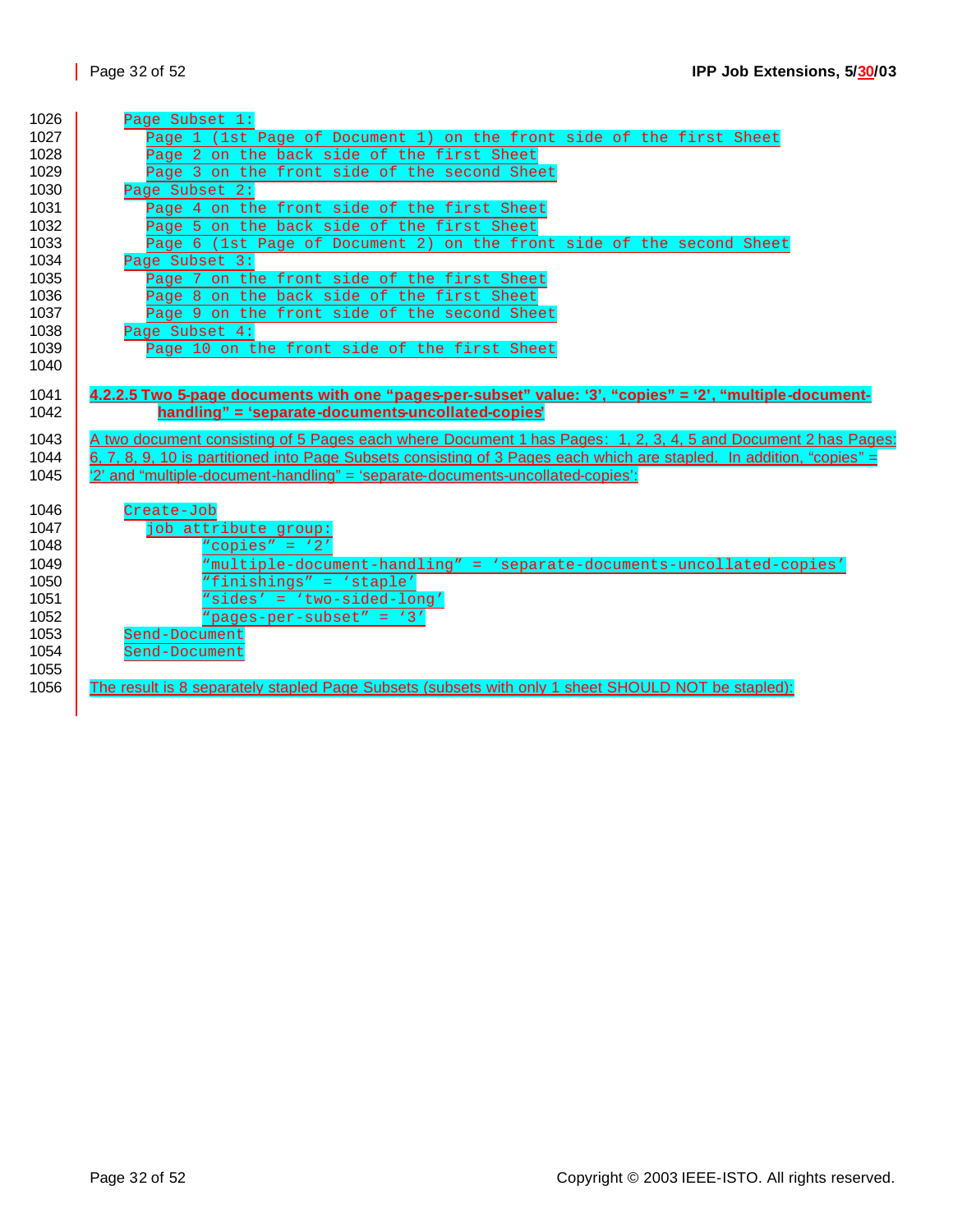| 1057         | Page Subset 1:                                                                                                          |
|--------------|-------------------------------------------------------------------------------------------------------------------------|
| 1058         | Page 1 (1st Page of Document 1) on the front side of the first Sheet                                                    |
| 1059         | Page 2 on the back side of the first Sheet                                                                              |
| 1060         | Page 3 on the front side of the second Sheet                                                                            |
| 1061         | Page Subset 2 (copy of Page Subset 1):                                                                                  |
| 1062         | Page 1 (1st Page of Document 1) on the front side of the first Sheet                                                    |
| 1063         | Page 2 on the back side of the first Sheet                                                                              |
| 1064         | Page 3 on the front side of the second Sheet                                                                            |
| 1065         | Page Subset 3:                                                                                                          |
| 1066         | Page 4 on the front side of the first Sheet                                                                             |
| 1067         | Page 5 on the back side of the first Sheet                                                                              |
| 1068         | Page 6 (1st Page of Document 2) on the front side of the second Sheet                                                   |
| 1069         | Page Subset 4 (copy of Page Subset 3):                                                                                  |
| 1070         | Page 4 on the front side of the first Sheet                                                                             |
| 1071         | Page 5 on the back side of the first Sheet                                                                              |
| 1072         | Page 6 (1st Page of Document 2) on the front side of the second Sheet                                                   |
| 1073         | Page Subset 5:                                                                                                          |
| 1074         | Page 7 on the front side of the first Sheet                                                                             |
| 1075         | Page 8 on the back side of the first Sheet                                                                              |
| 1076         | Page 9 on the front side of the second Sheet                                                                            |
| 1077         | Page Subset 6 (copy of Page Subset 5):                                                                                  |
| 1078         | Page 7 on the front side of the first Sheet                                                                             |
| 1079         | Page 8 on the back side of the first Sheet                                                                              |
| 1080         | Page 9 on the front side of the second Sheet                                                                            |
| 1081         | Page Subset 7:                                                                                                          |
| 1082         | Page 10 on the front side of the first Sheet                                                                            |
| 1083         | Page Subset 8 (copy of Page Subset 7):                                                                                  |
| 1084         | Page 10 on the front side of the first Sheet                                                                            |
| 1085         |                                                                                                                         |
|              |                                                                                                                         |
| 1086<br>1087 | 4.2.2.6 Two 5-page documents with one "pages-per-subset" value: '3', "copies" = '2', "multiple-document-                |
|              | <u>handling" = 'separate-documents-collated-copies' or 'single-document' or 'single-document-new-</u>                   |
| 1088         | sheet'                                                                                                                  |
| 1089         | This example is the same as example 4.2.2.5, but with the other values of "multiple-document-handling". A two           |
| 1090         | document consisting of 5 Pages each where Document 1 has Pages: 1, 2, 3, 4, 5 and Document 2 has Pages: 6, 7,           |
| 1091         | 8, 9, 10 is partitioned into Page Subsets consisting of 3 Pages each which are stapled. In addition, "copies" = '2' and |
| 1092         | "multiple-document-handling" = 'separate-documents-uncollated-copies':                                                  |
|              |                                                                                                                         |
| 1093         | Create-Job                                                                                                              |
| 1094         | job attribute group:                                                                                                    |
| 1095         | "copies" = $'2'$                                                                                                        |
| 1096         | 'multiple-document-handling" = 'separate-documents-collated-copies'                                                     |
| 1097         | OR 'single-document'                                                                                                    |
| 1098         | 'single-document-new-sheet'<br>OR .                                                                                     |
| 1099         | "finishings" = 'staple'                                                                                                 |
| 1100         | "sides' = 'two-sided-long'                                                                                              |
| 1101         | "pages-per-subset" = '3'                                                                                                |
| 1102         | Send-Document                                                                                                           |
| 1103         | Send-Document                                                                                                           |
| 1104         |                                                                                                                         |
| 1105         | The result is 8 separately stapled Page Subsets (subsets with only 1 sheet SHOULD NOT be stapled):                      |
|              |                                                                                                                         |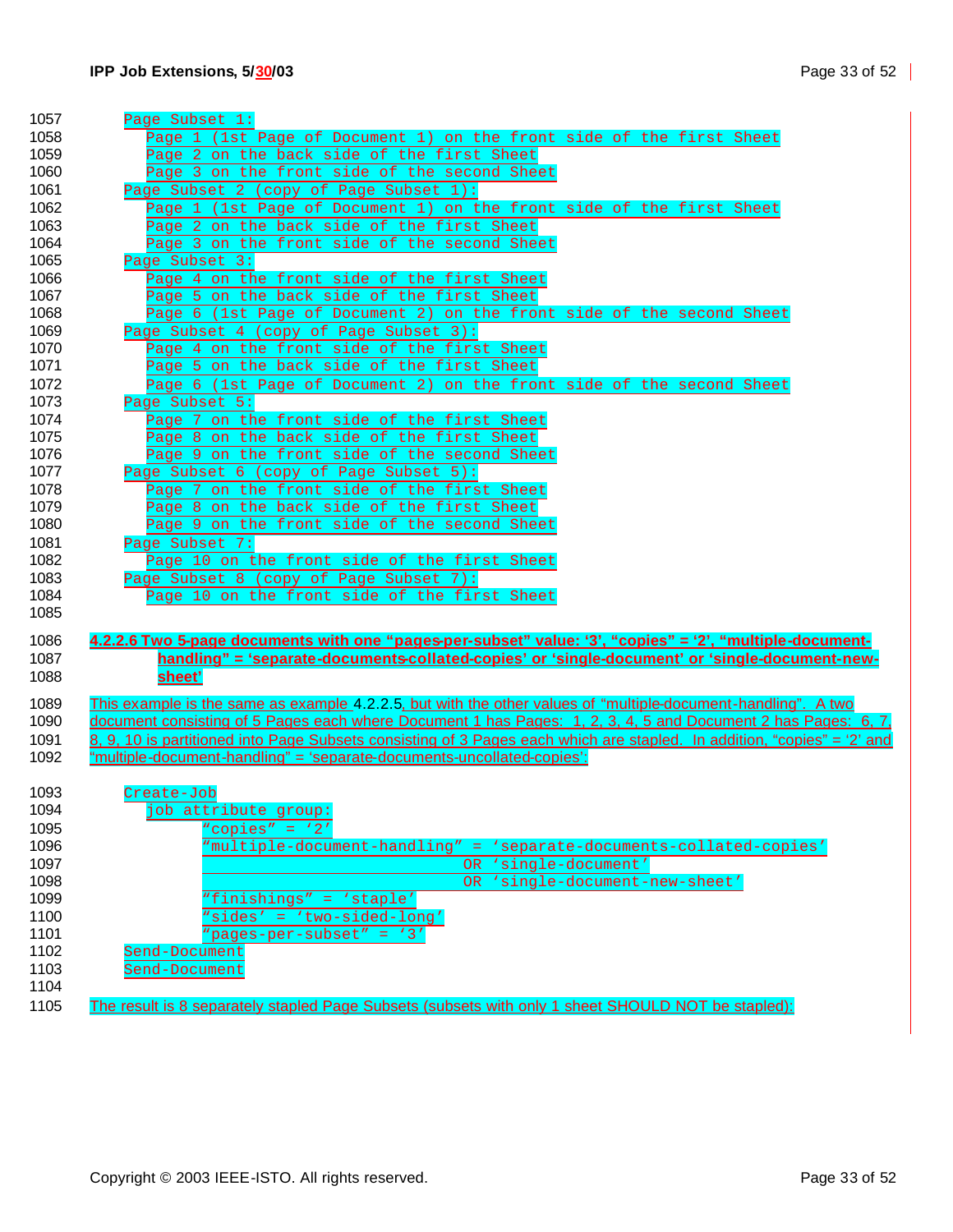1146 <u>of the "pages-per-subset-supported" to integer(1:MAX) to indicate the maximum number of values supported by the</u> 1147 | Printer? Or is it sufficient for the Printer to return in the Unsupported Attributes group the remaining values of the

- 1148 | "pages-per-subset" (integer(1:MAX)) attribute that aren't supported?
- 1149 | **ISSUE 06: What about the maximum number of pages in a Page Subset? MUST a Printer support any number up**<br>1150 | to MAX in any Page Subset? to MAX in any Page Subset?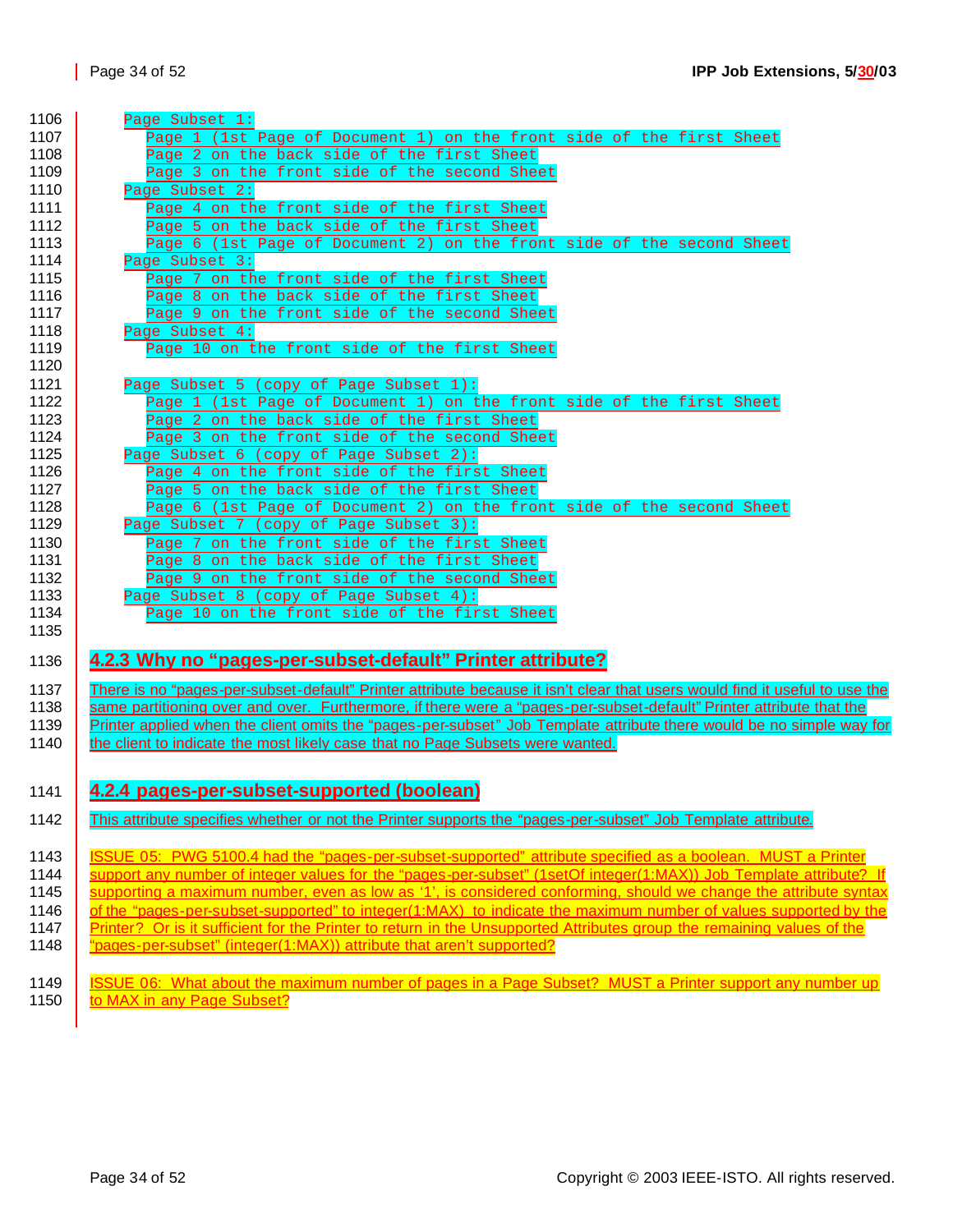### <sup>1151</sup> **5 Job Description attributes**

1152 Table 10 lists the new Job Description defined in this IPP specification. Job Description attributes are Job object

1153 attributes that are filled in by the Printer. Some Job Description attribute values are supplied by the client in the Job

1154 operation using corresponding Operation attributes as indicated with "**Þy**". The Printer MUST NOT support

1155 modification of any of these Job Description attributes using the Set-Job-Attributes operation ([rfc3380]).

| Legend:                     |                                                                                                                                                                                                                                                                                                                                                                                                                                                         |  |  |
|-----------------------------|---------------------------------------------------------------------------------------------------------------------------------------------------------------------------------------------------------------------------------------------------------------------------------------------------------------------------------------------------------------------------------------------------------------------------------------------------------|--|--|
| <b>IPP attribute syntax</b> | the attribute syntax (see [rfc2911] section 4.1).                                                                                                                                                                                                                                                                                                                                                                                                       |  |  |
| Set by                      | indicates whether the value is set by the client or Printer in the Job Creation operation:<br>client - means that the Printer MUST populate this Job Description attribute by<br>copying from the corresponding Operation attribute that the client MAY supply<br>in the Job Creation operation. See Table 6 for the corresponding Operation<br>attribute.<br><b>Printer</b> - means that the Printer sets the value based on the state of the Printer. |  |  |
| <b>Printer conformance</b>  | indicates MUST or MAY for Printer conformance.                                                                                                                                                                                                                                                                                                                                                                                                          |  |  |
| Reference                   | references to the sub-section in this document if there is significant information there.<br>Those subsections that are only references to other specifications contain only that<br>reference in the Reference column.                                                                                                                                                                                                                                 |  |  |

#### 1156 **Table 10 - Job Description attributes**

| <b>Job Description</b><br>attribute name | <b>IPP Attribute Syntax</b> | Set by  | Printer<br>conformance | Reference          |
|------------------------------------------|-----------------------------|---------|------------------------|--------------------|
| ipp-attribute-fidelity                   | boolean                     | client  | MAY                    | [this spec] §5.1   |
| job-errors-count                         | integer(0:MAX)              | Printer | MAY                    | [this spec] §5.2   |
| job-mandatory-attributes                 | 1setOf type2 keyword        | client  | MAY                    | [this spec] §5.3   |
| job-warnings-count                       | integer(0:MAX)              | Printer | MAY                    | [this spec] §5.4   |
| output-device-requested                  | name(127)                   | client  | MAY                    | [this spec] §5.5   |
| output-device-assigned                   | name(127)                   | Printer | MAY                    | [rfc2911] §4.3.7.2 |

1157

 Most of the existing "job-state" and "job-state-reasons" Job Description attribute values apply equally well to individual documents in a multi-document job (with removal of the 'job-' prefix for those that apply to both Job and Document). Furthermore, the job states are completely service-type neutral, so they can apply to scanning. faxing, formatting processes as well. The job state reasons have a number of reasons that are print service specific, but most can apply to other types of service as well. The reason for separating state from reasons, is so that the states can be the fundamental states that most implementations have, while the state reasons can vary depending on the sophistication of the system. The states are the ones that clients are most likely to base actions upon, and the state reasons are more information, both for programs and people.

### 1166 **5.1 ipp-attribute-fidelity (boolean)**

1167 This OPTIONAL Job Description attribute indicates the value of the corresponding "ipp-attribute-fidelity" Operation

1168 attribute ([rfc2911] section  $3.2.1.1$ )<sup>17</sup> that the client supplied in the Job Creation operation. This Job Description

1169 attribute has no effect on the processing of the job once the Job Creation operation has been accepted<sup>18</sup>. However, 1170 this attribute does provide an audit capability to the user and service desk for comparing unexpected printed results 1171 with what was submitted.

<sup>&</sup>lt;sup>17</sup> The "ipp-attribute-fidelity" attribute is defined only as an Operation attribute in [rfc2911]. This specification is defining it as a Job Description attribute as well which the Printer MAY support.

<sup>&</sup>lt;sup>18</sup> The "ipp-attribute-fidelity" and "job-mandatory-attributes" Operation attributes do have effect after the Job Creation operation when the Document Object is supported [ippdoc].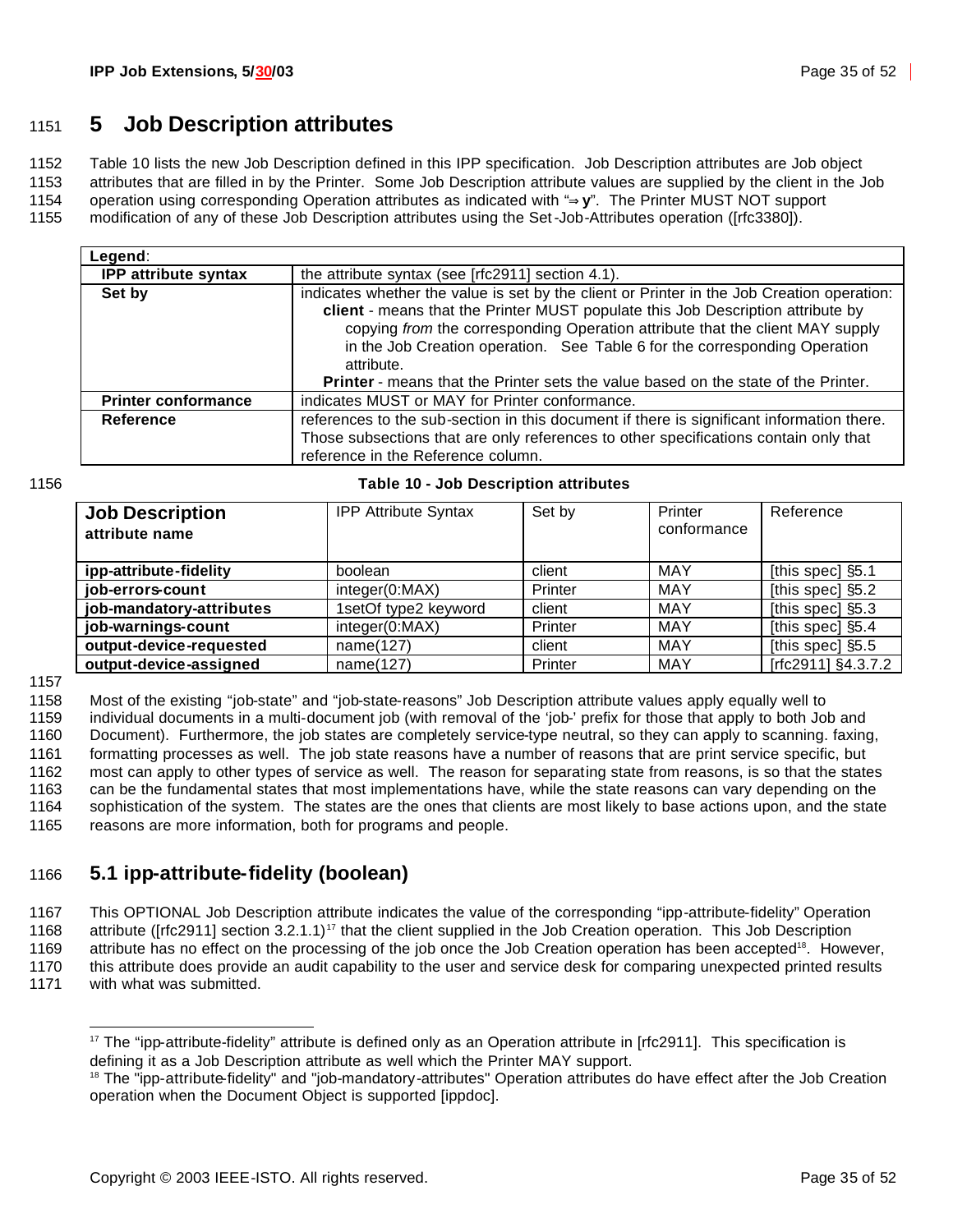### **5.2 job-errors-count (integer(0:MAX))**

This OPTIONAL Job Description attribute counts the number of errors encountered processing the job as a whole.

 An error where some portion of the printed output is not present, such as a glyph encountered which isn't in the Printer's font or an image in a page was in a format that the Printer didn't support, though the Printer did support the

overall document format.

### **5.3 job-mandatory-attributes (1setOf type2 keyword)**

 This OPTIONAL Job Description attribute indicates which Job Template attributes that the client required that the Printer Honor in order to accept the Job Creation request. The Printer populates this attribute with the value of the corresponding "job-mandatory-attributes" Operation attribute (see section 3.1.2) supplied by the client in the Job Creation operation. This Job Description attribute has no effect on the processing of the job once the Job Creation 1182 operation has been accepted<sup>18</sup>. However, this Job Description attribute does provide an audit capability of the Job object in the Job History (see [rfc2911] section 4.3.7.2) to the user and service desk for comparing unexpected printed results with what was submitted. See section 3.1.2 for additional details of the semantics of this "job-mandatory-attributes" Operation attribute that are not repeated here.

### **5.4 job-warnings-count (integer(0:MAX))**

 This OPTIONAL Job Description attribute counts the number of warnings encountered processing the job as a whole. A warning is where no information is lost, but the appearance of the printed output MAY not be as expected.

### **5.5 output-device-requested (name(127))**

 This OPTIONAL Job Description attribute indicates the name of the output device that the client has supplied in the "output-device-requested" Operation attribute (see section 3.1.3), if any, in the Job Creation operation. The Printer

 sets the Job's "output-device-assigned" Job Description attribute (see [rfc2911] section ) to the name of the actual device assigned.

## **6 New values to existing attributes**

This section defines new values to existing attributes.

### 6.1 **New job-state-reasons(1setOf type2 keyword) Values**

- The REQUIRED "job-state-reasons" Job Description attributes ([rfc2911] section 4.3.8) provide additional information about the job's current state, i.e., information that augments the value of the job's "job-state" attribute.
- These new values MAY be used with any job state for which the reason makes sense. When implemented, the Printer MUST return these values when the reason applies and MUST NOT return them when the reason no longer applies whether the value of the Job's "job-state" attribute changed or not. When the Job does not have any reasons for being in its current state, the value of the Job's "job-state-reasons" attribute MUST be 'none'.

 Note: While values cannot be added to the "job-state" attributes without impacting deployed clients that take actions upon receiving "job-state" values, it is the intent that additional "job-state-reasons" values can be defined and registered without impacting such deployed clients. In other words, the "job-state-reasons" attribute are intended to be extensible.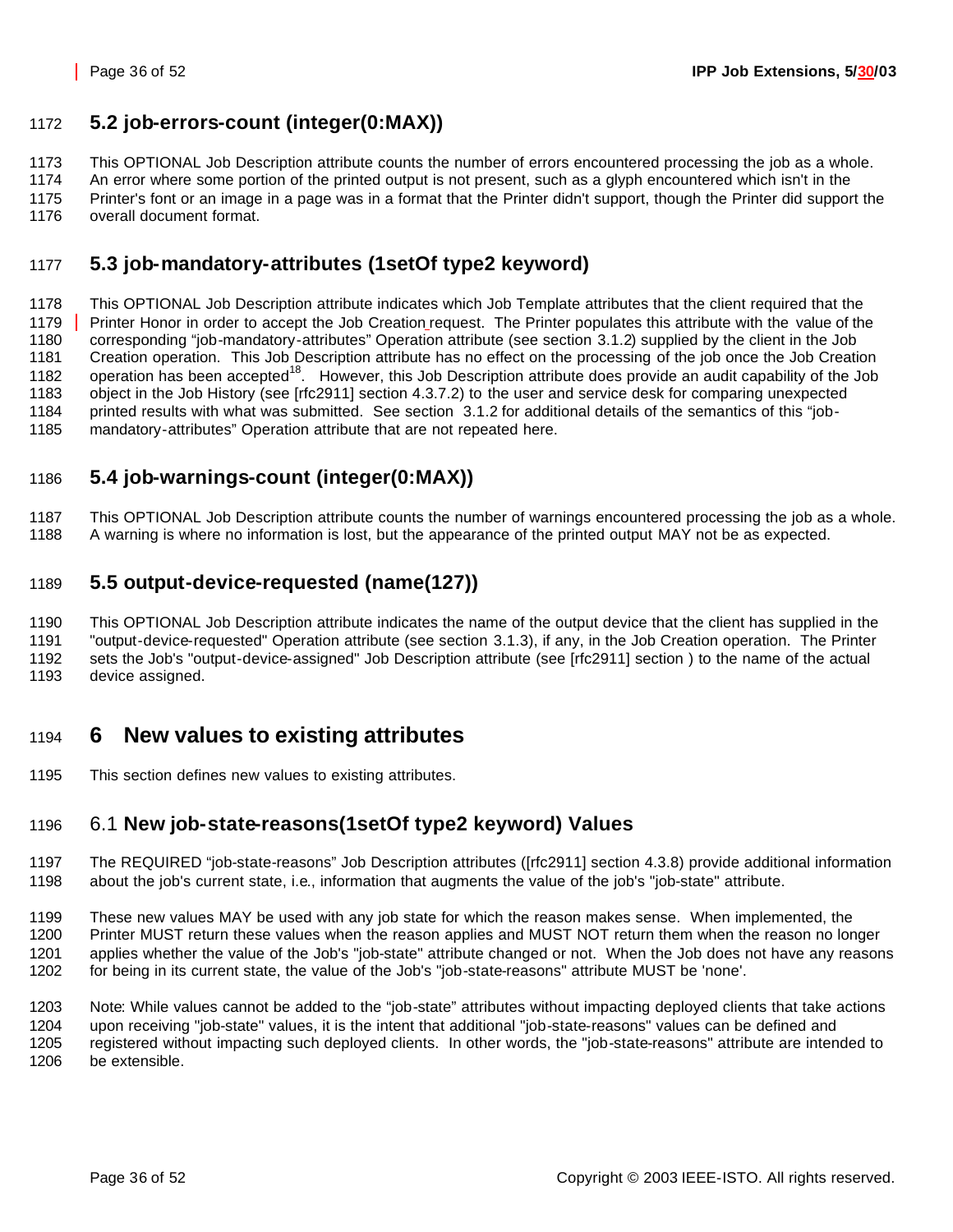1207 Table 11 lists the new keyword values for the "job-state-reasons" attribute defined in this specification as indicated in

1208 the References column. In Table 11 the keywords are listed in alphabetic order, while in their descriptions following

1209 Table 11, they are listed in the most likely order of occurrence to help understanding.

1210 **Table 11 - New "job-state-reasons" attribute values**

| <b>IPP Job Description</b><br>attribute name | <b>IPP Attribute Syntax</b><br>plus<br>Values | Printer<br>conformance | Reference        |
|----------------------------------------------|-----------------------------------------------|------------------------|------------------|
| job-state-reasons                            | 1setOf type2 keyword                          | <b>MUST</b>            | [rfc2911] §4.3.8 |
|                                              | digital-signature-did-not-verify              | <b>MAY</b>             | [this spec] §6.1 |
|                                              | digital-signature-type-not-<br>supported      | <b>MAY</b>             | [this spec] §6.1 |
|                                              | errors-detected                               | <b>MAY</b>             | [this spec] §6.1 |
|                                              | job-digital-signature-wait                    | <b>MAY</b>             | [this spec] §6.1 |
|                                              | warnings-detected                             | <b>MAY</b>             | [this spec] §6.1 |

1211

1212 For ease of understanding, the following value descriptions are presented in the order in which the reasons are likely 1213 to occur (if implemented):

- 1214 **'digital-signature-type-not-supported**: The Job contains a digital signature type that is not supported. 1215 Implementation or site policy determines the state of the Job once this condition is detected.
- 1216 **'job-digital-signature-wait'**: The Job is currently being held because the Job was submitted with a 1217 "document-digital-signature" attribute value that is not supported. The operator MAY either cancel 1218 **the job or release it to be processed.**
- 1219 **'digital-signature-did-not-verify'**: The Job contains a digital signature type that is supported (see section 1220 3.2.2), but the signature did not verify when the Printer attempted to verify the signature.
- 1221 **'errors-detected'** : If the Printer supports this value, the Printer MUST add this value to "job-state-reasons" 1222 when the Printer generates the first error message. That is, a single occurrence of this value is 1223 **present in the "job-state-reasons" Job Description attribute if the Printer has generated one or more** 1224 errors. An error indicates loss of information, such as a page not imaged. See also the 'warnings-1225 detected' value.
- 1226 **'warnings-detected'** : If the Printer supports this value, the Printer MUST add this value to "job-state-1227 reasons" when the Printer generates the first warning message. That is, a single occurrence of this 1228 value is present in the "job-state-reasons" Job Description attribute if the Printer has generated one 1229 **or more warnings.** A warning indicates something did not go as expected, but there was no loss of 1230 **information.** For example, a font substitution. See also the 'errors-detected' value.

### 1231 **6.2 New media (type 3 keyword | name(MAX)) Values**

1232 This section specifies one new value for the "media" Job Template attribute:

| 1233 | "choice iso a4 210x297mm na letter 8.5x11in": The client has explicitly allowed a choice of media for |
|------|-------------------------------------------------------------------------------------------------------|
| 1234 | the Job. The Printer MUST choose physical media of size na letter 8.5x11in (215.9 x 279.4 mm) or      |
| 1235 | iso a4 210x297mm. The Printer MUST NOT choose physical media of any other size. Applications          |
| 1236 | generating document content for such choice media MUST format the document data so that no            |
| 1237 | scaling is needed in order to fit on any of the specified choices of media. The Printer MAY scale the |
| 1238 | image to fit, but any scaling MUST be isomorphic scaling and without image content loss.              |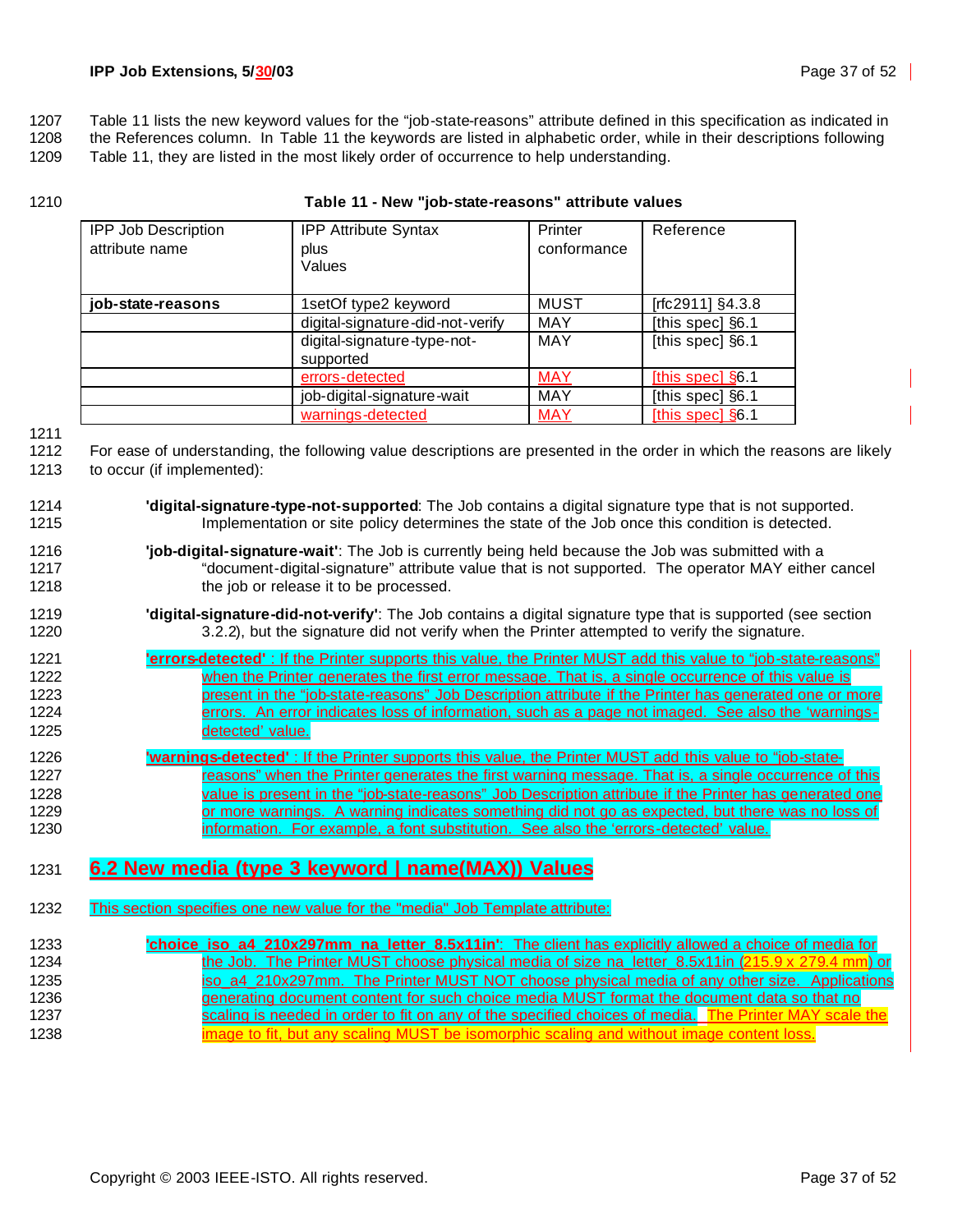| 1239 | <b>ISSUE 07:</b> Why even allow the Printer to scale? Lets simplify this choice concept to sizes that are                      |
|------|--------------------------------------------------------------------------------------------------------------------------------|
| 1240 | approximately the same, such as A4 and na-letter, rather than allowing a choice, of, say, A4 or A3                             |
| 1241 | which would require scaling. That makes interoperability more difficult.                                                       |
| 1242 | This section also generalizes the choice mechanism for inclusion in a revision to the PWG IEEE/ISTO 5101.1                     |
| 1243 | <u>Candidate Standard [pwq5101.1]. This specification gives the <i>outline</i> of the proposed addition to [pwq5101.1] for</u> |
| 1244 | information only, in order to agree to the one new value defined for use with IPPFAX, namely,                                  |
| 1245 | 'choice iso a4 210x297mm na letter 8.5x11in'.                                                                                  |
| 1246 | The proposed extension to [pwg5101.1] will have the following requirements:                                                    |
| 1247 | The ABNF will be extended to define the vchoice ' prefix to introduce a list of choices of self describing                     |
| 1248 | names.                                                                                                                         |
| 1249 | Following the <i>'choice'</i> prefix will be two or more fully self describing names, including all three fields.              |
| 1250 | The order of the list of fully self describing names MUST be in alphabetic order, so that there is only one                    |
| 1251 | canonical order for each list of choices.                                                                                      |
| 1252 | Printer MAY support dynamic combinations of supported values or MAY support the entire choice value as a                       |
| 1253 | conventional keyword which it simply matches for validation purposes.                                                          |
| 1254 | Printer MUST map the choice value to a particular supported value when selecting the actual media for                          |
| 1255 | marking.                                                                                                                       |
| 1256 | If the Printer supports a 'choice xxx' "media" attribute value and the "media-ready" Printer attribute, the                    |
| 1257 | Printer MUST include the 'choice xxx' value in its "media-ready" Printer attribute as well as the currently                    |
| 1258 | loaded value(s) when at least one of the members of a choice value is ready. For example, if                                   |
| 1259 | 'iso a4 210x297mm' is loaded, then the "media-ready" Printer attribute MUST include the                                        |
| 1260 | 'iso a4 210x297mm' and the 'choice iso a4 210x297mm na letter 8.5x11in' values.                                                |

# <sup>1261</sup> **7 New Printer Description attributes**

1262 This section lists *the new* Printer Description attributes defined in this document. These Printer attributes describe 1263 the Printer, such as "printer-name" and "printer-location". Some of them are "xxx-supported" and "xxx-default" for 1264 | Operation attributes (see section 3) that the client can supply in a Job Creation or Document Creation request. 1265

1266 The column labels are: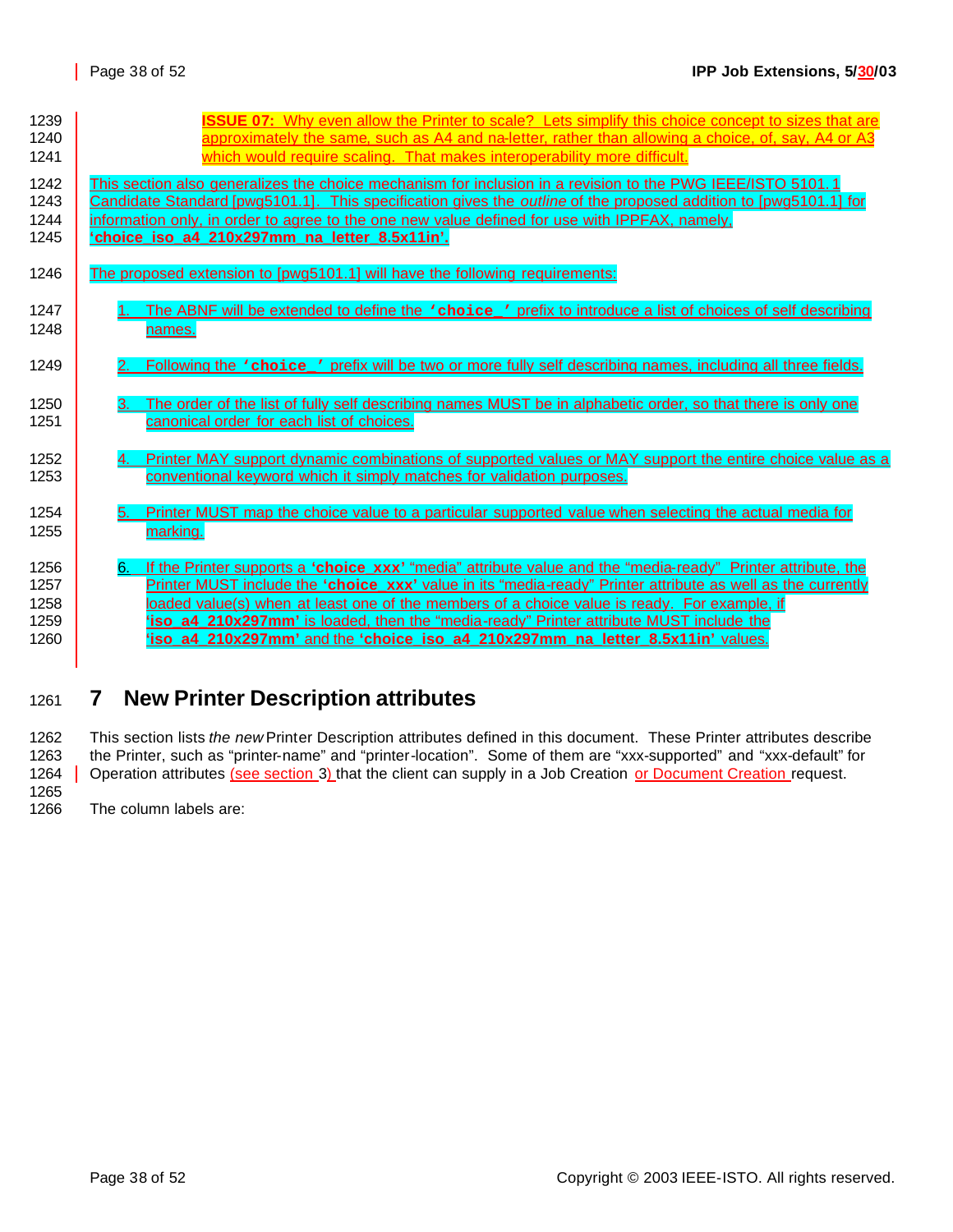| <b>Column Heading</b> |                                                                                                                                                                                                                                                                                                                                                                                                                                                                                          |
|-----------------------|------------------------------------------------------------------------------------------------------------------------------------------------------------------------------------------------------------------------------------------------------------------------------------------------------------------------------------------------------------------------------------------------------------------------------------------------------------------------------------------|
| "Attribute Syntax"    | the attribute syntax (see [rfc2911] section 4.1). Many "xxx-default" and "xxx-<br>supported" attributes have the 'collection' syntax which consists of a number of<br>member attributes. These member attributes are not listed in this table when they are<br>the same as the corresponding "xxx" attribute in Table 8. Only those few Printer<br>attribute collection attributes that do not have a corresponding Job Template attributes<br>show the member attributes in this table. |
| "Printer Conf."       | the IPP/1.1 Printer conformance requirements for supporting the attribute. Those<br>attributes labeled as "MAY" may have conditional requirements that require their<br>support, if the Printer supports the corresponding Operation attribute. If a Printer<br>supports the "xxx" Operation attribute, then it MUST also support the corresponding<br>"xxx-default" and "xxx-supported" Printer attributes.                                                                             |
| "Reference"           | the section which defines the semantics of the attribute.                                                                                                                                                                                                                                                                                                                                                                                                                                |

1267

#### 1268 **Table 12 - New Printer Description attributes**

| Printer Description attribute name   | <b>Attribute Syntax</b> | Printer Conf.       | Reference           |
|--------------------------------------|-------------------------|---------------------|---------------------|
|                                      |                         |                     |                     |
| document-charset-default             | charset                 | CMUST <sup>19</sup> | [this-spec] §7.1    |
| document-charset-supported           | 1setOf charset          | CMUST <sup>9</sup>  | [this-spec] §7.2    |
| document-digital-signature-default   | type2 keyword           | <b>MAY</b>          | [this-spec] §7.3    |
| document-digital-signature-supported | 1setOf type2 keyword    | MAY                 | [this-spec] §7.4    |
| document-format-details-default      | collection              | CMUST <sup>20</sup> | [this-spec] §7.5    |
| document-format-details-supported    | 1setOf type2 keyword    | CMUST <sup>20</sup> | [this-spec] §7.6    |
| document-format-details-implemented  | 1setOf collection       | CMUST <sup>20</sup> | [this-spec] §7.7    |
| document-format-version-default      | text(127)               | MAY                 | [this-spec] §7.8    |
| document-format-version-supported    | 1setOf text(127)        | MAY                 | [this-spec] §7.9    |
| document-natural-language-default    | naturalLanguage         | MAY                 | [this-spec] $§7.10$ |
| document-natural-language-supported  | 1setOf naturalLanguage  | MAY                 | [this-spec] §7.11   |
| output-device-requested-supported    | 1setOf name(127)        | <b>MAY</b>          | [this spec] §7.12   |

1269

1270 The remainder of this section defines the Printer Description attributes that are not defined in other specifications.

1271 Most of these are "xxx-default" and "xxx-supported" Printer Description attributes. A Printer MUST support these

1272 Printer Description attributes, if it supports the corresponding Operation attributes, in order to indicate the default and 1273 supported values that the Printer supports.

### 1274 **7.1 document-charset-default (charset)**

1275 This CONDITIONALLY REQUIRED Printer Description attribute indicates the default charset that the Printer will 1276 assume for charset-ambiguous document formats when the client omits the "document-charset" Operation attribute 1277 (section 3.2.1). The Printer MUST support this attribute if it supports any charset-ambiguous document formats (see

1278 section 3.2.1)

<sup>19</sup> The Printer MUST support the "document-charset-default" and "document-charset-supported" Printer Description attributes, if the Printer supports a charset-ambiguous document format (see section 3.2.1).

<sup>20</sup> The Printer MUST support the "document-format-details-default", "document-format-details-supported", and "document-format-details-implemented" Printer attributes if the Printer supports a packaging document format, such as application/zip or multipart/related.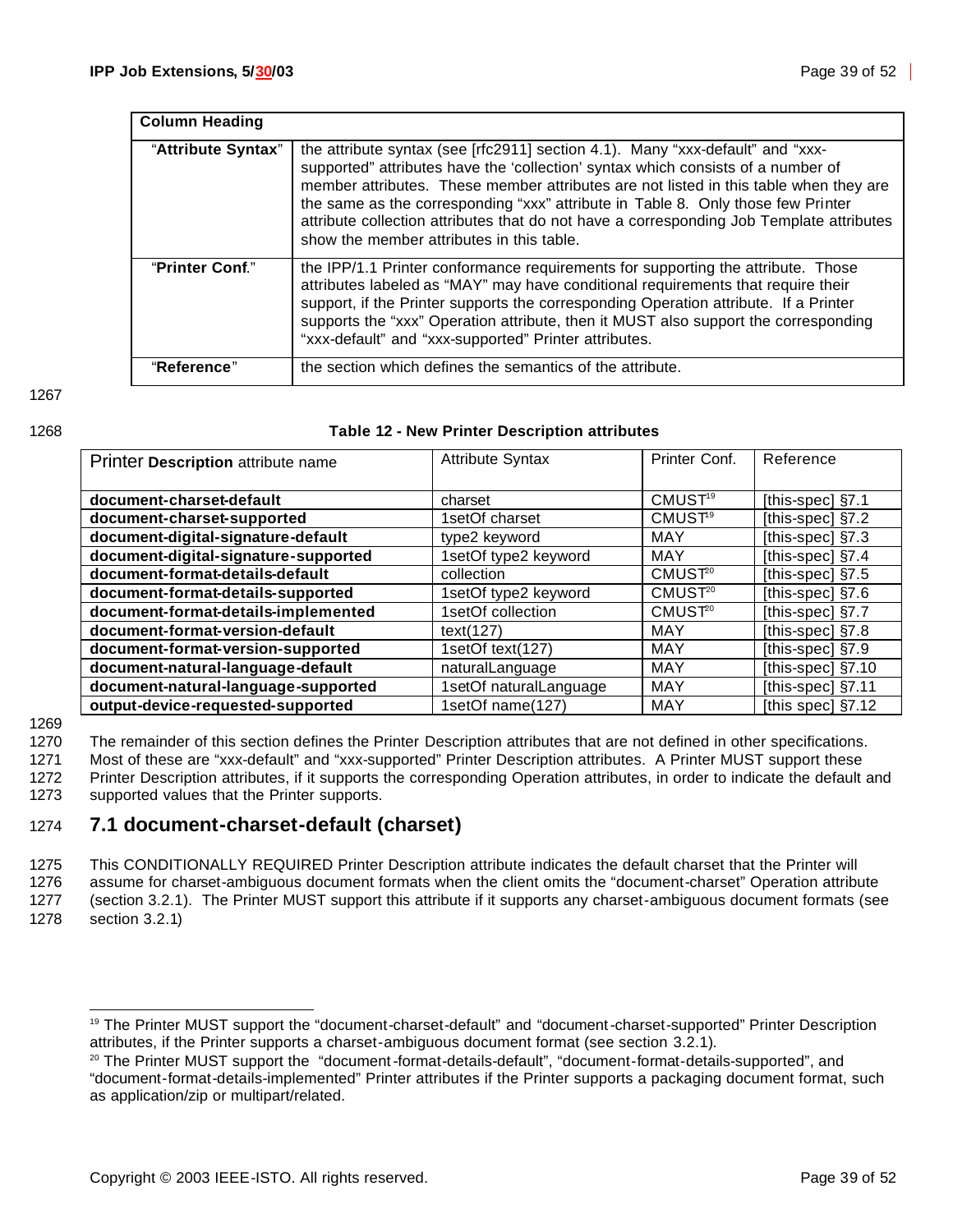### **7.2 document-charset-supported (1setOf charset)**

 This CONDITIONALLY REQUIRED Printer Description attribute indicates the charsets that the Printer supports in Document Content, that is, supports as values of the "document-charset" Operation attribute (section 3.2.1). The Printer MUST support this attribute if it supports any charset-ambiguous document formats (see section 3.2.1).

### **7.3 document-digital-signature-default (type2 keyword)**

 This OPTIONAL Printer Description attribute indicates the default digital signature, if any, that the Printer will assume when the client omits the "document-digital-signature" Operation attribute (section 3.2.2). The Printer MUST support this attribute if it supports the "document-digital-signature" Operation attribute.

### **7.4 document-digital-signature-supported (1setOf type2 keyword)**

 This OPTIONAL Printer Description attribute indicates the digital signature technologies that the Printer supports in Document Contents, that is, supports as values of the "document-digital-signature" Operation attribute (section

3.2.2). The Printer MUST support this attribute if it supports the "document-digital-signature" Operation attribute.

### **7.5 document-format-details-default (collection)**

 This CONDITIONALLY REQUIRED Printer Description attribute indicates the default document format details that 1293 the Printer will assume when the client omits the "document-format-details" Operation attribute (section §3.2.4). The 1294 member attributes are the same as "document-format-details" (see section 3.2.4). The Printer MUST support this attribute if it supports the "document-format-details" Operation attribute.

### **7.6 document-format-details-supported (1setOf type2 keyword)**

 This CONDITIONALLY REQUIRED Printer Description attribute lists the type2 keyword names of the member attributes of "document-format-details" that the Printer supports. If the Printer supports the "document-format-details" (1setOf collection) Operation attribute, the Printer MUST support this "document-format-details" (1setOf type2 keyword) Printer Description attribute. Table 13 lists the type2 keywords defined for use in the "document-format-details-supported" Printer attribute.

#### **Table 13 - Keyword values of "document-format-details-supported Printer attribute**

| Type2 keyword values                | Printer conformance |
|-------------------------------------|---------------------|
| document-source-application-name    | MAY                 |
| document-source-application-version | <b>MAY</b>          |
| document-source-os-name             | <b>MAY</b>          |
| document-source-os-version          | <b>MAY</b>          |
| document-format                     | <b>MUST</b>         |
| document-format-device-id           | MAY                 |
| document-format-version             | <b>MUST</b>         |
| document-natural-language           | <b>MAY</b>          |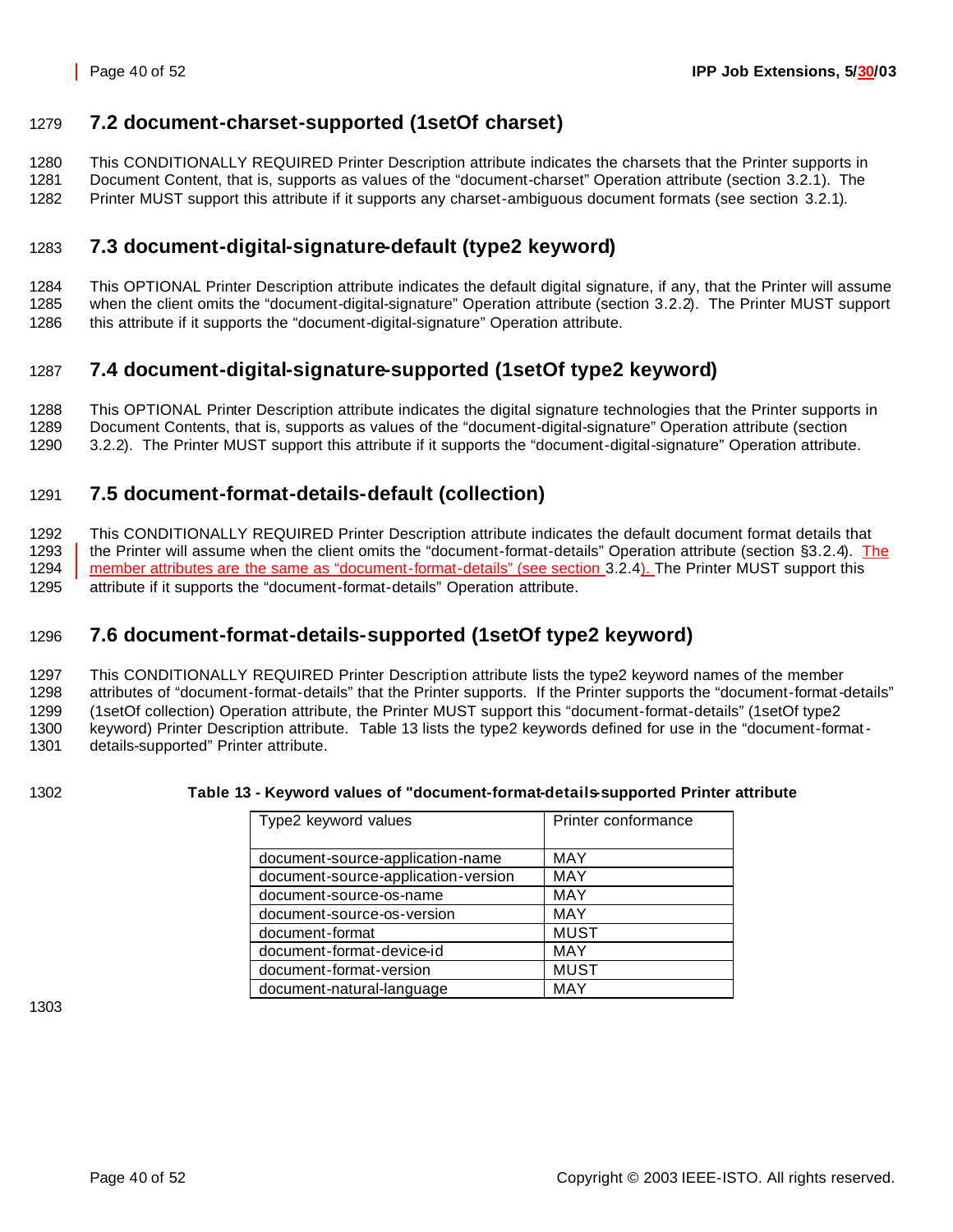### 1304 **7.7 document-format-details-implemented (1setOf collection)**

 ISSUE 08: Who needs the "document-format-details-implemented" attribute? Does PSI? We assume yes. 1306 However, if PSI does support Capabilities, then we shouldn't define "document-format-details-implemented" in this spec, since "document-format-details-implemented" is a poor man's capability mechanism. ACTION ITEM (Tom): Ask PSI whether they intend to use "document-format-details-implemented"? If not, should "document-format- details-implemented" be moved to the IPP Futures document, or just deleted and wait for someone to request it? 1310 This CONDITIONALLY REQUIRED<sup>21</sup> Printer Description attribute lists the combinations of the values of the member 1311 attributes of "document-format-details" that the Printer has implemented for a given "document-format". If the Printer supports the "document-format-details" Operation attribute, the Printer MUST support this "document-format-details- implemented" Printer Description attribute with the same member attributes that it supports for the "document-format- details" Operation attribute (section 3.2.4) as indicated in the Printer's "document-format-details-supported" Printer Description attribute (section 7.6). Each "xxx-implemented" member attribute is multi-valued with the same attribute 1316 syntax as the corresponding "document-format-details" attribute, with the exception of the "document-format-implemented" member attribute which is single-valued since it is the key attribute.

- 1318 The client SHOULD NOT assume that other combinations aren't supported or that a document will not be processed 1319 correctly if the document content does not contain the values that the document instances uses. For example, for 1320 the application/pdf MIME Media Type, if the "document-format-version" member attribute, is '1.3', '1.4', the client 1321 SHOULD NOT assume that a PDF/1.5 document cannot be processed.
- 1322 ISSUE 02: Bob's issue about truth in advertising. Don't penalize truth. Does allowing these Operation attribute
- 1323 keyword names in the "user-defined-attributes-supported" Printer attribute allow the Printer to accept any values 1324 without returning the attribute in the Unsupported Attributes group?
- 

#### 1325 **Table 14 - Member attributes of the "document-format-details-implemented" Printer attribute**

| "document-format-details-implemented" member attributes            | Reference |
|--------------------------------------------------------------------|-----------|
|                                                                    |           |
| document-source-application-name-implemented (1setOf name(MAX))    | 3.2.4.1   |
| document-source-application-version-implemented (1setOf text(127)) | 3.2.4.2   |
| document-source-os-name-implemented (1setOf name(40))              | 3.2.4.3   |
| document-source-os-version-implemented (1setOf text(40))           | 3.2.4.4   |
| document-format-implemented (1setOf-mimeMediaType)                 | 3.2.4.5   |
| document-format-device-id-implemented (1setOf text(127))           | 3.2.4.6   |
| document-format-version-implemented (1setOf text(127))             | 3.2.4.7   |
| document-natural-language-implemented (1setOf naturalLanguage)     | 3.2.4.8   |

1326

1327 Example: Suppose that a Printer implements a PostScript™c Level 3 interpreter which also interprets Level 1 and 1328 Level 2 documents and a PCL interpreter that interprets '5' and '5e' variants. Suppose that the Printer has fonts for 1329 English, French and German for PostScript<sup>™</sup>, but only English for PCL. The value of the "document-format-details-1330 implemented" attribute would have the following *two* collection values:

| 1331 | "document-format-implemented" = 'application/postscript',       |
|------|-----------------------------------------------------------------|
| 1332 | "document-format-version-implemented" = 'PS/1', 'PS/2', 'PS/3', |
| 1333 | "document-natural-language-implemented" = 'en', 'fr', 'de'},    |
| 1334 | "document-format-implemented" = 'application/vnd.hp-PC          |
| 1335 | "document-format-version-implemented" = 'PCL/5', 'PCL/5e',      |
| 1336 | "document-natural-language-implemented" = 'en'}                 |
| 1337 |                                                                 |

 <sup>21</sup> The Printer MUST support the "document-format-details-implemented" Printer Description attribute if the Printer supports a packaging document format, such as application/zip or multipart/related MIME types.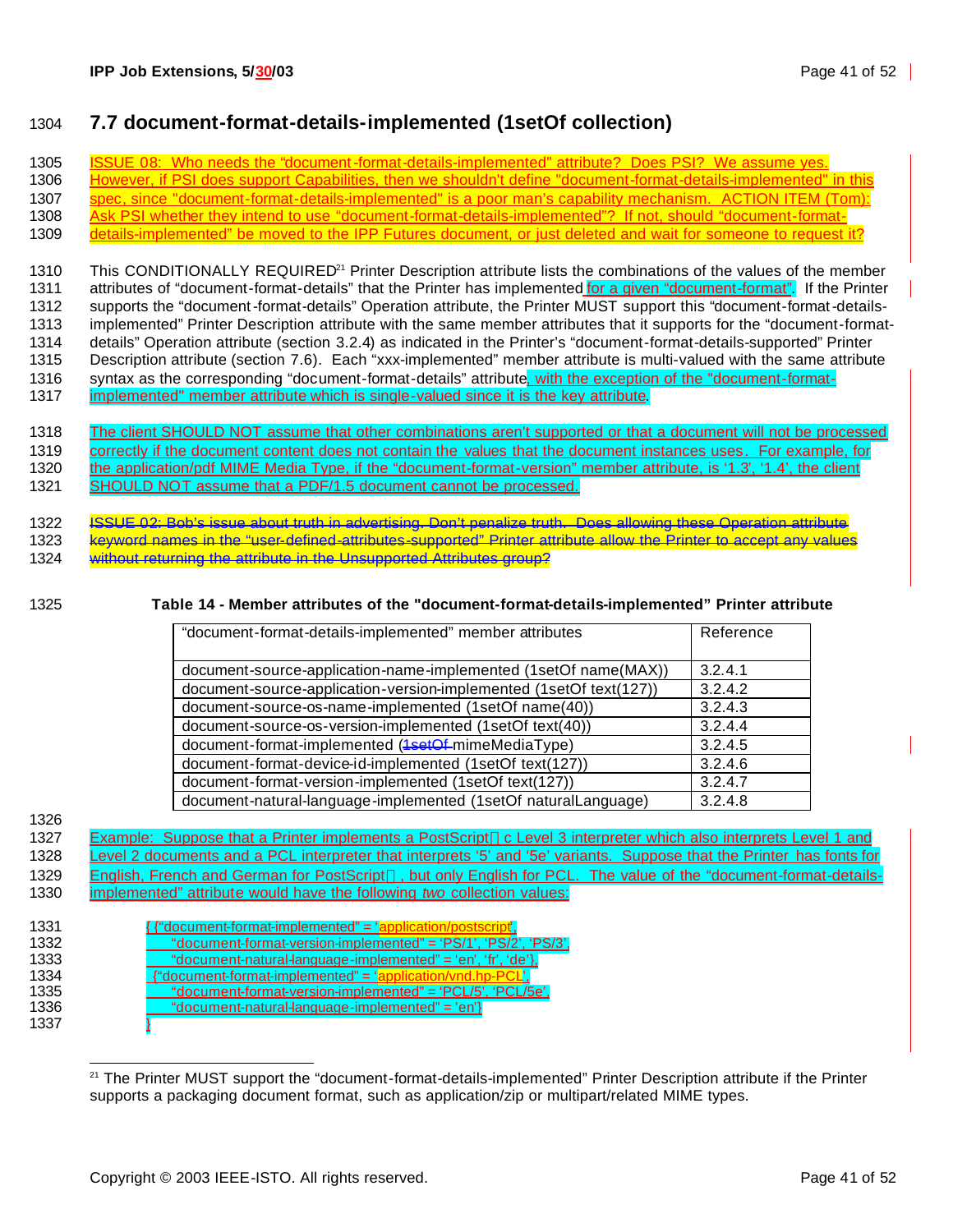1338 The Printer MUST have no more than one collection value with the same value for the "document-format- implemented" member attribute, unless there are different values for different versions of the "document-format". 1340 Typically, there will only be one value for each "document-format-implemented" member attribute in each collecti value. However, there MAY be more than one occurrence of a collection value with the same "document-format-1342 implemented" member attribute value. See the following example which has two PostScript collection values because the implemented values are different for different versions of PostScript.

1344 Example: Suppose that a Printer implements a PostScript<sup>TM</sup>c Level 3 interpreter which also interprets Level 1 and Level 2 documents and a PCL interpreter that interprets '5' and '5e' variants. Suppose that the Printer only has fonts 1346 for French and German for PostScript™ level 3. The value of the "document-format-details-implemented" attribute would have the following *three* collection values:

| 1348 | { {"document-format-implemented" = 'application/postscript',     |
|------|------------------------------------------------------------------|
| 1349 | "document-format-version-implemented" = 'PS/1', 'PS/2', 'PS/3'}, |
| 1350 | "document-natural-language" = 'en'},                             |
| 1351 | {"document-format-implemented" = 'application/postscript',       |
| 1352 | "document-format-version-implemented" = 'PS/3',                  |
| 1353 | document-natural-language-implemented" }= 'en', 'fr', 'de'},     |
| 1354 | {"document-format-implemented" = 'application/vnd.hp-PCL',       |
| 1355 | $"document-format-version-implemented" = 'PCL/5', 'PCL/5e'$      |
| 1356 | "document-natural-language-implemented" = 'en'}                  |
| 1357 |                                                                  |

### **7.8 document-format-version-default (text(127))**

 This OPTIONAL Printer Description attribute indicates the default document format version that the Printer will assume when the client omits the "document-format-version" Operation attribute (section 3.2.5). The Printer MUST support this attribute if it supports the "document-format-version" Operation attribute.

### **7.9 document-format-version-supported (1setOf text(127))**

This OPTIONAL Printer Description attribute indicates the document format versions that the Printer supports for

Document Contents, that is, supports as values of the "document-format-version" Operation attribute (section 3.2.5).

The Printer MUST support this attribute if it supports the "document-format-version" Operation attribute.

### **7.10 document-natural-language-default (naturalLanguage)**

 This OPTIONAL Printer Description attribute indicates the default document natural language that the Printer will assume for Document Content when the client omits the "document-natural-language" Operation attribute ([rfc2911] section 3.2.1.1). The Printer MUST support this attribute if it supports the "document-natural-language" Operation attribute.

### **7.11 document-natural-language-supported (1setOf naturalLanguage)**

 This OPTIONAL Printer Description attribute lists the natural languages supported in any of the supported document formats, that is, it is the union of the natural languages. The Printer MUST support this attribute if it supports the "document-natural-language" Operation attribute ([rfc2911] section 3.2.1.1). See the "document-format-details- implemented" (1setOf collection) Printer Description attribute (section 7.7) for how the Printer MAY expose the list of natural languages supported by particular document formats.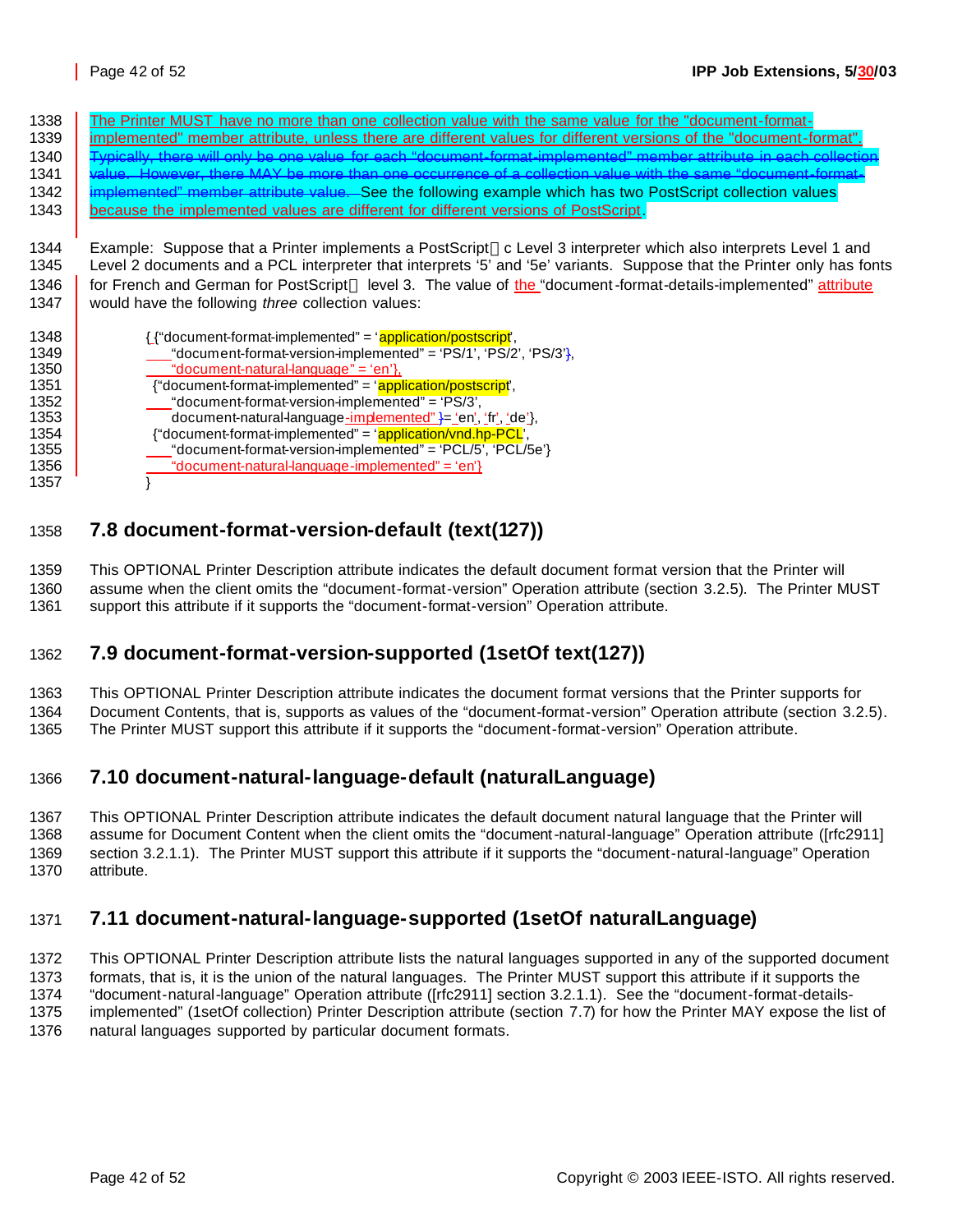### **7.12 output-device-requested-supported (1setOf name(127))**

- This OPTIONAL Printer Description attributes lists the names of output devices that the Printer supports. The Printer
- MUST support this attribute if it supports the "output-device-requested" Operation attribute (see section 3.1.3).

## **9New Values for Existing Printer Description Attributes**

This section contains those attributes for which additional values are added.

#### **9.1operations-supported (1setOf type2 enum)**

- The following "operation-id" values are added in order to support the new operations defined in this document:
- 

#### **Table 14 - Operation-id assignments**

| من را دا                             | Oneration Name                      | Reference                                          |
|--------------------------------------|-------------------------------------|----------------------------------------------------|
| $\mathbf{v}$ can be the $\mathbf{v}$ | <del>oporanon namo</del>            | <del>noisionos</del>                               |
| <del>unuun</del>                     | Close- loh<br><del>uluoo juul</del> | $[$ thie-engel $831$<br><del>ullio opoop you</del> |

### **8 Conformance Requirements**

 This specification contains a number of independent OPTIONAL operations and attributes. This section summarizes 1388 the conformance requirements for Printers and clients.

### **8.1 Printer conformance requirements**

 In order to claim conformance to this specification, a Vendor MUST explicitly identify the operations and/or attributes 1391 supported by the Printer implementation in any such claim of conformance. In addition, the Vendor's Printer implementation:

- 1393 1. MUST meet the conformance requirements for Printers specified in [rfc2911].
- 2. MAY support any Operation attribute according to section 3 and the corresponding Job Description attributes in section 5 and corresponding Printer attributes in section 7.
- 1396 3. MAY support any Job Template attribute according to section 4.
- 4. MAY support any of the "job-state-reasons" values according to section 6.

### **8.2 Client conformance requirements**

- 1399 In order to claim conformance to this specification, a Vendor MUST explicitly identify the operations and/or attributes supported by the client implementation in any such claim of conformance. In addition, the Vendor's client:
- 1401 1. MUST meet the conformance requirements for clients specified in [rfc2911]
- 2. MAY support any Operation attribute according to section 3 and the corresponding Job Description attributes in section 5 and corresponding Printer attributes in section 7.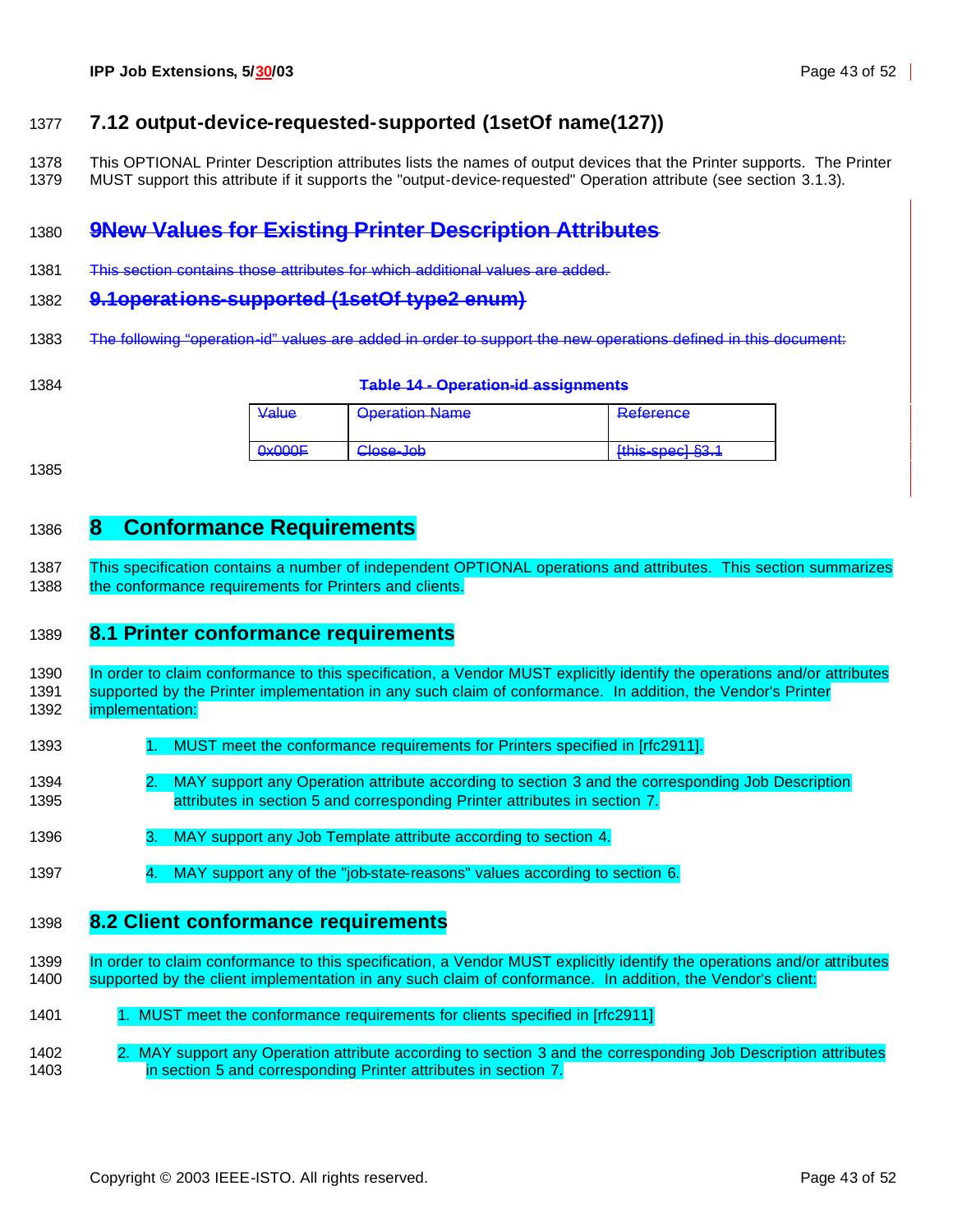1404 3. MAY support any Job Template attribute according to section 4.

# <sup>1405</sup> **9 Normative References**

| 1406 | [dcs2.0]                                                                                                         |
|------|------------------------------------------------------------------------------------------------------------------|
| 1407 | Document Color Separation (DCS), version 2.0. ISSUE 10: Need a reference                                         |
| 1408 | [dss]                                                                                                            |
| 1409 | U.S. Department of Commerce, "Digital Signature Standard (DDS)", Federal Information Processing                  |
| 1410 | Standards Publication 186-1 (FIPS PUB 186-1), December 15, 1998.                                                 |
| 1411 | [ippdoc]                                                                                                         |
| 1412 | Hastings, T., and P. Zehler, "Internet Printing Protocol (IPP): Document Object", October 14, 2002,              |
| 1413 | ftp://ftp.pwg.org/pub/pwg/ipp/new_DOC/wd-ippdoc10-20030519.doc, .pdf, .rtf <work in="" progress=""></work>       |
| 1414 | [ippOverride]                                                                                                    |
| 1415 | Zehler, P., Herriot, R., and K. Ocke, "Internet Printing Protocol (IPP): Page Overrides", May 27, 2003,          |
| 1416 | ftp://ftp.pwg.org/pub/pwg/ipp/new_EXC/wd-ippOverride10-20030527.doc, .pdf, .rtf, <work in="" progress=""></work> |
| 1417 | [ippjobx] - this specification                                                                                   |
| 1418 | Hastings, T., and P. Zehler, "Internet Printing Protocol (IPP): Job Extensions", May 30, 2003,                   |
| 1419 | ftp://ftp.pwg.org/pub/pwg/ipp/new_JOBX/wd-ippjobx10-20030530.doc, .pdf, .rtf, <work in="" progress="">.</work>   |
| 1420 | [iso12639]                                                                                                       |
| 1421 | ISO 12639:1998 Graphic technology -- Prepress digital data exchange -- Tag image file format for image           |
| 1422 | technology (TIFF/IT), 1998.                                                                                      |
| 1423 | [iso15930]                                                                                                       |
| 1424 | ISO 15930-1:2001 Graphic technology -- Prepress digital data exchange -- Use of PDF -- Part 1: Complete          |
| 1425 | exchange using CMYK data (PDF/X-1 and PDF/X-1a), 2001.                                                           |
| 1426 | [pdf]                                                                                                            |
| 1427 | "Adobe Portable Document Format", Version 1.4, PDF Reference, Third Edition, Adobe Systems                       |
| 1428 | Incorporated, http://www.adobe.com, December 2001.                                                               |
| 1429 | [ $pvg5100.4$ ]                                                                                                  |
| 1430 | Herriot, R., Ocke, K., "Internet Printing Protocol (IPP): Override Attributes for Documents and Pages", IEEE-    |
| 1431 | ISTO 5100.4-2001, February 7, 2001, ftp://ftp.pwg.org/pub/pwg/standards/pwg5100.4.pdf. - being replaced          |
| 1432 | obsoleted by (1) a new Page Overrides specification which removes the "document-overrides" Job Template          |
| 1433 | attribute and Operation attribute in favor of using the Document Object [ippdoc] and (2) this specification      |
| 1434 | [ippiobx] definition of "pages-per-subset" Job Template attribute.                                               |
| 1435 | ISSUE 09: The IETF process never revises an RFC, but just updates or obsoletes one with another RFC. On the      |
| 1436 | other hand most other standards organizations, such as ANSI, ISO, (IEEE?), and POSIX, require that               |
| 1437 | standards be reviewed and if necessary be "revised". I think that we are "revising" PWG IEEE-ISTO 5100.4,        |
| 1438 | not "obsoleting" it. This is just a terminology question.                                                        |
| 1439 | The second paragraph of the PWG process section 4.2 says:                                                        |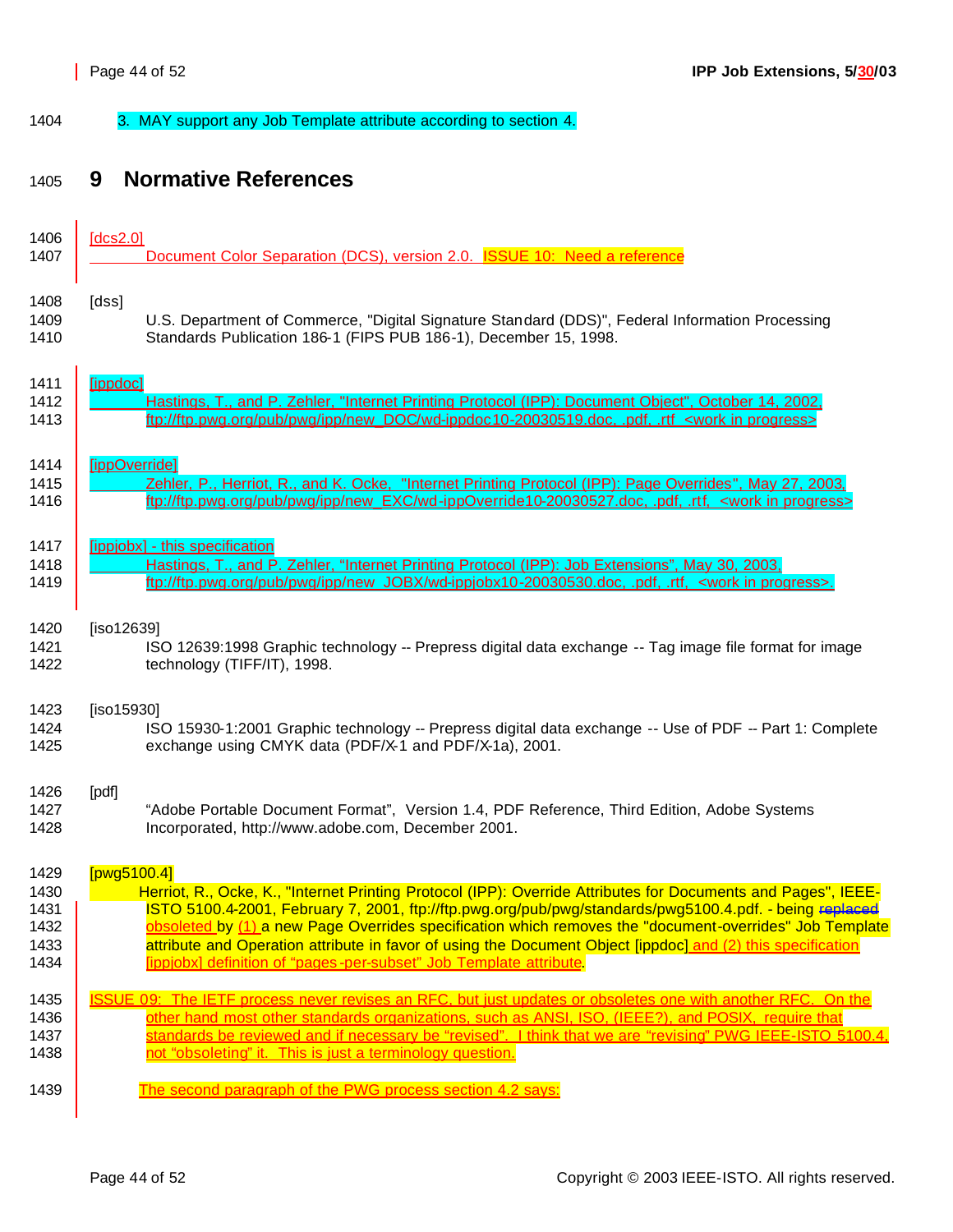| 1440 | "Working Drafts and Candidate Standards correspond to a specific version of the Standard they are                                         |
|------|-------------------------------------------------------------------------------------------------------------------------------------------|
| 1441 | defining. Unless the working group is engaged in an effort to revise an existing PWG Standard, the                                        |
| 1442 | Working Drafts and Candidate Standards are always defining PWG Standard Version 1.0."                                                     |
| 1443 | and section 4.4.1 says:                                                                                                                   |
| 1444 | "Although the maturity level will not appear on PWG Candidate Standards or PWG Standards, if a                                            |
| 1445 | Candidate Standard needs to be revised, any resulting PWG Working Drafts will have a maturity level                                       |
| 1446 | indicated on their title page."                                                                                                           |
| 1447 | [pwg5100.3]                                                                                                                               |
| 1448 | Ocke, K., Hastings, T., "Internet Printing Protocol (IPP): Production Printing Attributes - Set1", IEEE-ISTO                              |
| 1449 | 5100.3-2001, February 12, 2001, ftp://ftp.pwg.org/pub/pwg/standards/pwg5100.3.pdf.                                                        |
| 1450 | [ $rfc1991$ ]                                                                                                                             |
| 1451 | D. Atkins, W. Stallings, P. Zimmermann, "PGP Message Exchange Formats", RFC 1991, August, 1996.                                           |
| 1452 | [rfc2046]                                                                                                                                 |
| 1453 | Freed, N., and N. Borenstein, "Multipurpose Internet Mail Extensions (MIME) Part Two: Media Types", RFC                                   |
| 1454 | 2046, November 1996.                                                                                                                      |
| 1455 | [ $rfc2634$ ]                                                                                                                             |
| 1456 | P. Hoffman, "Enhanced Security Services for S/MIME", RFC 2634, June 1999.                                                                 |
| 1457 | [rfc2854]                                                                                                                                 |
| 1458 | Connolly, D., and L. Masinter, "The 'text/html' Media Type", RFC 2854, June 2000.                                                         |
| 1459 | [ $rfc2911$ ]                                                                                                                             |
| 1460 | R. deBry, T. Hastings, R. Herriot, S. Isaacson, P. Powell, "Internet Printing Protocol/1.1: Model and                                     |
| 1461 | Semantics", RFC 2911, September 2000.                                                                                                     |
| 1462 | [rfc3380]                                                                                                                                 |
| 1463 | Hastings, T., Herriot, R., Kugler, C., and H. Lewis, "Internet Printing Protocol (IPP): Job and Printer Set                               |
| 1464 | Operations", RFC 3380, September 2002.                                                                                                    |
| 1465 | [ $rfc3382$ ]                                                                                                                             |
| 1466 | deBry, R., Hastings, T., Herriot, R., Ocke, K., and P. Zehler, "Internet Printing Protocol (IPP): The 'collection'                        |
| 1467 | attribute syntax", RFC 3382, September 2002.                                                                                              |
| 1468 | [upnp]                                                                                                                                    |
| 1469 | Microsoft, "Basic PrintBasic: 1.0 Service Template Version 1.01 For Universal Plug and Play Version 1.0"                                  |
| 1470 | [xmldsig]                                                                                                                                 |
| 1471 | D. Eastlake, J. Reagle, D. Solo "XML-Signature Syntax and Processing", <draft-ietf-xmldsig-core-11.txt>,</draft-ietf-xmldsig-core-11.txt> |
| 1472 | October 31, 2000.                                                                                                                         |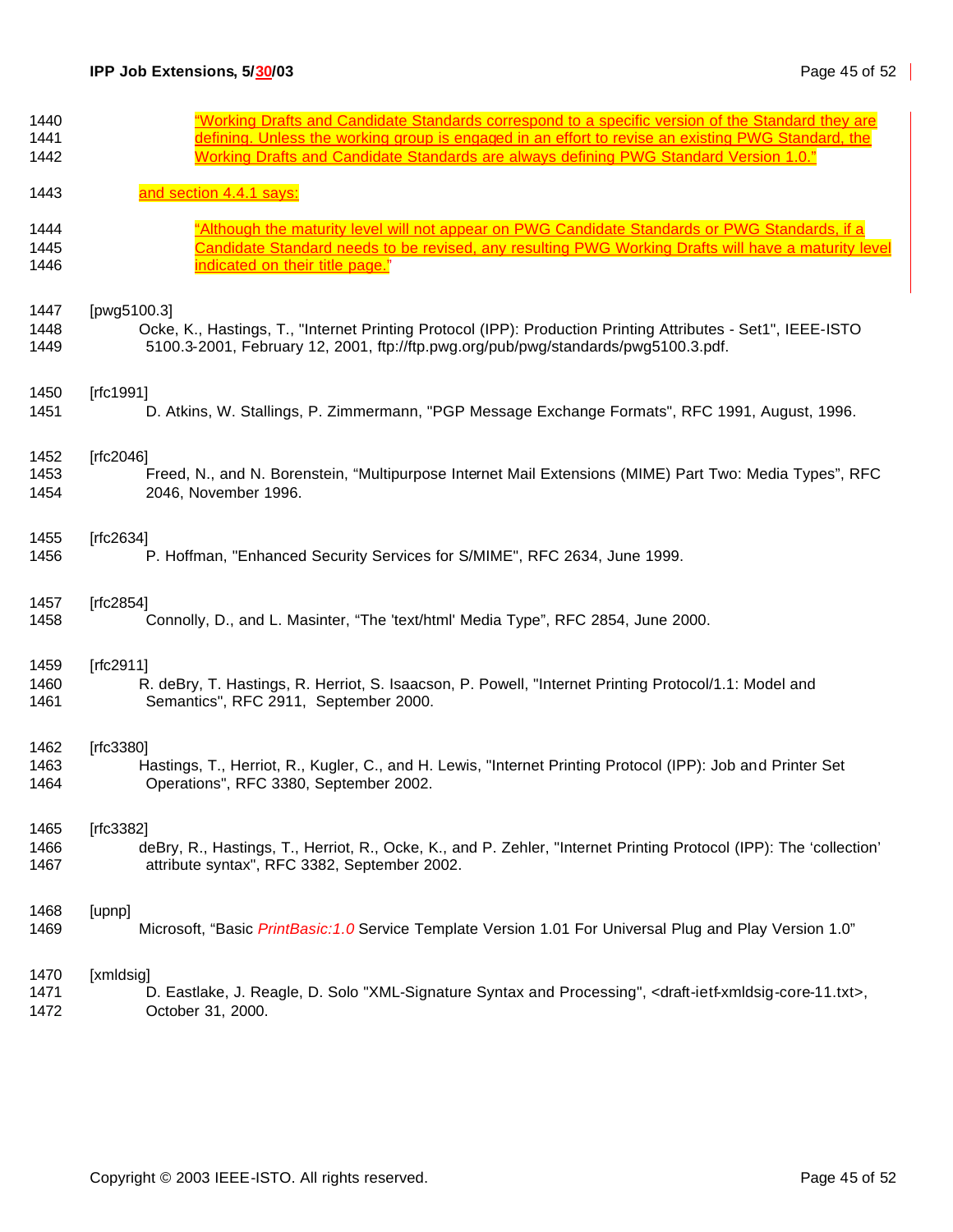# **10 Informative References**

| 1474 | <u>lippdocl</u>                                                                                                 |
|------|-----------------------------------------------------------------------------------------------------------------|
| 1475 | Hastings, T., and P. Zehler, "Internet Printing Protocol (IPP): Document Object", October 14, 2002,             |
| 1476 | ttp://ttp.pwg.org/pub/pwg/ipp/new_DOC/wd-ippdoc20030516.doc._pdf._rtf_ <work in="" progress=""></work>          |
| 1477 | [fsg-jt]                                                                                                        |
| 1478 | Free Software Group, Open Printing Job Ticket API, Visit: http://www.freestandards.org/openprinting/            |
| 1479 | [ippact]                                                                                                        |
| 1480 | Carney, D., and H. Lewis, "Internet Printing Protocol (IPP), "-actual" attributes extension", work in progress, |
| 1481 | January 31, 2003, ftp://ftp.pwg.org/pub/pwg/ipp/new_ACT/pwg-ipp-actual-attrs-v04-030131.pdf                     |
| 1482 | [ippfax]                                                                                                        |
| 1483 | Moore, P., Songer, G., Hastings, T., McDonald, Pulera, and M. Joel, "IPP FAX Protocol", July 26, 2001,          |
| 1484 | ftp://ftp.pwg.org/pub/pwg/QUALDOCS/pwg-ifx-ippfax-P16-030423.pdf.                                               |
| 1485 | [pwg-psi]                                                                                                       |
| 1486 | "Print Service Interface (PSI)", work in progress to become a PWG IEEE-ISTO standard. Visit                     |
| 1487 | http://www.pwg.org/.                                                                                            |
| 1488 | [pwg-sm]                                                                                                        |
| 1489 | Zehler, P., and S. Albright, "PWG Semantic Model", work in progress to become a PWG IEEE-ISTO standard,         |
| 1490 | version 0.11, September 27, 2002. ftp://ftp.pwg.org/pub/pwg/Semantic-Model/PWG-Semantic-Model.pdf               |
| 1491 | [rfc2565]                                                                                                       |
| 1492 | Herriot, R., Butler, S., Moore, P., and R. Turner, "Internet Printing Protocol/1.0: Encoding and Transport",    |
| 1493 | RFC 2565, April 1999.                                                                                           |
| 1494 | [ $fc2566$ ]                                                                                                    |
| 1495 | R. deBry, T. Hastings, R. Herriot, S. Isaacson, and P. Powell, "Internet Printing Protocol/1.0: Model and       |
| 1496 | Semantics", RFC 2566, April 1999.                                                                               |
| 1497 | [ $rfc2567$ ]                                                                                                   |
| 1498 | Wright, D., "Design Goals for an Internet Printing Protocol", RFC 2567, April 1999.                             |
| 1499 | [rfc2568]                                                                                                       |
| 1500 | Zilles, S., "Rationale for the Structure and Model and Protocol for the Internet Printing Protocol", RFC 2568,  |
| 1501 | April 1999.                                                                                                     |
| 1502 | [rfc2569]                                                                                                       |
| 1503 | Herriot, R., Hastings, T., Jacobs, N., Martin, J., "Mapping between LPD and IPP Protocols", RFC 2569, April     |
| 1504 | 1999.                                                                                                           |
| 1505 | [ $rfc3196$ ]                                                                                                   |
| 1506 | Hastings, T., Manros, C., Zehler, P., Kugler, C., and H. Holst, "Internet Printing Protocol/1.1: Implementer's  |
| 1507 | Guide", RFC 3196, November 2001.                                                                                |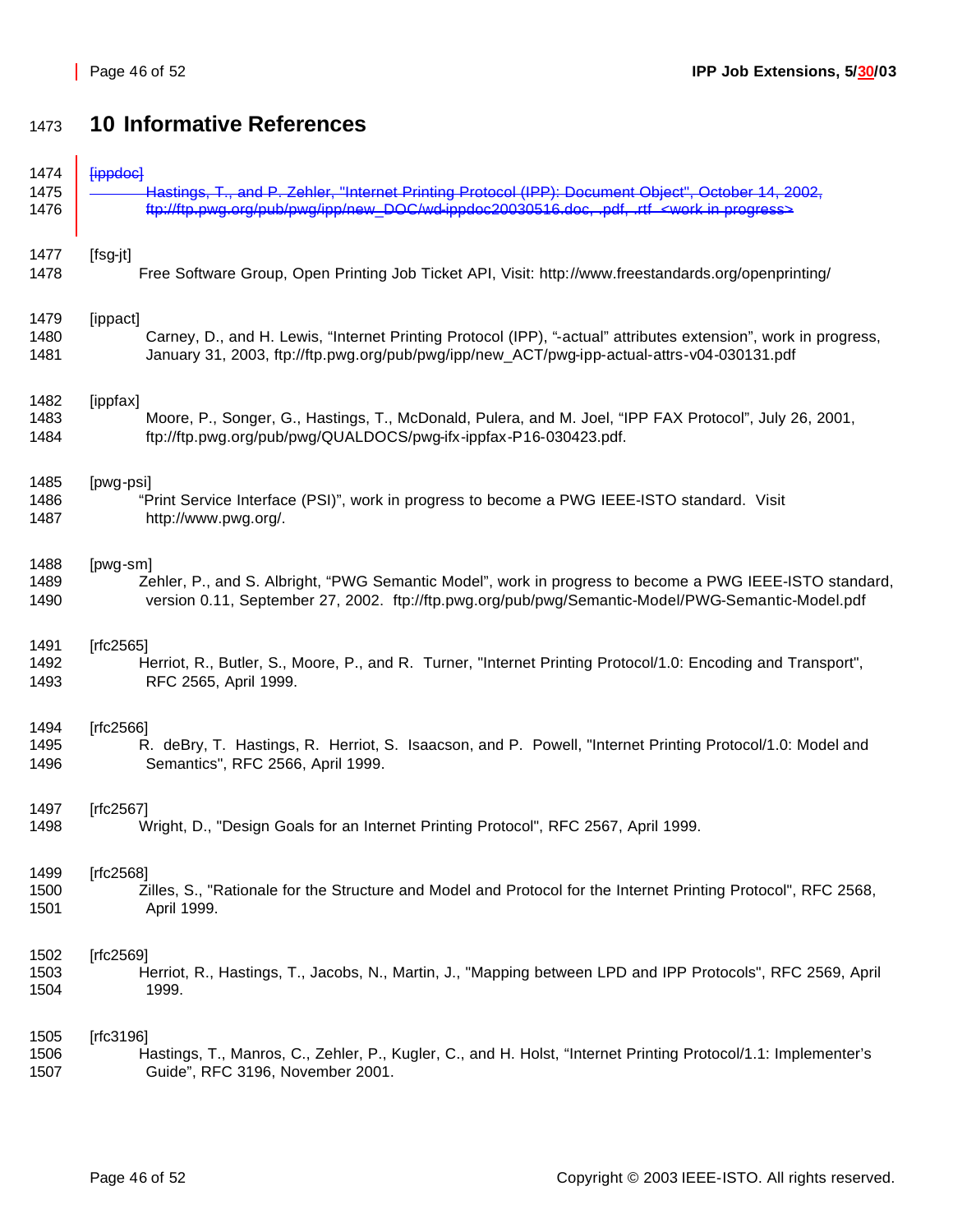[rfc3239]

 Kugler, C., Lewis, H. and T. Hastings, "Internet Printing Protocol (IPP): Requirements for Job, Printer, and Device Administrative Operations", RFC 3239, February 2002.

### **11 IANA Considerations**

 This section contains the registration information for IANA to add to the various IPP Registries according to the procedures defined in RFC 2911 [rfc2911] section 6 to cover the definitions in this document. The resulting 1514 registrations will be published in the http://www.iana.org/assignments/ipp-registrations registry.

 *Note to the PWG Editor: Replace the References below to [this spec] with the IEEE-ISTO standard number for the appropriate document, so that it accurately reflects the content of the information for the IANA Registry.*

### **11.1 Attribute Registrations**

 The following table lists all the attributes defined in this specification. These are to be registered according to the procedures in RFC 2911 [rfc2911] section 6.2. If the attribute has a separate sub-section definition in this specification, that sub-section is listed as the Reference. This table contains the reference to another specification that completely defines each attribute. Attribute Name (attribute syntax) Reference Section ---------------------------------- ---------- -------- Job Description attributes: job-attribute-fidelity (boolean) [this spec] 5.1 job-errors-count (integer(0:MAX)) [this spec] 5.2 job-mandatory-attributes (1setOf type2 keyword) [this spec] 5.3 job-warnings-count (integer(0:MAX)) [this spec] 5.4 output-device-requested(name(127)) [this spec] 5.5 Job Template attributes: 1534 job-copies (integer(1:MAX)) [this spec] 4.1.1 job-copies-default (integer(1:MAX)) [this spec] 4.1.1.1 job-copies-supported (rangeOfInteger(1:MAX)) [this spec] 4.1.1.2 job-cover-back (collection) [this spec] 4.1.2 1538 < member attributes are the same as "cover-back" [pwg5100.3] 3.1><br>1539 job-cover-back-default (collection) [this spec] 4.1.2 job-cover-back-default (collection) [this spec] 4.1.2.1 <member attributes are the same as "cover-back"[pwg5100.3] 3.1> job-cover-back-supported (1setOf type2 keyword) [this spec] 4.1.2.2 job-cover-front (collection) [this spec] 4.1.3 1543 Kmember attributes are the same as "cover-front"[pwg5100.3] 3.1><br>1544 Pob-cover-front-default (collection) [this spec] 4.1.3.1 1544 job-cover-front-default (collection) [this spec] <member attributes are the same as "cover-front"[pwg5100.3] 3.1> job-cover-front-supported (1setOf type2 keyword) [this spec] 4.1.3.2 1547 - < member attributes are the same as "cover-front"> job-finishings (1setOf type2 enum) [this spec] 4.1.4 job-finishings-default (1setOf type2 enum) [this spec] 4.1.4.1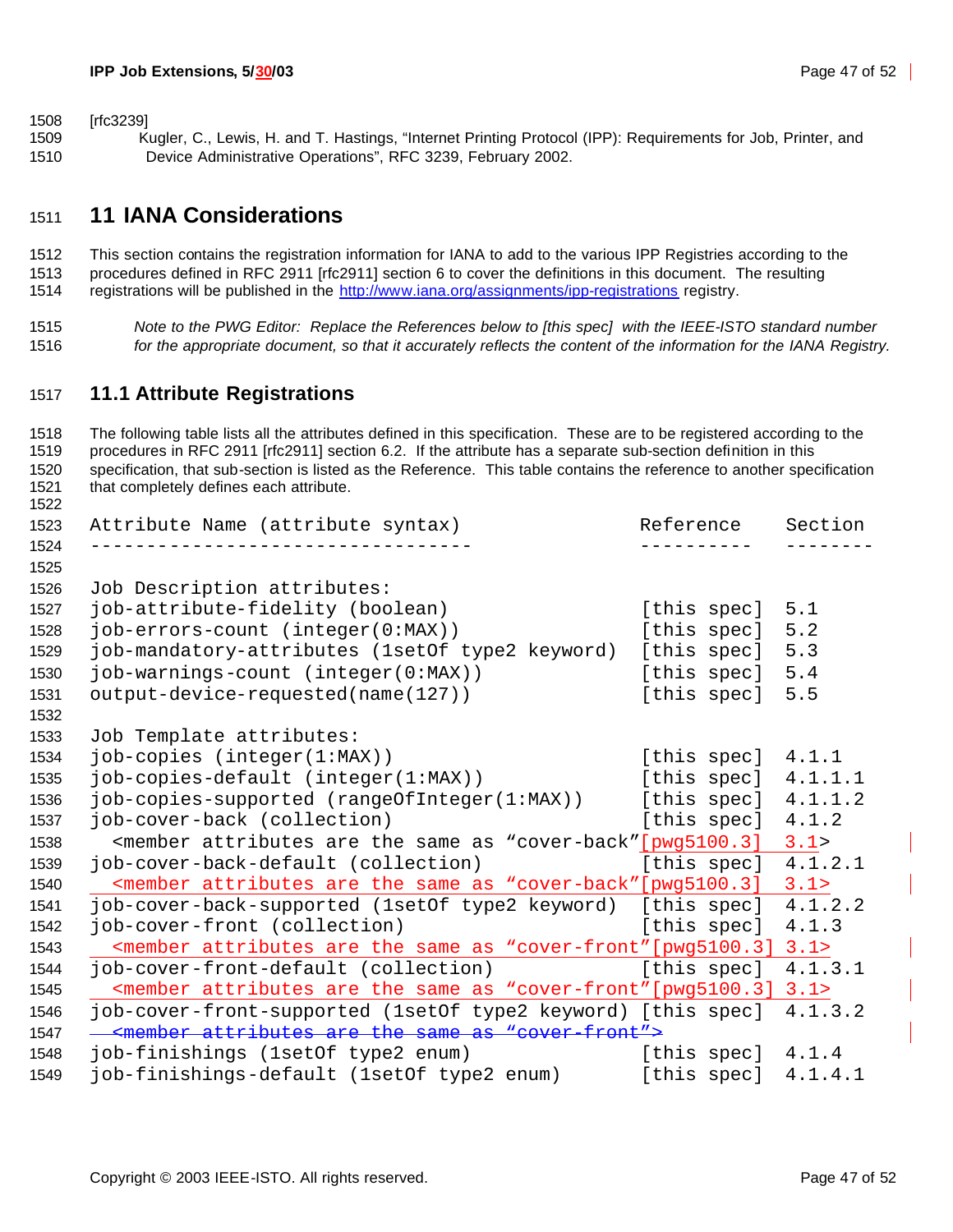| 1550 | job-finishings-ready (1setOf type2 enum)                                                                                   | [this spec] | 4.1.4.2             |      |
|------|----------------------------------------------------------------------------------------------------------------------------|-------------|---------------------|------|
| 1551 | job-finishings-supported (1setOf type2 keyword)                                                                            | [this spec] | 4.1.4.3             |      |
| 1552 | job-finishings-col (1setOf collection)                                                                                     | [this spec] | 4.1.5               |      |
| 1553 | <member "finishings-col"="" 3.2="" [pwg5100.3]="" are="" as="" attributes="" same="" the=""></member>                      |             |                     |      |
| 1554 | job-finishings-col-default (1setOf type2 enum)                                                                             | [this spec] | 4.1.5.14            |      |
| 1555 | job-finishings-col-ready (1setOf type2 enum)                                                                               | [this spec] | 4.1.5.2             |      |
| 1556 | job-finishings-col-supported (1setOf type2 keyword)                                                                        |             |                     |      |
| 1557 |                                                                                                                            | [this spec] | 4.1.5.3             |      |
| 1558 | pages-per-subset (1setOf integer(1:MAX))                                                                                   | [this spec] | 4.2                 |      |
| 1559 | pages-per-subset-supported (boolean)                                                                                       | [this spec] | 4.2.4               |      |
| 1560 |                                                                                                                            |             |                     |      |
| 1561 | Printer Description attributes:                                                                                            |             |                     |      |
| 1562 | document-charset-default (charset)                                                                                         |             | [this spec]         | 7.1  |
| 1563 | document-charset-supported (1setOf charset)                                                                                |             | [this spec]         | 7.2  |
| 1564 | document-digital-signature-default (type2 keyword)                                                                         | [this spec] |                     | 7.3  |
| 1565 | document-digital-signature-supported (lsetOf type2 keyword)                                                                |             |                     |      |
| 1566 |                                                                                                                            |             | [this spec]         | 7.4  |
| 1567 | document-format-details-default (collection)                                                                               | [this spec] |                     | 7.5  |
| 1568 | <member "document-format-details"<="" are="" as="" attributes="" same="" td="" the=""><td></td><td></td><td></td></member> |             |                     |      |
| 1569 |                                                                                                                            |             | [this spec] $3.2.4$ |      |
| 1570 | document-format-details-supported (1setOf type2 keyword)                                                                   |             |                     |      |
| 1571 |                                                                                                                            | [this spec] |                     | 7.6  |
| 1572 | document-format-details-implemented (1setOf collection)                                                                    |             |                     |      |
| 1573 |                                                                                                                            | [this spec] |                     | 7.7  |
| 1574 | document-source-application-name-implemented (1setOf name(MAX))                                                            |             |                     |      |
| 1575 |                                                                                                                            | [this spec] |                     | 7.7  |
| 1576 | document-source-application-version-implemented                                                                            |             | (lsetOf text(127))  |      |
| 1577 |                                                                                                                            |             | [this spec]         | 7.7  |
| 1578 | document-source-os-name-implemented (1setOf name(40))                                                                      |             |                     |      |
| 1579 |                                                                                                                            | [this spec] |                     | 7.7  |
| 1580 | document-source-os-version-implemented (1setOf text(40))                                                                   |             |                     |      |
| 1581 |                                                                                                                            | [this spec] |                     | 7.7  |
| 1582 | document-format-implemented (mimeMediaType)                                                                                | [this spec] |                     | 7.7  |
| 1583 | document-format-device-id-implemented (1setOf text(127))                                                                   |             |                     |      |
| 1584 |                                                                                                                            | [this spec] |                     | 7.7  |
| 1585 | document-format-version-implemented (1set0f text(127)                                                                      |             |                     |      |
| 1586 |                                                                                                                            | [this spec] |                     | 7.7  |
| 1587 | document-natural-language-implemented (1setOf naturalLanguage)                                                             |             |                     |      |
| 1588 |                                                                                                                            | [this spec] |                     | 7.7  |
| 1589 | document-format-version-default (text(127))                                                                                | [this spec] |                     | 7.8  |
| 1590 | document-format-version-supported (1setOf text(127))                                                                       | [this spec] |                     | 7.9  |
| 1591 | document-natural-language-default (naturalLanguage)                                                                        | [this spec] |                     | 7.10 |
| 1592 | document-natural-language-supported (1setOf naturalLanguage)                                                               |             |                     |      |
| 1593 |                                                                                                                            | [this spec] |                     | 7.11 |
| 1594 | output-device-requested-supported (1setOf name(127))                                                                       | [this spec] |                     | 7.12 |
| 1595 |                                                                                                                            |             |                     |      |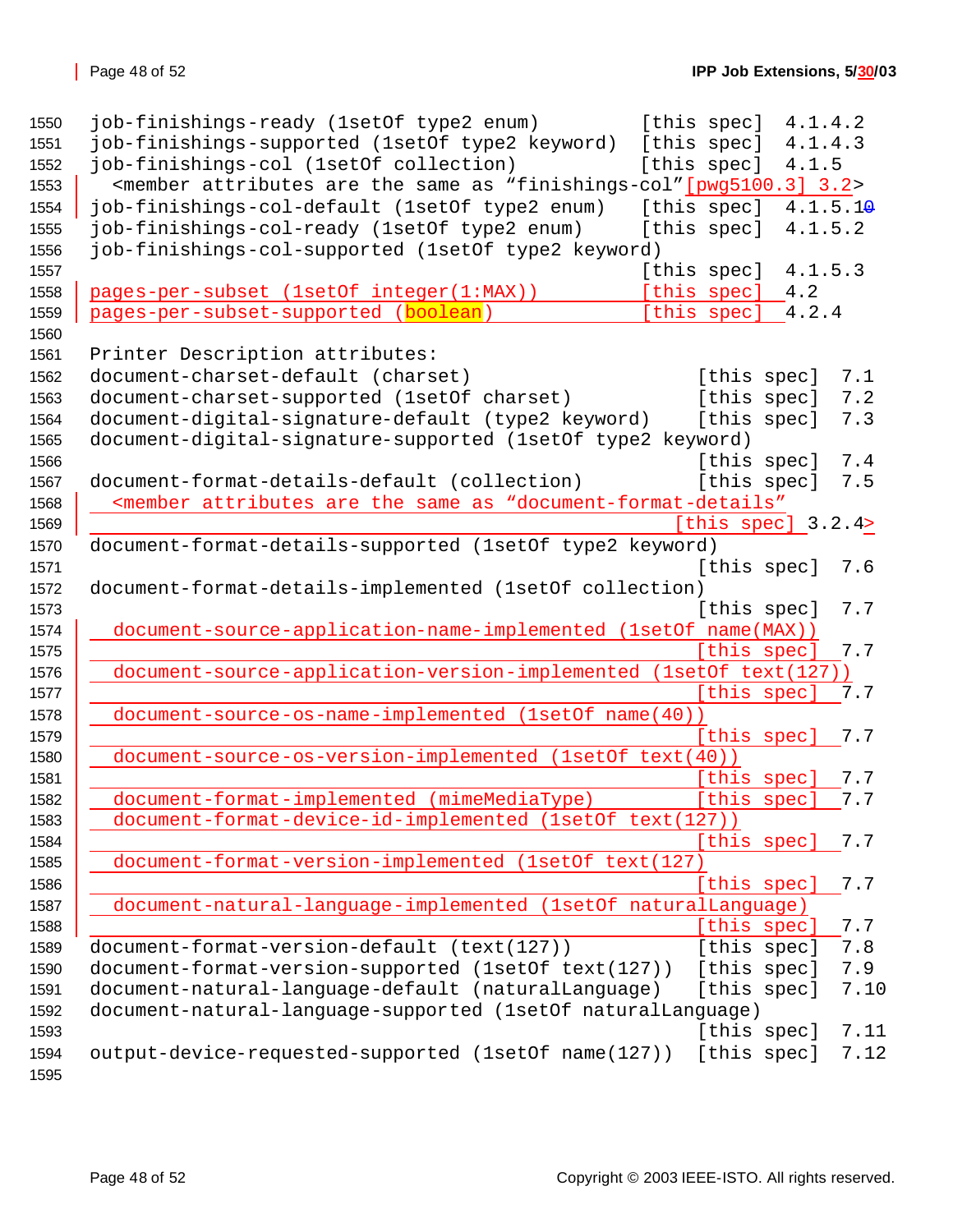#### 

| 1597 | Operation attributes:                              |             |         |
|------|----------------------------------------------------|-------------|---------|
| 1598 | document-charset (charset)                         | [this spec] | 3.2.1   |
| 1599 | document-digital-signature (type2 keyword)         | [this spec] | 3.2.2   |
| 1600 | document-format-details (1setOf collection)        | [this spec] | 3.2.4   |
| 1601 | document-source-application-name (name(MAX))       | [this spec] | 3.2.4.1 |
| 1602 | document-source-application-version (text(127))    |             |         |
| 1603 |                                                    | [this spec] | 3.2.4.2 |
| 1604 | $document-source-os-name (name(40))$               | [this spec] | 3.2.4.3 |
| 1605 | document-source-os-version (text(40))              | [this spec] | 3.2.4.4 |
| 1606 | document-format (mimeMediaType)-                   | [this spec] | 3.2.4.5 |
| 1607 | document-format-device-id (text(127))              | [this spec] | 3.2.4.6 |
| 1608 | document-format-version (text(127)                 | [this spec] | 3.2.4.7 |
| 1609 | document-natural-language (1setOf naturalLanguage) |             |         |
| 1610 |                                                    | [this spec] | 3.2.4.8 |
| 1611 | document-format-version (text(127))                | [this spec] | 3.2.5   |
| 1612 | document-natural-language (naturalLanguage)        | [this spec] | 3.2.6   |
| 1613 | job-mandatory-attributes (1setOf type2 keyword)    | [this spec] | 3.1.2   |
| 1614 | output-device-requested (name(127))                | [this spec] | 3.1.3   |

# **11.2 Keyword attribute values**

| document-digital-signature (type2 keyword)                  | [this spec] | 3.2.2 |
|-------------------------------------------------------------|-------------|-------|
| document-digital-signature-default (type2 keyword)          |             |       |
|                                                             | [this spec] | 7.3   |
| document-digital-signature-supported (lsetOf type2 keyword) |             |       |
|                                                             | [this spec] | 7.4   |
| dss                                                         | [this spec] | 3.2.2 |
| none                                                        | [this spec] | 3.2.2 |
| pgp                                                         | [this spec] | 3.2.2 |
| smime                                                       | [this spec] | 3.2.2 |
| xmldsig                                                     | [this spec] | 3.2.2 |
|                                                             |             |       |
| document-format-details-supported (lsetOf type2 keyword)    |             |       |

| 1628 |                                                                                        | [this spec] | 7.6     |
|------|----------------------------------------------------------------------------------------|-------------|---------|
| 1629 | document-source-application-name                                                       | this spec]  | 7.6     |
| 1630 | document-source-application-version                                                    | [this spec] | 7.6     |
| 1631 | document-source-os-name                                                                | [this spec] | 7.6     |
| 1632 | document-source-os-version                                                             | [this spec] | 7.6     |
| 1633 | document-format                                                                        | [this spec] | 7.6     |
| 1634 | document-format-device-id                                                              | this spec]  | 7.6     |
| 1635 | document-format-version                                                                | [this spec] | 7.6     |
| 1636 | document-natural-language                                                              | [this spec] | 7.6     |
| 1637 |                                                                                        |             |         |
| 1638 | job-cover-back-supported (1setOf type2 keyword)                                        | [this spec] | 4.1.2.2 |
| 1639 | <same "cover-back-supported"<="" as="" td=""><td>[pwg5100.3]</td><td>3.1.4</td></same> | [pwg5100.3] | 3.1.4   |
| 1640 | job-cover-front-supported (1setOf type2 keyword)                                       | [this spec] | 4.1.2.2 |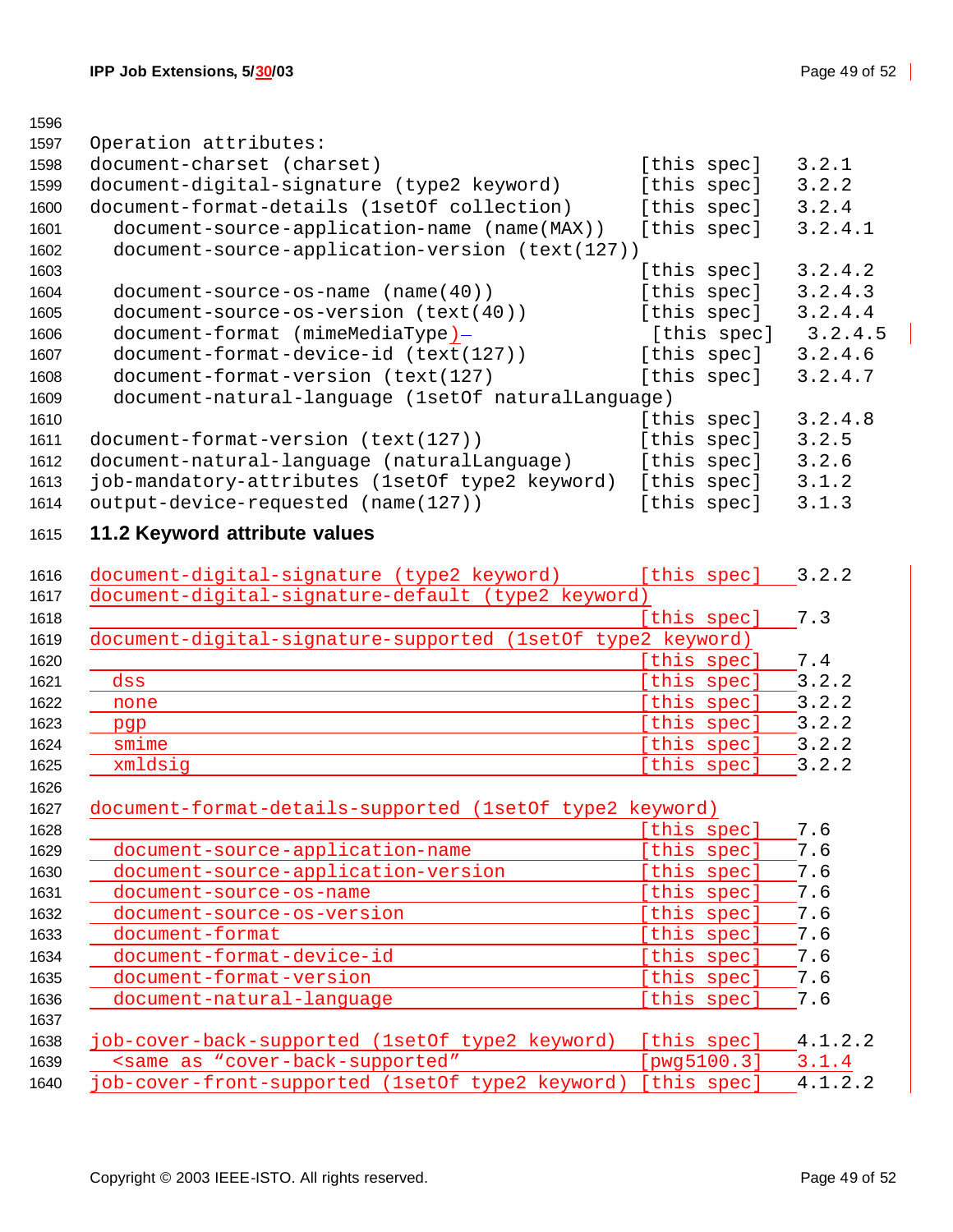| 1641 | <same "cover-front-supported"<="" as="" th=""><th>[pwg5100.3]</th><th>3.1.4</th></same>                                     | [pwg5100.3]             | 3.1.4             |
|------|-----------------------------------------------------------------------------------------------------------------------------|-------------------------|-------------------|
| 1642 | job-mandatory-attributes (1setOf type2 keyword)                                                                             | [this spec]             | 3.1.              |
| 1643 | <any attribute="" job="" keyword="" template=""></any>                                                                      |                         |                   |
| 1644 |                                                                                                                             |                         |                   |
| 1645 | job-state-reasons (1setOf type2 keyword)                                                                                    | [rfc2911]               | 4.3.8             |
| 1646 | digital-signature-did-not-verify                                                                                            | [this spec]             | 6.1               |
| 1647 | digital-signature-type-not-supported                                                                                        | [this spec]             | 6.1               |
| 1648 | errors-detected                                                                                                             | [this spec]             | 6.1               |
| 1649 | job-digital-signature-wait                                                                                                  | [this spec]             | 6.1               |
| 1650 | warnings-detected                                                                                                           | [this spec]             | 6.1               |
| 1651 |                                                                                                                             |                         |                   |
| 1652 | $media$ (type2 keyword   name(MAX))                                                                                         | [rfc2911]               | 4.2.11            |
| 1653 | choice_iso_a4_210x297mm_na_letter_8.5x11in                                                                                  | [this spec]             | 6.2               |
| 1654 |                                                                                                                             |                         |                   |
|      | <b>11.3 Enum Attribute Values</b>                                                                                           |                         |                   |
| 1655 |                                                                                                                             |                         |                   |
| 1656 | The following table lists all the new enum attribute values defined in this document as additional type2 enum values.       |                         |                   |
| 1657 | These are to be registered according to the procedures in RFC 2911 [rfc2911] section 6.1.                                   |                         |                   |
| 1658 |                                                                                                                             |                         |                   |
| 1659 | job-finishings (1setOf type2 enum)                                                                                          | [this spec] $4.1.4$     |                   |
| 1660 | job-finishings-default (1setOf type2 enum)                                                                                  | [this spec] $4.1.4.1$   |                   |
| 1661 | job-finishings-ready (1setOf type2 enum)                                                                                    | [this spec] $4.1.4.2$   |                   |
| 1662 | job-finishings-supported (1setOf type2 enum)                                                                                | [this spec] $4.1.4.3$   |                   |
| 1663 | <enum "finishings"="" are="" as="" same="" the="" values=""></enum>                                                         |                         |                   |
| 1664 |                                                                                                                             |                         |                   |
| 1665 | job-finishings-col-supported (1setOf type2 keyword)                                                                         |                         |                   |
| 1666 |                                                                                                                             | [this spec] $4.1.5.3$   |                   |
| 1667 | <same "finishing-col-supported"<="" as="" for="" th=""><th>[<math>pvg5100.3</math>] <math>3.2.5</math></th><th></th></same> | [ $pvg5100.3$ ] $3.2.5$ |                   |
| 1668 | operations-supported (type2 enum)                                                                                           | $[rfe2911] -4.4.15$     |                   |
| 1669 | 0x000F<br>Close-Job                                                                                                         | [this spec] 3.1         |                   |
| 1670 |                                                                                                                             |                         |                   |
| 1671 | <b>13.4Operations</b>                                                                                                       |                         |                   |
|      |                                                                                                                             |                         |                   |
| 1672 | The following table lists all of the operations defined in this document. These are to be registered according to the       |                         |                   |
| 1673 | procedures in RFC 2911 [rfc2911] section 6.4.                                                                               |                         |                   |
| 1674 |                                                                                                                             |                         |                   |
| 1675 | <b>Operations</b>                                                                                                           | Reference               | <del>Sect i</del> |
| 1676 |                                                                                                                             |                         |                   |
| 1677 | Close-Job                                                                                                                   | [this spec]             |                   |
|      |                                                                                                                             |                         |                   |

# **12 Internationalization Considerations**

1679 The internationalization considerations for the extensions defined in this specification are the same as for handling<br>1680 the Job object in [rfc2911]. the Job object in [rfc2911].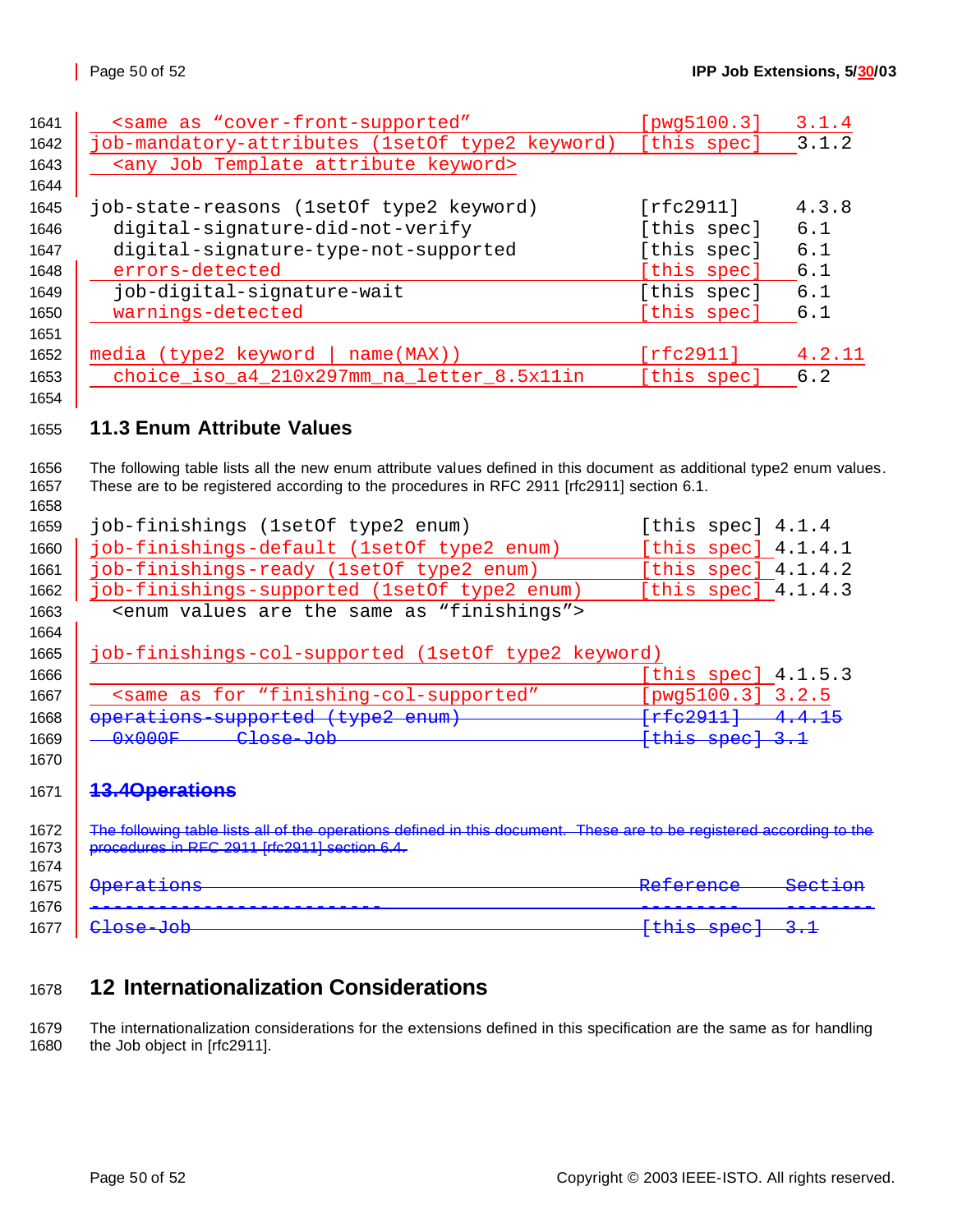## **13 Security Considerations**

1682 This specification adds no more security burden on Printer implementations than does [rfc2911]. Printer

1683 implementations MUST ensure that the Close-Job operation is being performed by a client with proper authorization

Otherwise, a malicious user could close other people's jobs, thereby denying the rightful owner from adding

1685 additional documents to his/her Job. See section 3.1.

### **14 Contributors**

- Don Fullman, Xerox Ira McDonald, High North
- Dennis Carney, IBM

# **15 Acknowledgments**

## **16 Author's Address**

| 1692 | Tom Hastings                       |
|------|------------------------------------|
| 1693 | <b>Xerox Corporation</b>           |
| 1694 | 737 Hawaii St.                     |
| 1695 | El Segundo, CA 90245               |
| 1696 |                                    |
| 1697 | Phone: 310 333-6413                |
| 1698 | Fax: 310 333-5514                  |
| 1699 | e-mail: hastings@cp10.es.xerox.com |
| 1700 |                                    |
| 1701 | Peter Zehler                       |
| 1702 | <b>Xerox Corporation</b>           |
| 1703 | MS: 0128-30E                       |
| 1704 | 800 Phillips Road                  |
| 1705 | Webster, NY 14580-9701             |
| 1706 |                                    |
| 1707 | Phone: 1+585+2658755               |
| 1708 | Fax:                               |
| 1709 | e-mail: PZehler@crt.xerox.com      |

# **17 Annex B: Differences between the "pages-per-subset" defined in [pwg5100.4] and this specification [ippjobx]**

- This Appendix lists the differences between the "pages-per-subset" Job Template attribute defined in [pwg5100.4] 1713 and this specification [ippjobx]:
- 1714 1. Removed the warning condition that a partial Page Subset is no longer a warning, so that the 'job-warnings' 1715 value (section 6.1) of the "job-state-reasons" attribute and the Job's "job-warnings-count" Job Description attribute (section 5.4) are not affected.
- 1717 2. Clarified that the Printer MUST start each Page Subset and Page Subset copy on a new sheet.
- 1718 3. Clarified that the Printer MUST support all of the Job Template attributes in combination with "page-per-**Subset' that it supports separately.**